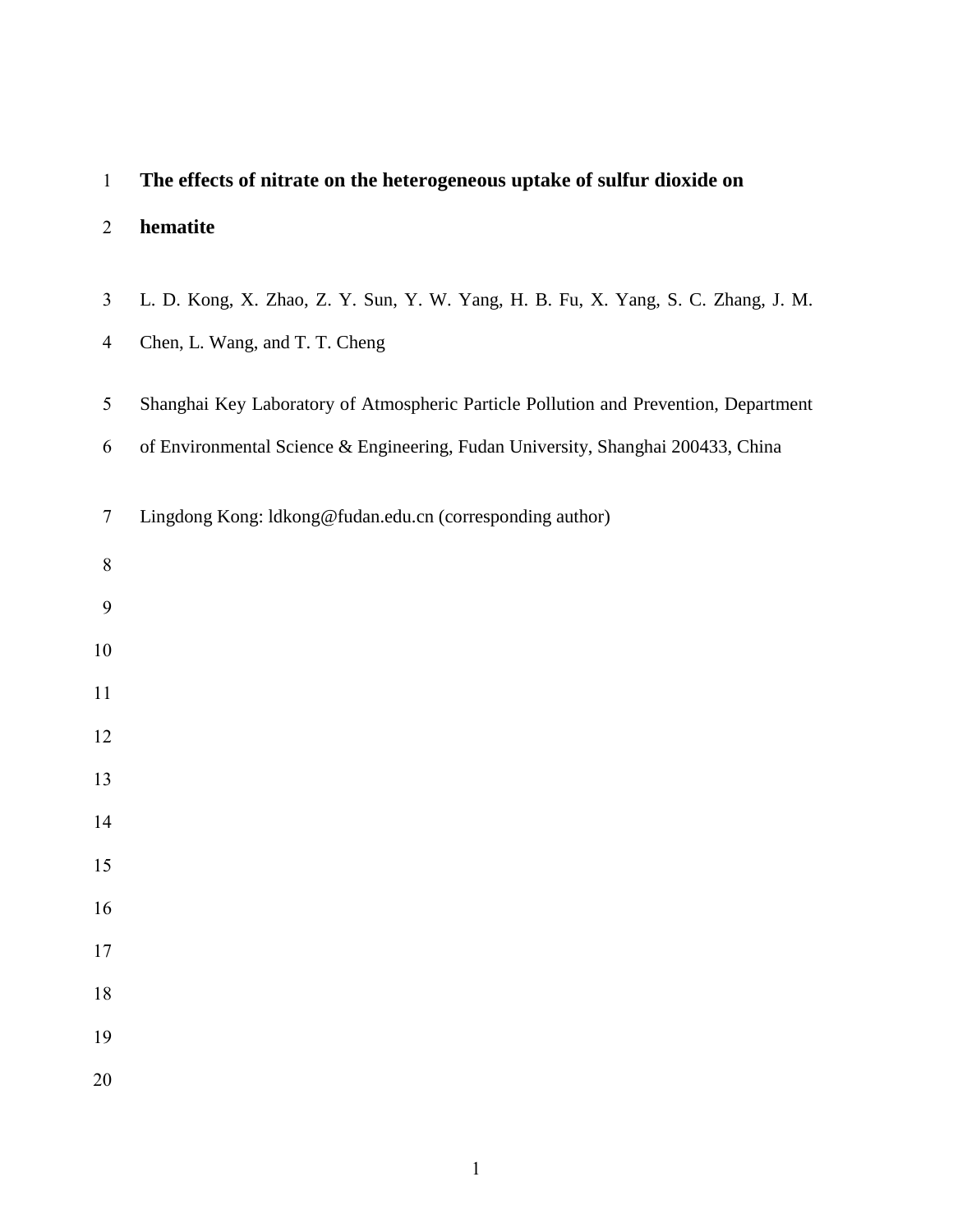**Abstract.** Nitrate is often found to be associated with atmospheric particles. Surface nitrate can change the hygroscopicity of these particles, and thus impact their chemical reactivity. However, the influence of nitrate on heterogeneous reactions of atmospheric trace gases is poorly understood. In this work, the effects of nitrate on heterogeneous 25 conversion of  $SO_2$  with hematite at 298 K are investigated using an in situ diffuse reflectance infrared Fourier transform spectroscopy (DRIFTS) and a White cell coupled with Fourier transform infrared spectroscopy (White cell-FTIR). It is found that nitrate 28 participates in heterogeneous reactions of  $SO<sub>2</sub>$ , accelerates the formation rate of sulfate, 29 and leads to the formation of surface-adsorbed  $HNO<sub>3</sub>$  and gas-phase  $N<sub>2</sub>O$  and HONO. The results indicate that low to moderate amounts of nitrate significantly enhance the 31 reactivity of hematite-nitrate mixtures, the uptake of  $SO<sub>2</sub>$  and the formation of sulfate on hematite. For mixtures, the sample containing 24% nitrate exhibits the highest sulfate formation rate, and its corresponding uptake coefficient calculated by geometric surface area is about 5.5 times higher than that of hematite alone. The sample containing 48% nitrate presents the highest BET uptake coefficient, and the value is about 8 times higher 36 than that of pure hematite. No uptake of  $SO_2$  and formation of sulfate are observed on pure nitrate. Evidence presented herein implies a significant contribution of the 38 unreleased  $HNO<sub>3</sub>$  and  $HONO$  in the particles for the conversion of  $SO<sub>2</sub>$  and the enhanced formation of sulfate in the atmosphere. A possible mechanism for the influence of nitrate 40 on the heterogeneous conversion of  $SO<sub>2</sub>$  on hematite is proposed, and atmospheric implications based on these results are discussed.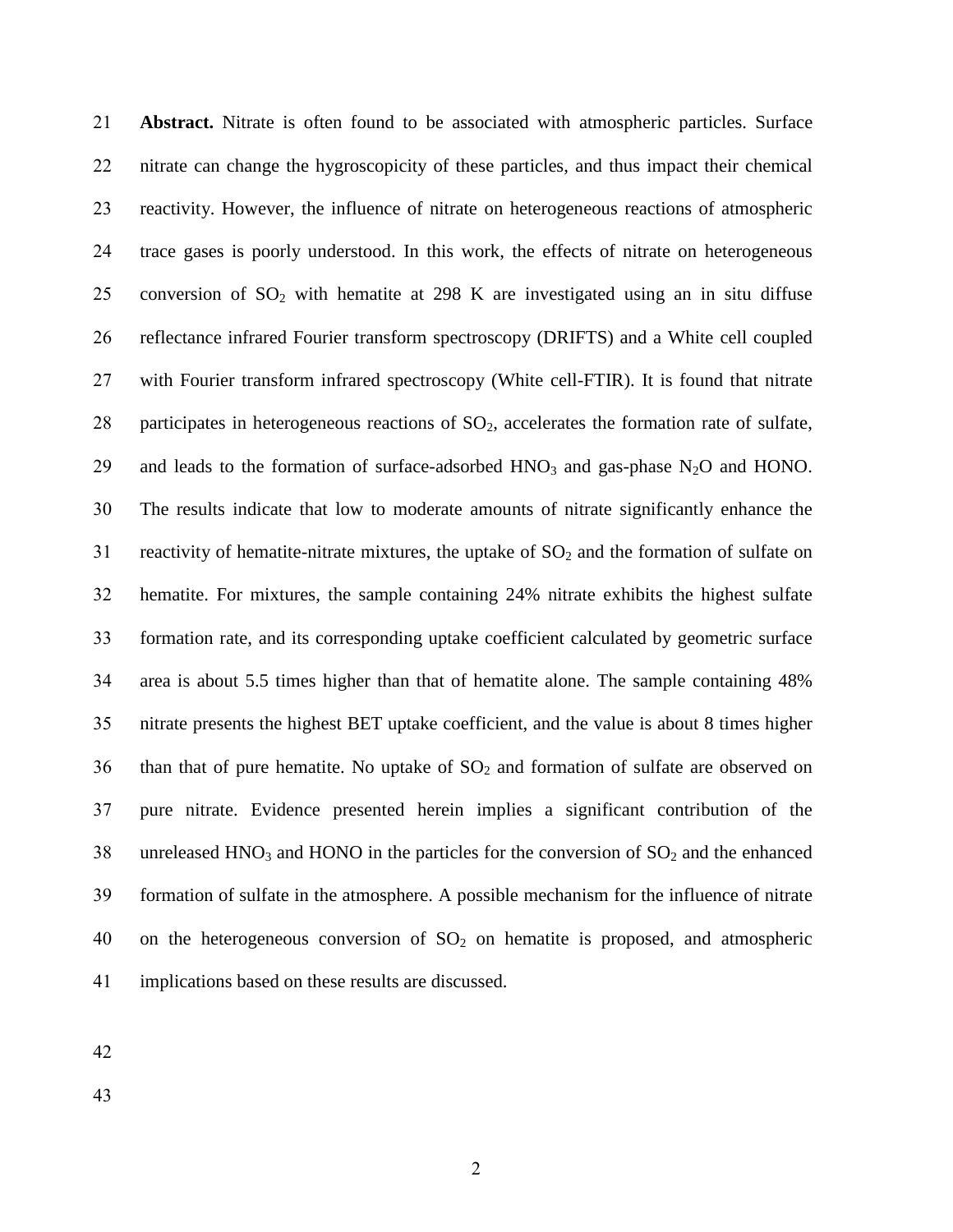### **1 Introduction**

 Sulfur dioxide is a major component of air pollution. It is usually generated by the combustion of fossil fuels and by the atmospheric oxidation of biogenic organic sulfur compounds, particularly dimethyl sulfide. The oxidation of sulfur dioxide leads to sulfate particulate formation. Atmospheric sulfate particles play significant roles in adverse health effects, visibility degradation and rain water acidification (Seinfeld and Pandis, 50 2006). The conversion of  $SO_2$  to sulfate in the atmosphere usually occurs via three well- known pathways, including gas-phase oxidation to sulfuric acid followed by condensation into the particulate-phase, aqueous-phase oxidation in cloud and fog droplets, and various heterogeneous reactions on the surfaces of aerosol particles (Kerminen et al., 2000). There have been a number of atmospheric chemistry models applied to predict the formation of sulfate aerosols on a global scale (Kasibhatla et al., 56 1997; Laskin et al., 2003). The results suggest that atmospheric  $SO_2$  concentrations are typically overestimated while sulfate concentrations tend to be underestimated (Kasibhatla et al., 1997; Laskin et al., 2003), and the two pathways including gaseous oxidation by OH radical and aqueous oxidation in cloud and fog droplets by ozone and hydrogen peroxide are insufficient to bridge the gap between field and modeling studies (Luria and Sievering, 1991). Including in-cloud oxidation catalyzed by natural transition metal ions in models will improve agreement between models and observations (Harris et 63 al., 2013). These imply that the heterogeneous conversion of  $SO<sub>2</sub>$  to sulfate on aerosols may make an important contribution to the atmospheric sulfate concentration, or there are some unknown pathways for the formation of sulfate in the troposphere. The 66 heterogeneous oxidation of  $SO<sub>2</sub>$  to sulfate on aerosols has therefore received increasing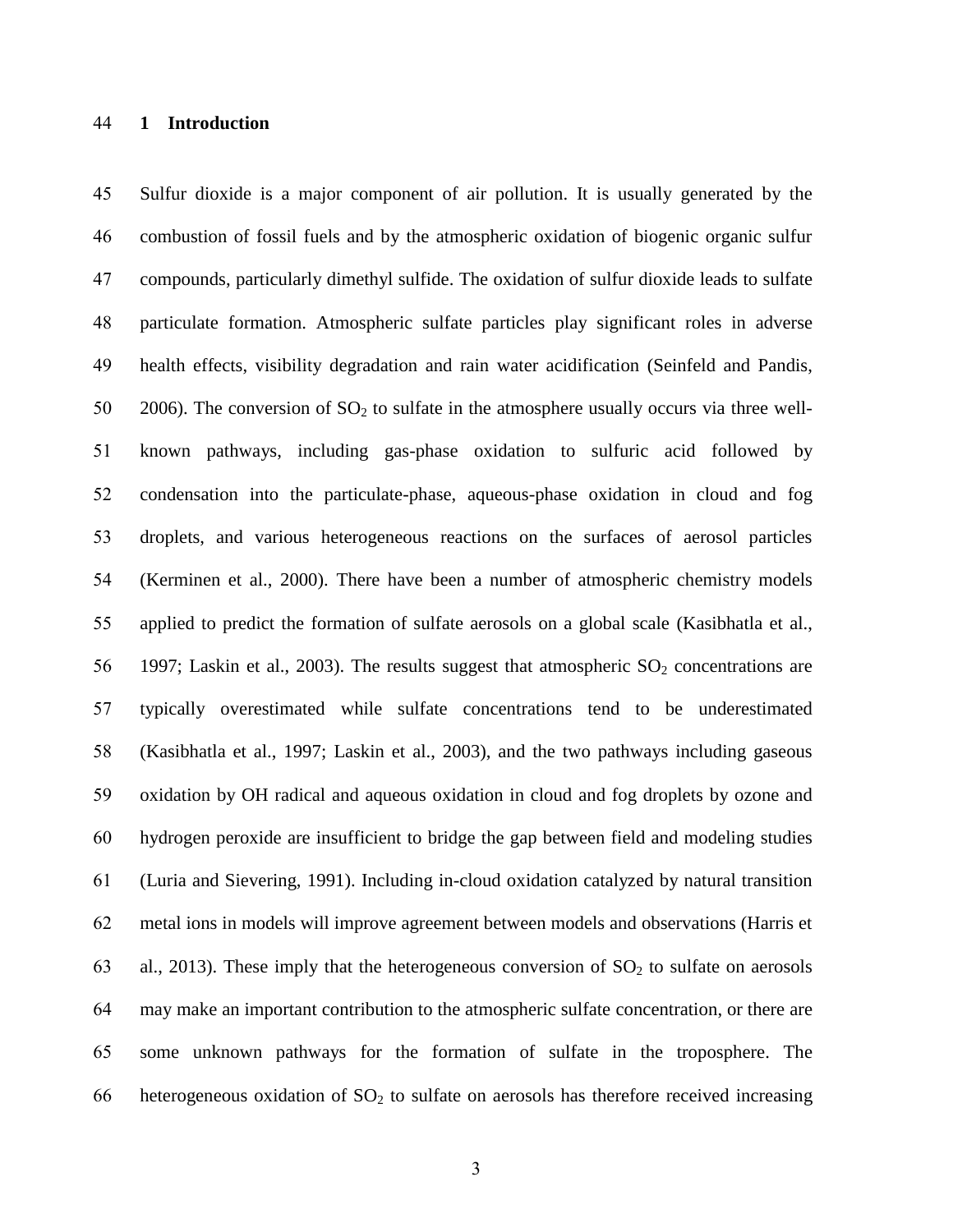attention in recent years. To date there have been a lot of studies regarding heterogeneous 68 reactions of  $SO_2$  on various model oxides and mineral dust particles (Dentener et al., 1996; Goodman et al., 2001; Usher et al., 2002; Ullerstam et al., 2003; Baltrusaitis et al., 2007; Lin et al., 2010; Zhu et al., 2011; Wu et al., 2011; Liu et al., 2012). However, the 71 atmospheric heterogeneous reactions of SO<sub>2</sub> still have large uncertainties (Laskin et al., 2003), and the underlying mechanisms of sulfate formation on mineral aerosols are not completely understood (Dentener et al., 1996). For example, in the atmosphere, the 74 heterogeneous reactions of  $SO<sub>2</sub>$  are unavoidably affected by other atmospheric species, but little attention has been paid to the effects of other species on the heterogeneous 76 reaction of  $SO_2$  in the laboratory studies up to now (Ullerstam et al., 2003; Lin et al., 2010; Wu et al., 2011; Liu et al., 2012).

 Mineral dust aerosol, emitted from the arid and semiarid regions with a global source 79 strength of about 1000-3000  $Tgyr^{-1}$ , is one of the most important contributors to the airborne particulate matter (Dentener et al., 1996). It is now widely recognized that mineral dust aerosols provide reactive surfaces for atmospheric trace gases, and the reactions on mineral dust particles change their sizes, optical and hygroscopic properties as well as lifetime in the atmosphere, which, in turn, can change the climate impact of these particles. Mineral oxide represents an important and reactive component of mineral 85 dust aerosol. Being one of the typical oxide minerals,  $Fe<sub>2</sub>O<sub>3</sub>$  contributes ~6% by mass to the total dust burden in the atmosphere (Usher et al., 2003). Atmospheric chemical processing of Fe-containing dust particles during long-range transport can impact the amount of soluble iron (Zhuang et al., 1992; Meskhidze et al., 2003), while soluble iron will limit phytoplankton primary productivity in extensive regions of the ocean referred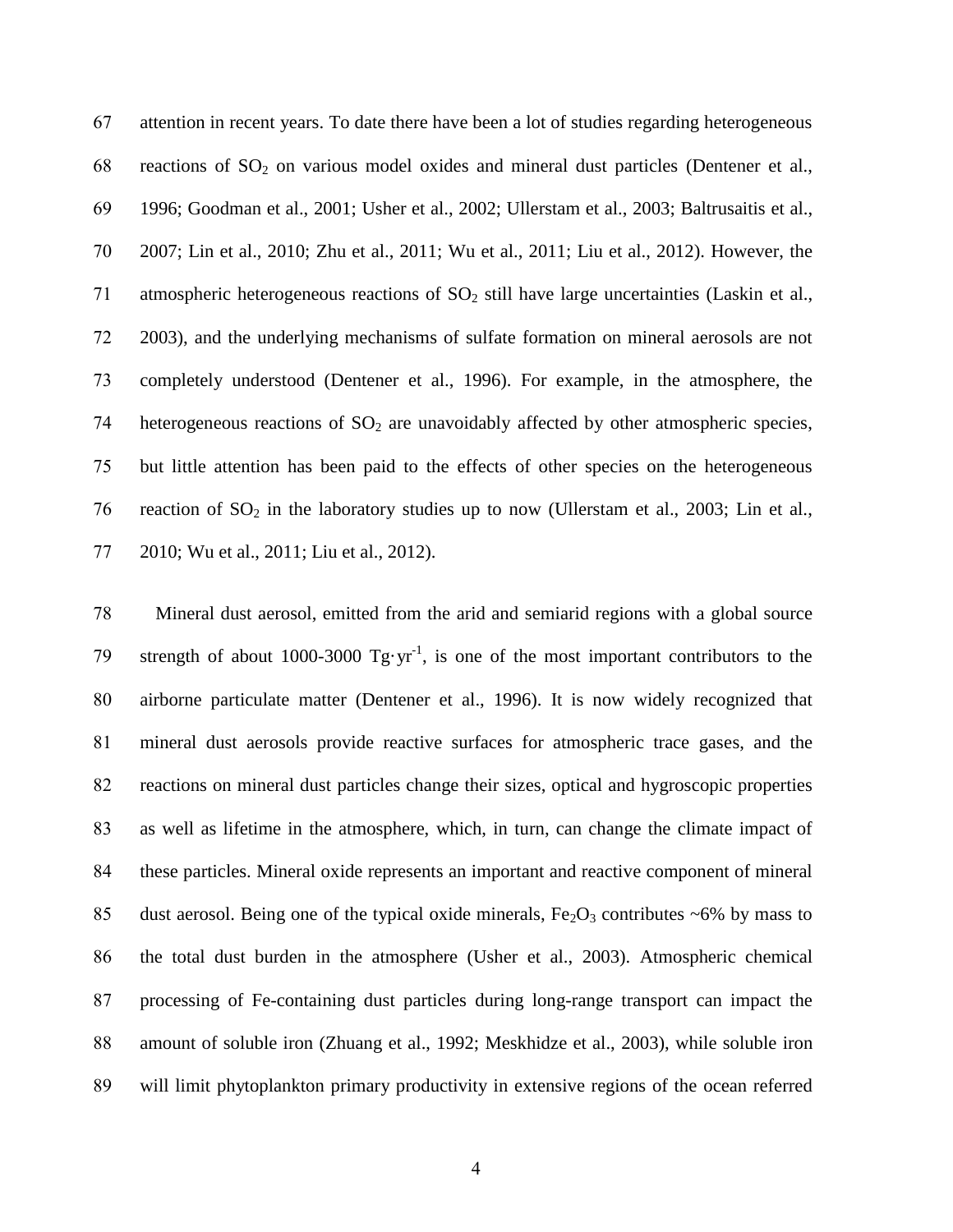to as high-nutrient low-chlorophyll regions (Moore et al., 2002), which ultimately has implications for global climate as well as carbon and nitrogen cycles (Jickells and Spokes, 92 2001). Thus, there is interest in the atmospheric chemistry of  $Fe<sub>2</sub>O<sub>3</sub>$ . On the other hand, field studies have also observed that nitrate is one of the most common components of secondary particles. It's often found to be associated with these mineral dust particles in the atmosphere (Dentener et al., 1996). Surface nitrate enhances hygroscopic properties of original particles and, in turn, changes their physicochemical properties (Hoffman et al., 2004). This will inevitably impact their chemical reactivity, and therefore lead to a remarkable difference in their heterogeneous chemistry. However, little attention has 99 been paid to the influence of nitrate on heterogeneous reactions of  $SO_2$  on atmospheric 100 aerosols up to now (Lin et al., 2010).

101 In the present study, the effects of nitrate on heterogeneous conversions of  $SO_2$  on mineral particles at room temperature are investigated using an in situ diffuse reflectance infrared Fourier transform spectroscopy (DRIFTS) and a White cell coupled with Fourier 104 transform infrared spectroscopy (White cell-FTIR). Hematite ( $\alpha$ -Fe<sub>2</sub>O<sub>3</sub>, one of the typical components in mineral aerosol) and sodium nitrate (a major form of nitrate in sea-salt particles) were used as model components of particles. The heterogeneous conversion 107 mechanism of  $SO_2$  is proposed and atmospheric implications of the present study are discussed. The results reveal a potential pathway of sulfate formation in the troposphere 109 and the significant contribution of particulate nitrate for the conversion of  $SO_2$  and the enhanced formation of sulfate in the atmosphere.

## **2 Experimental**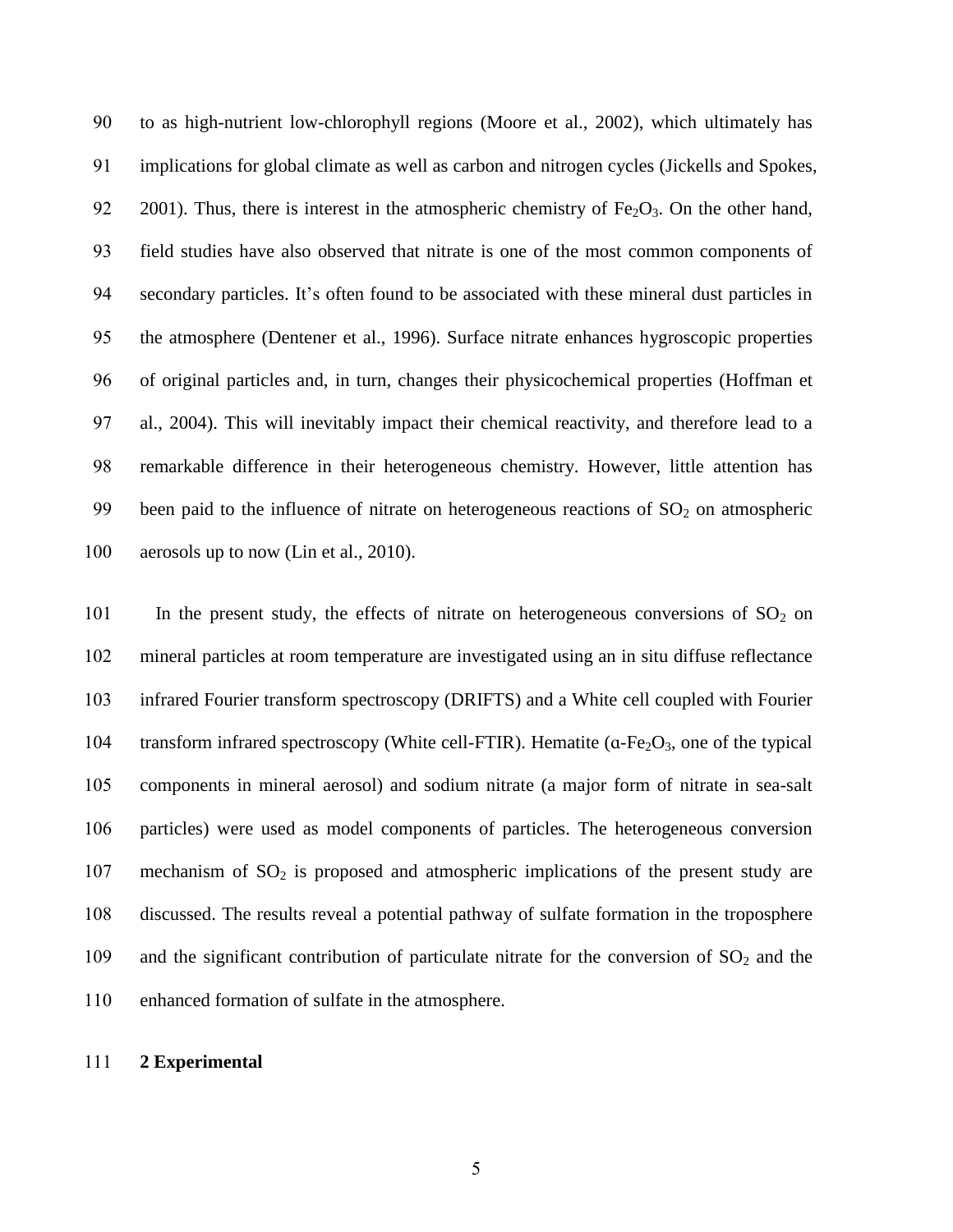### **2.1 Materials**

 Hematite was prepared according to the procedure reported previously (Schwertmann and Cornell, 2000). Powder X-ray diffraction confirmed the prepared sample as pure hematite (Fig. S1 in the Supplement). The Brunauer-Emmett-Teller (BET) surface area was 12.1 116 m<sup>2</sup> g<sup>-1</sup> (Micromeritics TriStar 3000, Micromeritics Instrument Co., USA.). Sodium nitrate (Analytical grade, Shanghai Ab Chem Co. Ltd.) was used without further purification. Gaseous oxygen, argon (99.999% purity, Shanghai Yunguang Specialty Gases Inc.), and SO<sup>2</sup> (97 ppm, SO2/N2, Shanghai Yunguang Specialty Gases Inc.) were introduced through an air-dryer before use.

 In order to systematically study the effects of nitrate on heterogeneous reactions of SO<sup>2</sup> with atmospheric aerosols, a series of hematite-sodium nitrate mixtures with the mass fractions of sodium nitrate in the mixtures in the range of 2-90% (w/w) (denoted as FN-2, FN-6, …, FN-90, respectively) were prepared. Hematite was impregnated with a saturated aqueous solution of sodium nitrate, and then the mixtures were stirred manually and dried under an infrared lamp. Considering that aerosol particles in the real atmosphere invariably contain surface-adsorbed water and the surface-adsorbed water 128 plays an important role in the heterogeneous chemistry of atmospheric  $SO_2$ , all of the prepared samples were kept in a desiccator at 68% relative humidity (RH) for 48 h before further use. Powder X-ray diffraction indicated that no secondary processes occurred on the hematite surface during the sample preparation and the subsequent sample equilibration (see Fig. S1 in the Supplement). The humid samples including the hematite-nitrate mixtures, pure hematite and nitrate were still loose fine powders after the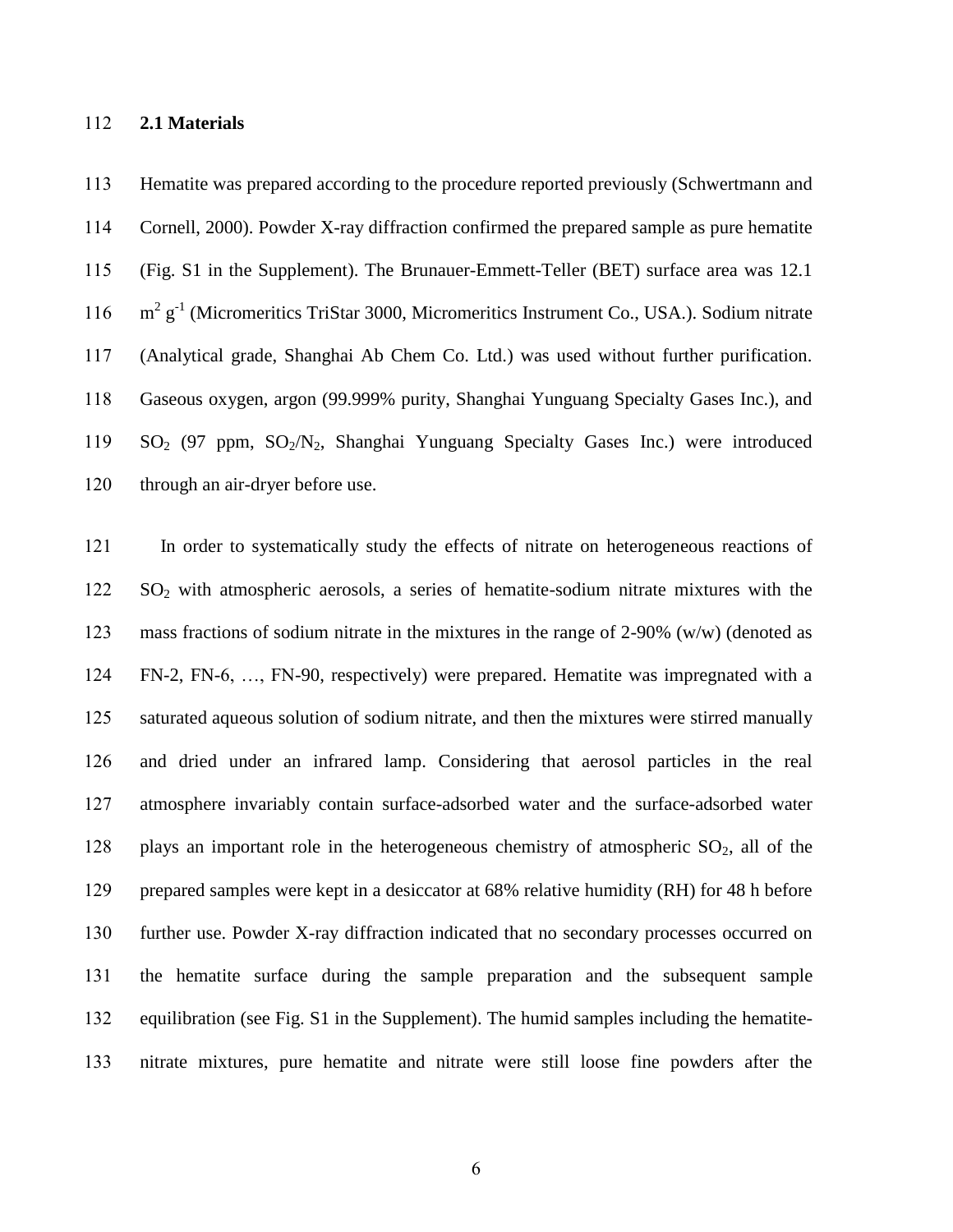equilibration, and this treatment made some adsorbed water molecule layers be present on the samples.

### **2.2 In situ DRIFTS experiments**

 In situ DRIFTS spectra were recorded using a Nicolet Avatar 360 FTIR spectrometer, equipped with a high-sensitivity mercury cadmium telluride (MCT) detector and a Spectra-Tech diffuse reflectance accessory, as described previously (Fu et al., 2007; also see Fig. S2 in the Supplement). The DRIFTS sample cell is coupled with a temperature controller. A 30-mg sample was placed into the ceramic sample holder in the in situ chamber, and the sample temperature controller was used to control reaction temperature. Before the reaction gas was introduced, the reaction chamber was purged with argon (100 mL/min) for 1 h, and then a background spectrum of the unreacted powder sample was 145 collected. Subsequently, a mixture of  $SO_2$  (e.g. 3 ppm) and  $O_2$  (21% v/v) with argon carrier was introduced into the chamber at a total flow rate of 100 mL/min, and then IR spectra were collected as a function of reaction time. The total reaction time is about 4-6 148 h. All spectra reported here were recorded at a resolution of  $4 \text{ cm}^{-1}$  for 100 scans. All of the measurements were repeated three times. In addition, it should be pointed out that weak surface water loss will be observed during the purge process, but the loss of water is almost stopped after about 40 min. Furthermore, less water loss is also observed after the introduction of the reactive gases. These imply that some water molecules are kept in the 153 sample due to the presence of hygroscopic salt  $(NaNO<sub>3</sub>)$ .

## **2.3 In situ White cell-FTIR experiments**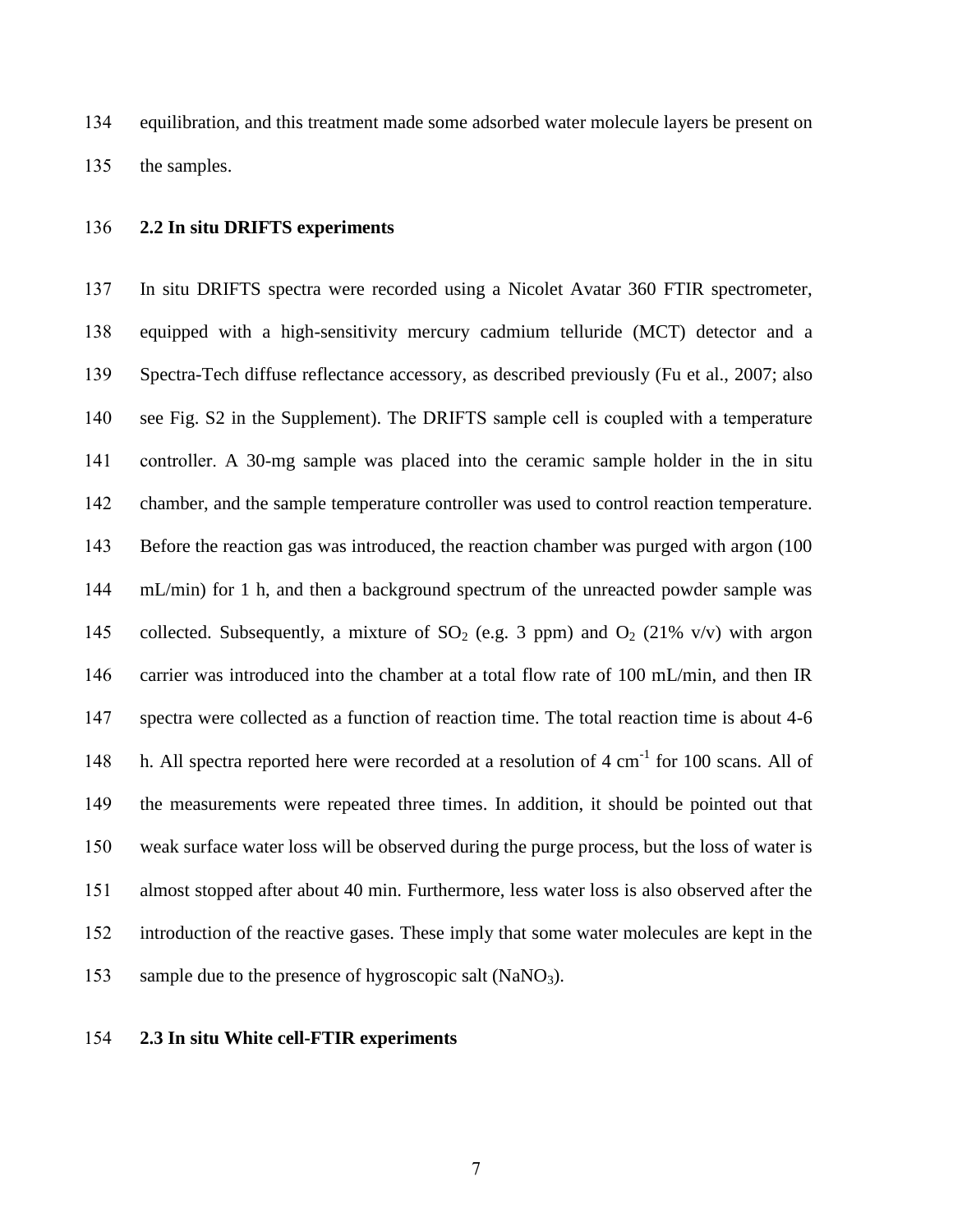An infrared cell (White cell reactor, Model 19-V, a variable-path long path cell with the optical path length from 2.4 to 24 m. Infrared Analysis, Inc.) coupled to a Fourier transform infrared spectrometer was used to measure trace gaseous reactants and the 158 possible gaseous products formed from the heterogeneous reaction of  $SO<sub>2</sub>$ . The optical path length was set to the maximum for all of the measurements. The infrared cell was cleaned by ultra-pure water and then dried before every experiment. The infrared cell was connected to a vacuum system and a gas supply system. The apparatus has been described in detail elsewhere (Fu et al., 2007; Zhang et al., 2006; also see Fig. S3 in the Supplement). For in situ FTIR measurements, the experiments were conducted in the absence of light. The infrared cell was flushed with pure argon with the aid of the vacuum system, and this cleaning process was repeated three times before a sample was placed into the infrared cell. A 30-mg sample was placed in a small reaction disc (inner diameter  $167 = 1$  cm, depth = 0.1 cm) made of quartz, and then the disc was placed into the infrared 168 cell. After the sample was placed, argon was filled into the cell again to  $1.01 \times 10^5$  Pa, the background spectrum of the gases was collected, and then the infrared cell was evacuated 170 to 20 Pa again. Argon was used as a carrier gas to load the reactive gases  $SO_2$  and  $O_2$  into the infrared cell through the gas supply system. After the infrared cell was filled to a 172 pressure of  $1.01 \times 10^5$  Pa, it remained at that pressure for 3 min to ensure homogeneous mixing of the gases in the infrared cell before starting to collect the in situ IR spectra. FTIR spectra were recorded using a Nicolet Avatar 360 FTIR equipped with a liquid nitrogen cooled MCT detector. 100 repeat spectral scans were averaged over a range of  $\,$  600-4000 cm<sup>-1</sup> at a spectral resolution of 4 cm<sup>-1</sup>. A single-beam spectrum collected prior 177 to the  $SO<sub>2</sub>$  exposure was used as the reference spectrum. In order to trace gaseous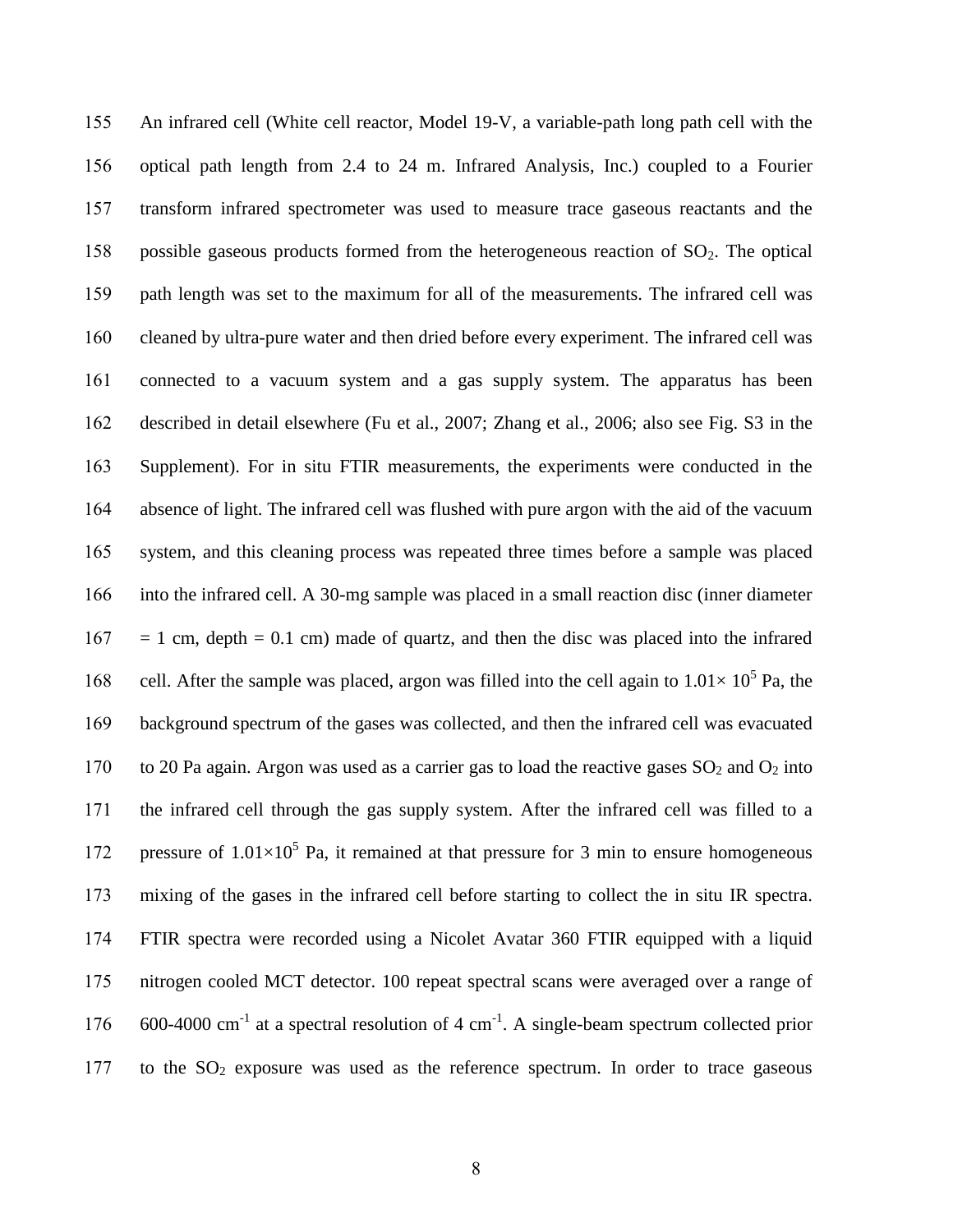products, a long reaction time (up to 20 h) was adopted in some experiments. The peak 179 areas of the characteristic peaks of  $SO_2$  have a linear correlation with the concentration of 180  $SO_2$  ( $\mathbb{R}^2 > 0.999$ ). Thus, the concentration of gaseous  $SO_2$  can be determined by 181 measuring the corresponding in situ FTIR spectra peak areas of gaseous  $SO_2$ . All of the measurements were repeated at least twice.

### **2.4 Heterogeneous reaction of SO<sup>2</sup> in the dark**

184 Heterogeneous reactions of  $SO<sub>2</sub>$  (50 ppm) on humid hematite, FN-24 and FN-90 were 185 performed in the presence of  $O_2$  (21% v/v) in three 42 mL brown glass bottles in the dark at room temperature for about 3-7 days, respectively. An about 30 mg sample, which was kept in a desiccator at 68% RH for 48 h, was placed flatly on the bottom of the glass bottle, in order to make sure that no sample particles were stuck on the interior wall of 189 glass bottle. Before the reaction gas  $SO_2$  was introduced, a mixture of Ar and  $O_2$  (21%) v/v) was introduced into the bottle at a total flow rate of 100 mL/min to expel air from the bottle for an hour, after which the inlet and the outlet of the bottle were closed. Then 2.1  $\mu$ L of SO<sub>2</sub> (50 ppm) was injected through the septum into the bottle with a microsyringe. After the above treatments, the final amount of water in the bottle should be close to that in the same sample in the DRIFTS cell. The bottle was packed in aluminum foil and then placed in the dark for 3-7 days.

**2.5 Ion analysis and N2O detection**

 The products formed on the sample surface were analyzed by ion chromatography after DRIFTS experiments. The method is similar to that in a previous study (Ullerstam et al., 2002). The reacted sample particles were extracted by sonication with ultrapure water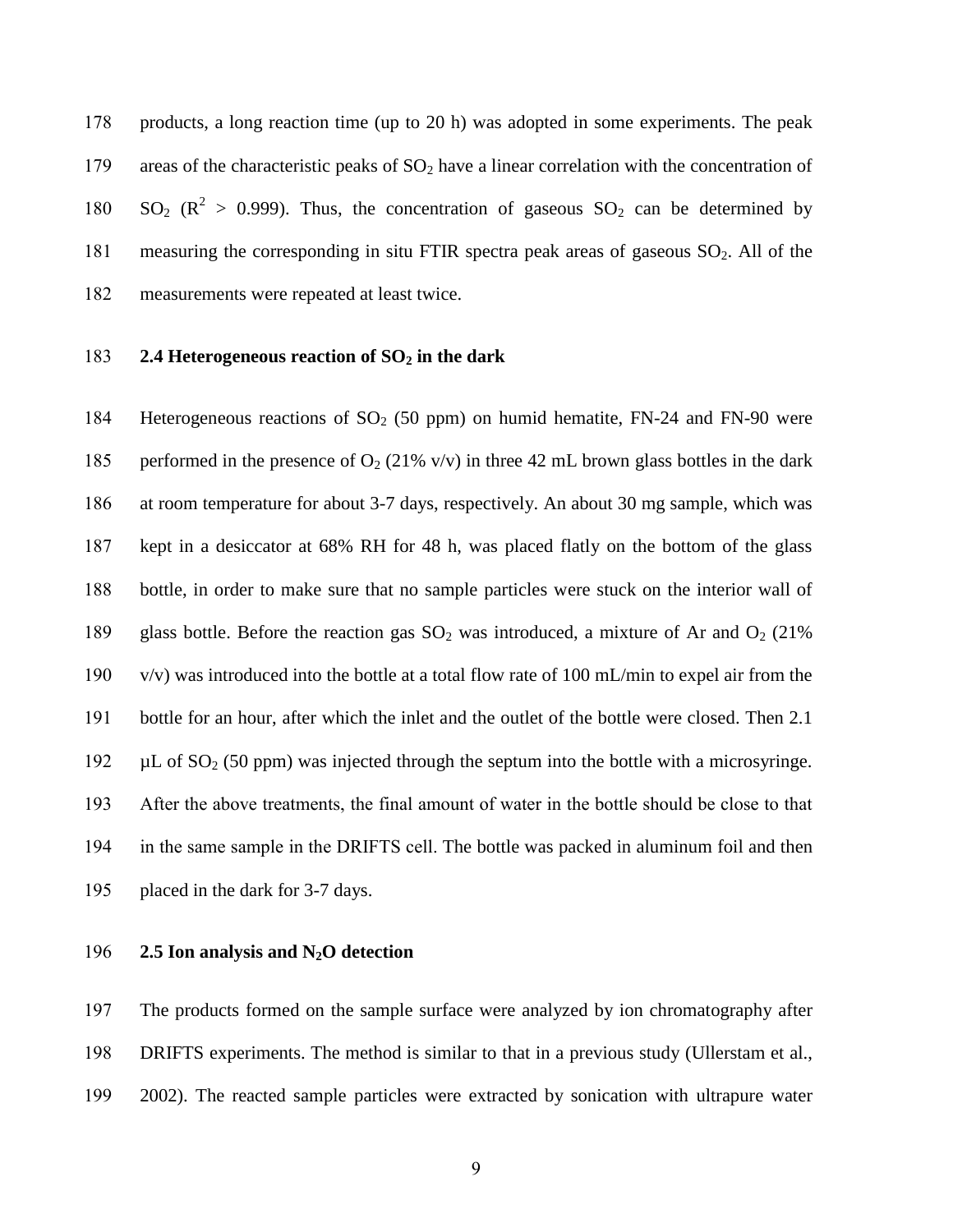200 (specific resistance >18.0 MQ-cm). The leaching solution contained 1% formaldehyde as 201 a preservative to suppress sulfite oxidation and was obtained through a 0.45  $\mu$ m PTFE membrane filter. The filtered solution was analyzed using a Dionex DX 500 ion chromatography, which was equipped with a Dionex AS 14 analytical column and a 204 CD20 conductivity detector. A weak base eluent  $(1.0 \text{ mM } \text{NaHCO}_3 - 3.5 \text{ mM } \text{Na}_2\text{CO}_3)$  was used for anion detection at a flow rate of 1.5 mL/min. Quality assurance of species measurement was routinely carried out by using standard reference materials produced by 207 the National Research Center for Certified Reference Materials, China.

 A solid phase microextraction-gas chromatography-mass spectrometry (SPME-GC-MS) method was also used to detect nitrous oxide (Drescher et al., 2006). SPME was carried out using a commercial SUPELCO 75 μm Carboxen/PDMS fiber to qualitatively analyze 211 N<sub>2</sub>O. Before the fiber was used for the first time, the fiber was conditioned at 280  $\degree$ C until a clean chromatogram was obtained under normal run conditions. In addition, to minimize background signals, the fibers were heated in the GC inlet for 2 to 5 minutes before each sampling. The SPME fiber was directly inserted in the White Cell reactor or 215 brown glass bottle for 30 min at room temperature for the collection of gas-phase  $N_2O$ . The analysis was performed using a GC-MS (Agilent, USA) fused-silica capillary 217 column (HP-5MS, J & W Scientific, Folsom, CA, USA, 30 m  $\times$  0.25 mm I.D., 0.25  $\mu$ m film thickness). The carrier gas was high purity helium (99.999%, 1.0 mL/min). The mass spectrometer was operated in the electron ionization (EI) mode at the electron energy of 70 eV. Thermal desorption of retained compounds on fiber was carried out at 221 260  $\degree$  C in splitless mode. A blank analysis was performed prior to running a sample analysis.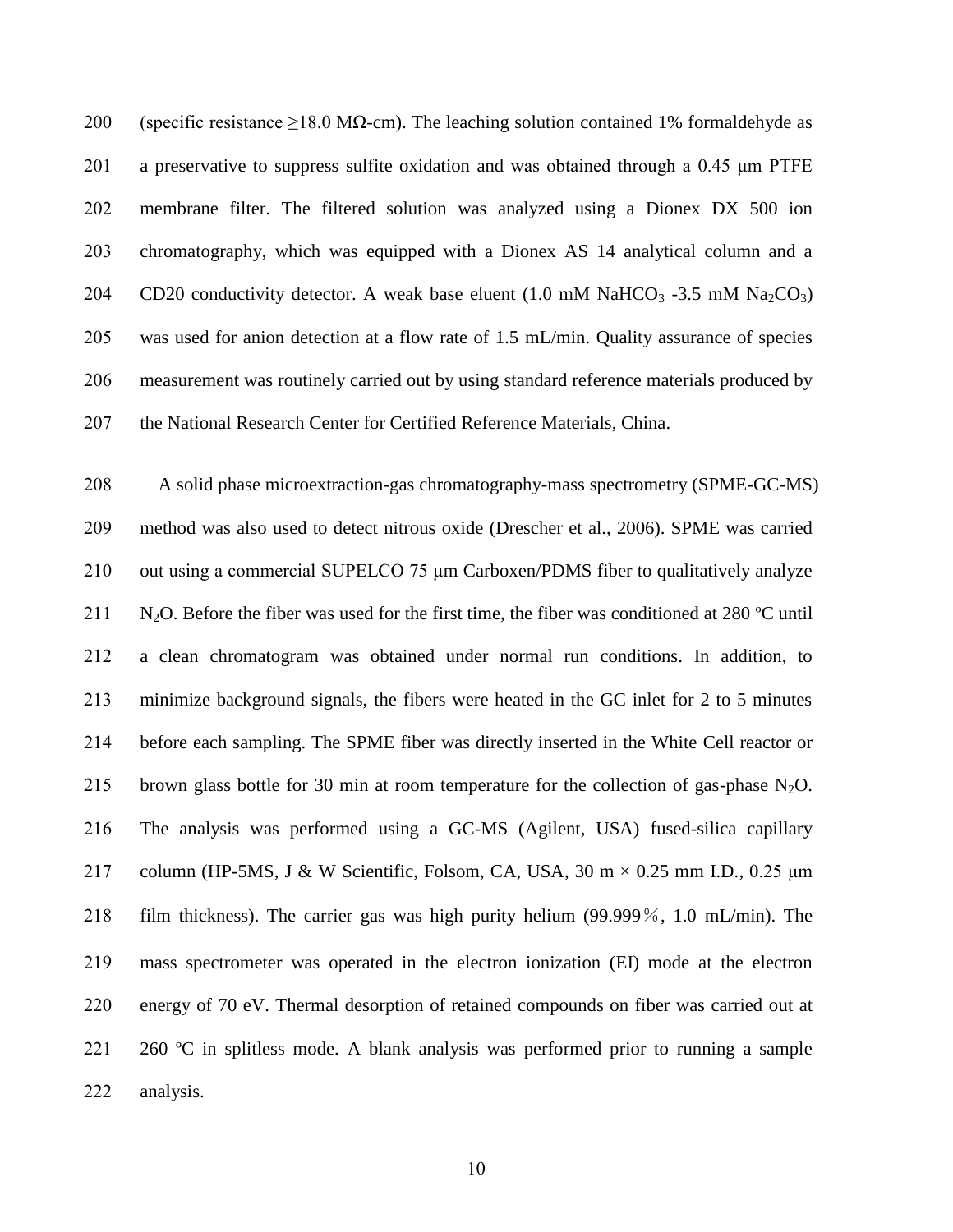## **3 Results and discussion**

### **3.1 Effect of nitrate on surface species formed from the uptake of SO<sup>2</sup> onto hematite**

In situ DRIFTS experiments were carried out on humid hematite, pure nitrate and a series

of hematite-sodium nitrate mixtures with 2-90% of mass fractions of nitrate, respectively.

Each experiment was performed at 298 K with 30 mg of sample to investigate the effects

228 of nitrate on the uptake of gas-phase  $SO_2$  onto the sample particle surface and the nature

of the formed surface-bound species.

## **3.1.1 Surface sulfur-containing species**

 Figure 1a shows the in situ DRIFT spectra of surface species produced on pure hematite 232 after exposure to  $SO_2$ . Four prominent peaks at 1261, 1219, 1158 and 1056 cm<sup>-1</sup> and three 233 weak shoulder peaks at 1361, 1337 and 1000  $\text{cm}^{-1}$  are readily observed in the spectra. The intensities of these peaks increase as the reaction proceeds. These peaks can be assigned to adsorbed bisulfate and/or sulfate on the particle surface based on assignments in previous studies (Yamaguchi et al., 1986; Watanabe et al., 1994; Persson and Lovgren, 1996; Hug, 1997; Sugimoto and Wang, 1998; Nanayakkara et al., 2012). Watanabe *et al* 238 observed infrared absorption peaks at 1360, 1270, 1150 and 1020  $\text{cm}^{-1}$  for the sulfated 239 hematite at 25 °C (Watanabe et al., 1994), and suggested that the peak at 1270 cm<sup>-1</sup> was assigned to the symmetric stretching vibration mode of  $S=O$  and the peak at 1150 cm<sup>-1</sup> was assigned to the asymmetric stretching vibration mode of S-O. A transmission FTIR 242 study on  $SO_2$  reacted TiO<sub>2</sub> surface has also shown peaks at 1361, 1297, 1172, 1116, 1050 and 1000 cm<sup>-1</sup>, which were assigned to adsorbed sulfate species. The peak at 1335 cm<sup>-1</sup> was also observed by Nanayakkara *et al*. and was thought to be most likely due to the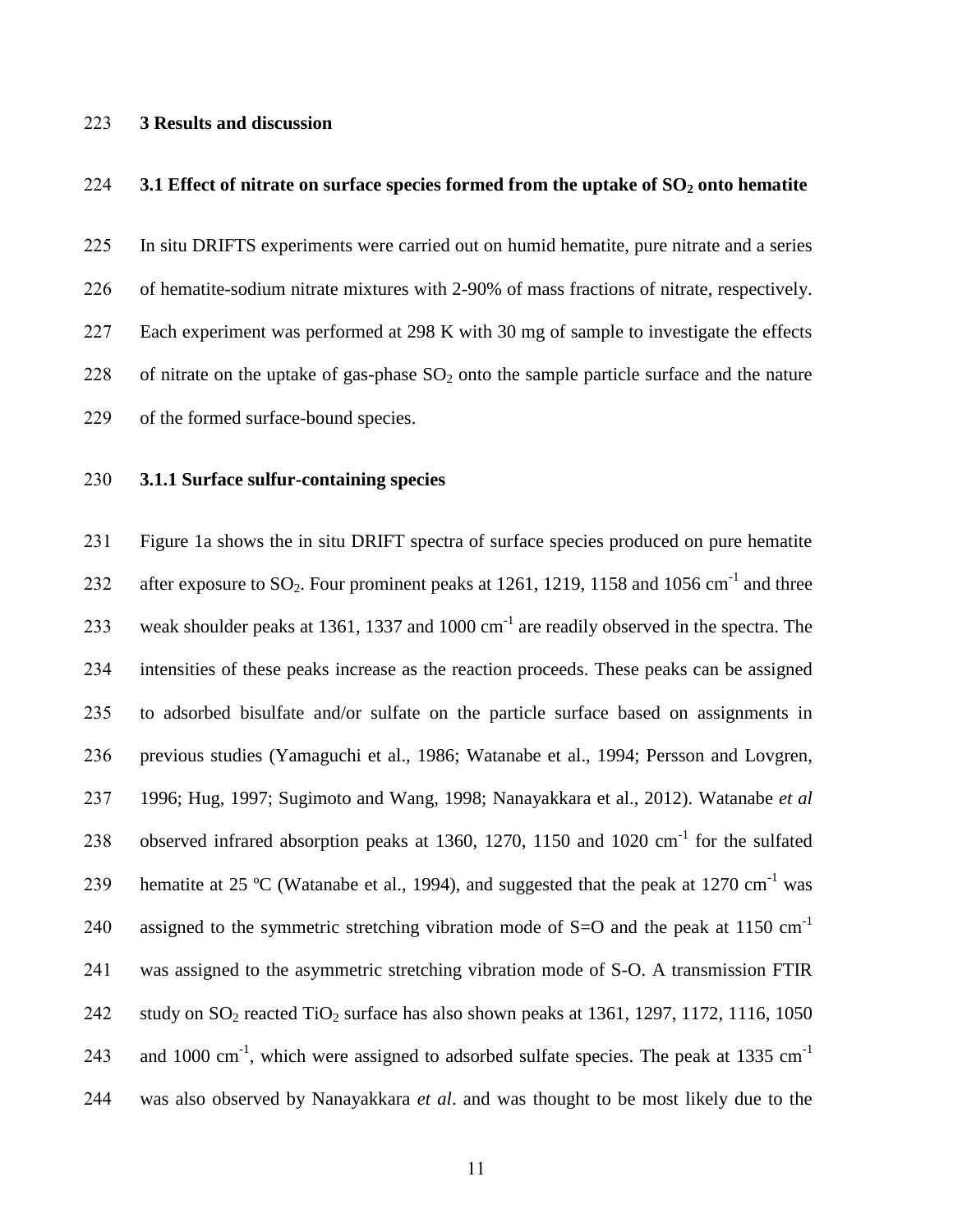245 formation of sulfate (Nanayakkara et al., 2012). Therefore, in the present study, the 246 prominent peaks at 1261, 1158, 1056 and 1000  $\text{cm}^{-1}$  reflect the formation of adsorbed 247 sulfate. Additionally, peak fitting using a combination of Lorenztian and Gaussian 248 lineshapes to deconvolute overlapping peaks of every single spectrum of an experiment 249 shows that the peaks at 1261 and 1158  $cm^{-1}$  simultaneously increase in intensity as the 250 reaction time increases, while the peak at  $1219 \text{ cm}^{-1}$  shows a completely different 251 behavior (see Fig. S4 in the Supplement). The peak at  $1219 \text{ cm}^{-1}$  rapidly grows in the 252 early stage of the reaction, reaches a plateau, and then slightly decreases in intensity as 253 the reaction proceeds, implying that the peak at 1219 cm<sup>-1</sup> should be assigned to different 254 surface species and this species undergoes secondary chemistry on the sample surface. 255 Faguy *et al* studied the structure of bisulfate and sulfate adsorbed on the Pt (111) surface 256 by potential difference Fourier transform infrared spectroscopy and found that a 257 maximum at  $1227-1250$  cm<sup>-1</sup> was consistent with adsorbed bisulfate or adsorbed sulfate- $258$  H<sub>3</sub>O<sup>+</sup> ternary complexes on the Pt (111) electrode surface (Faguy and Marinković, 1996). 259 Hug (1997) found that a peak at or above  $1200 \text{ cm}^{-1}$  appeared after drying of a hematite 260 layer treated with sulfate at pH 3.6 or with hematite in contact with aqueous sulfate 261 solutions acidified to below pH 2 with HCl. He suggested that the conversion of aqueous 262 sulfate to bisulfate occurred during acidification, and thus the peak around 1200 cm<sup>-1</sup> was 263 assigned to the transformation from monodentate to bidentate coordination caused by 264 drying or to the formation of bisulfate. Sugimoto and Wang (1998) further revealed that 265 the adsorption mode of sulfate changed from monodentate to bidentate with decreasing 266 pH and that the bidentate adsorption on {012} and {*1m*0} surfaces of hematite became dominant at  $pH \le 1.0$ , and they suggested that the enhancement of the peak at 1205 cm<sup>-1</sup> 267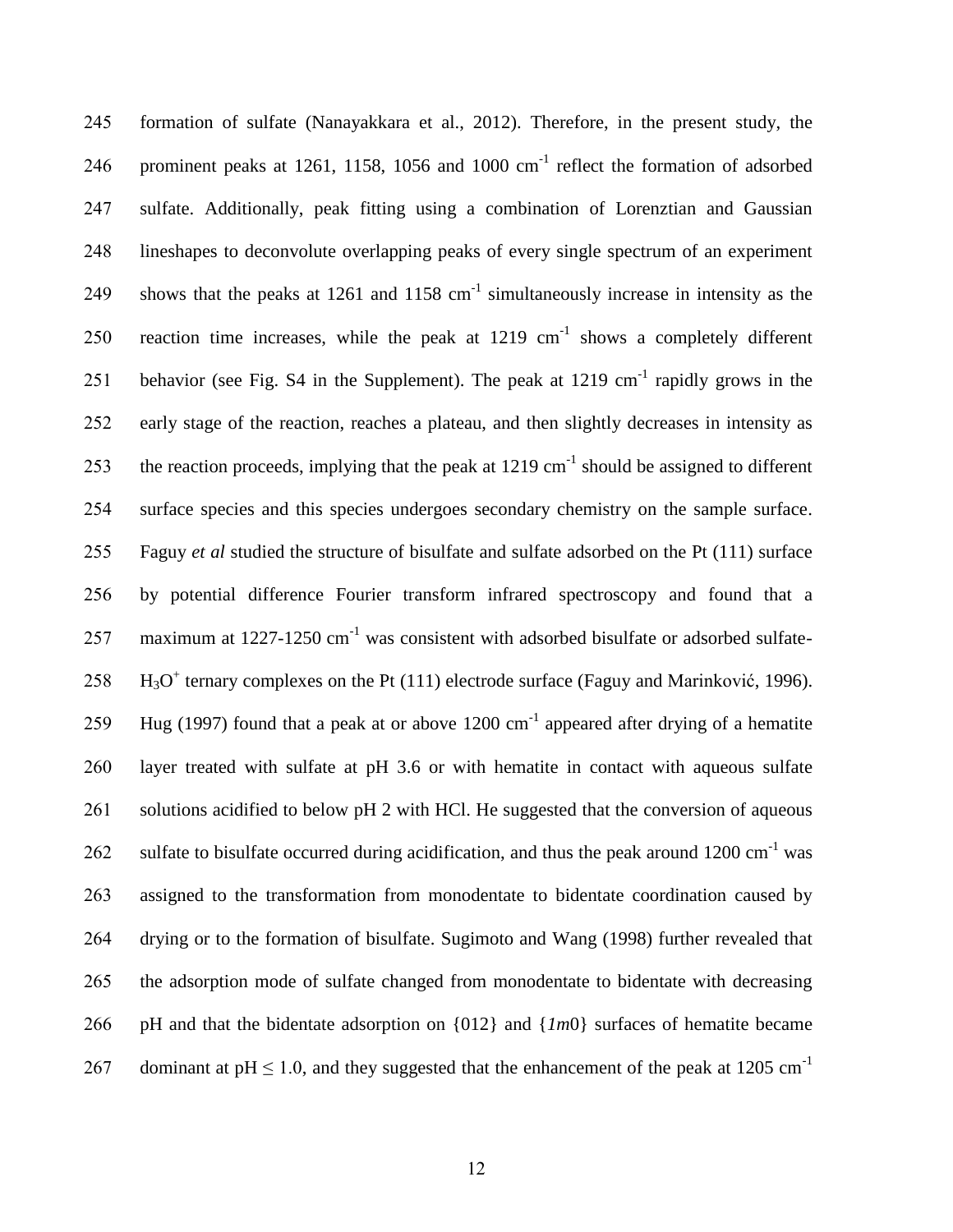268 with direct drying of a wet sample at pH 3.6, found by Hug (1997), seemed to be due to the pH drop during the drying process. The attribution of the peak at around  $1200 \text{ cm}^{-1}$ 269 270 remains controversial, however, the appearance of this peak undoubtedly reflects the 271 enhancement of surface acidity. Therefore, in the present study, the increase in the peak 272 intensity at 1219  $cm^{-1}$  with the increase of reaction time indicates the increased surface 273 acidity (Yamaguchi et al., 1986; Persson and Lovgren, 1996; Faguy and Marinković, 274 1996; Hug, 1997). The slight decrease in intensity of the peak at 1219 cm<sup>-1</sup> after it 275 reaches the maximum may be due to partial dissolution of hematite along with 276 consumption of surface acidic species, which would lead to the formation of  $Fe<sup>3+</sup>$  ions 277 and some other surface species on the water-containing surface (Chun and Quon, 1973; 278 Shi et al., 2011).

279 Figure 1b shows typical spectra of the oxidation of  $SO_2$  on FN-24 recorded as a 280 function of time in the range of 1500 to 900 cm<sup>-1</sup>. A prominent peak at 1158 cm<sup>-1</sup>, a 281 shoulder peak at 1190 cm<sup>-1</sup> and two weak peaks at 1080 and 987 cm<sup>-1</sup> are observed in the 282 spectra. These peaks can be assigned to surface-coordinated sulfate species, that is, 283 bidentate surface sulfate complex (Zhang et al., 2006; Persson and Lovgren, 1996; Hug, 284 1997; Peak et al., 1999). Additionally, it is also possible that the feature at 1190 cm<sup>-1</sup> is 285 assigned to bisulfate  $(HSO_4)$  or sodium sulfate  $(NaSO_4)$  sorbed as a monodentate 286 complex on the iron oxide surface, or monodentate sulfate that is hydrogen bonded to an 287 adjacent surface site (Hug, 1997; Peak et al., 1999). In addition,  $Fe^{3+}$  ions is present due 288 to the partial dissolution of hematite in the water-containing acidic surface during the 289 reaction (Chun and Quon, 1973; Shi et al., 2011), and an iron (III) bisulfate complex (Fe– 290 HSO<sub>4</sub><sup>2+</sup>) can also potentially explain the observed feature at 1190 cm<sup>-1</sup> (Peak et al., 1999).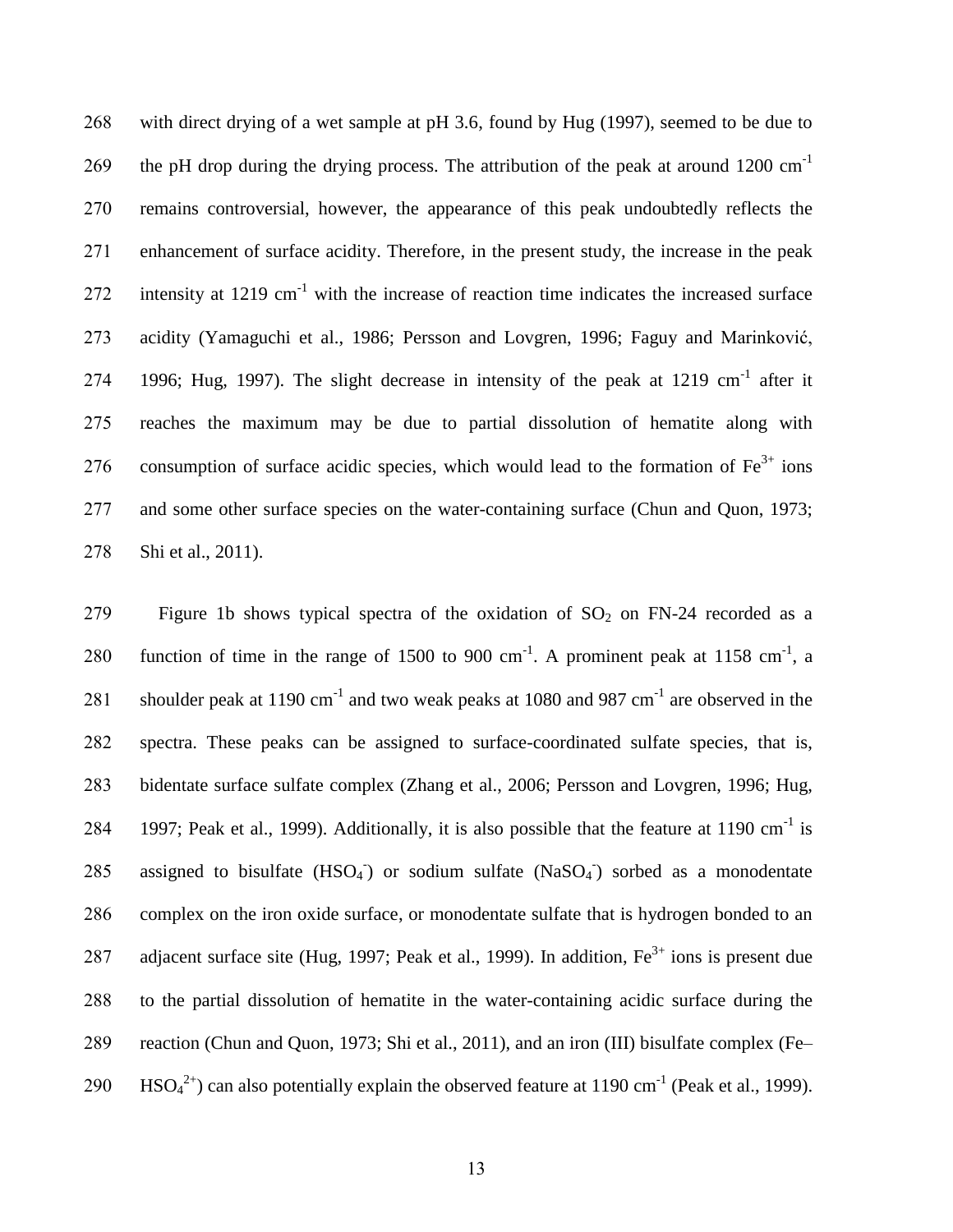291 These results indicated that  $SO_2$  can also be oxidized to sulfate on the surface of the 292 hematite-nitrate mixture. The spectrum lineshapes are different from those of hematite, 293 and the most apparent FTIR feature corresponding to the increase of surface product on 294 FN-24 is the rapidly growing peak at  $1158 \text{ cm}^{-1}$ , indicating that the adsorbed sulfate is the 295 dominant oxidation product. Therefore,  $NO<sub>3</sub>$  ions in the nitrate-hematite mixture promote 296 the heterogeneous uptake of  $SO<sub>2</sub>$  and impact the formation of surface species and the 297 adsorption mode of the formed surface species. A spectral peak-fitting program using 298 mixed Gaussian-Lorentzian peak fitting is employed to fit peaks to the last spectrum in 299 Fig. 1b. As shown in Fig. 2, the region from 1400 to 900 cm<sup>-1</sup> is composed of three major 300 peaks at 1207, 1155 and 1094  $cm^{-1}$ , respectively. A very weak peak at 986  $cm^{-1}$  cannot 301 even be seen in Fig. 2. The relative intensity of the observed peaks at 1207, 1155, 1094 302 and 986 cm<sup>-1</sup> is approximately 5.6:16.1:2.2:0.1, respectively. The presence of the peak at  $1207 \text{ cm}^{-1}$  indicates that the FN-24 surface after the experiment is still acidic. Moreover, 304 compared with that of the hematite-only substrate (see Section S6 in the Supplement), 305 weak absorption peaks at 1080, 1050 and 966  $cm^{-1}$  appear in the initial stage of  $306$  heterogeneous conversion of  $SO<sub>2</sub>$  and then gradually disappear or are not easily observed 307 with increased exposure time. These peaks should be assigned to the stretching motion of 308 adsorbed sulfite and/or bisulfite (Zhang et al., 2006). The changes in intensity of these 309 weak absorption peaks implies that the formation of  $SO_3^2$  and/or  $HSO_3$  and their 310 subsequently rapid consumption on the particle surface. The rapidly growing peak at 311 1158 cm<sup>-1</sup> as the reaction proceeds also suggests that  $SO_3^2$  and  $HSO_3^-$  are further 312 oxidized in the presence of nitrate and less  ${SO_3}^{2-}$  and  $HSO_3^-$  are left when compared with 313 that of hematite-only substrate.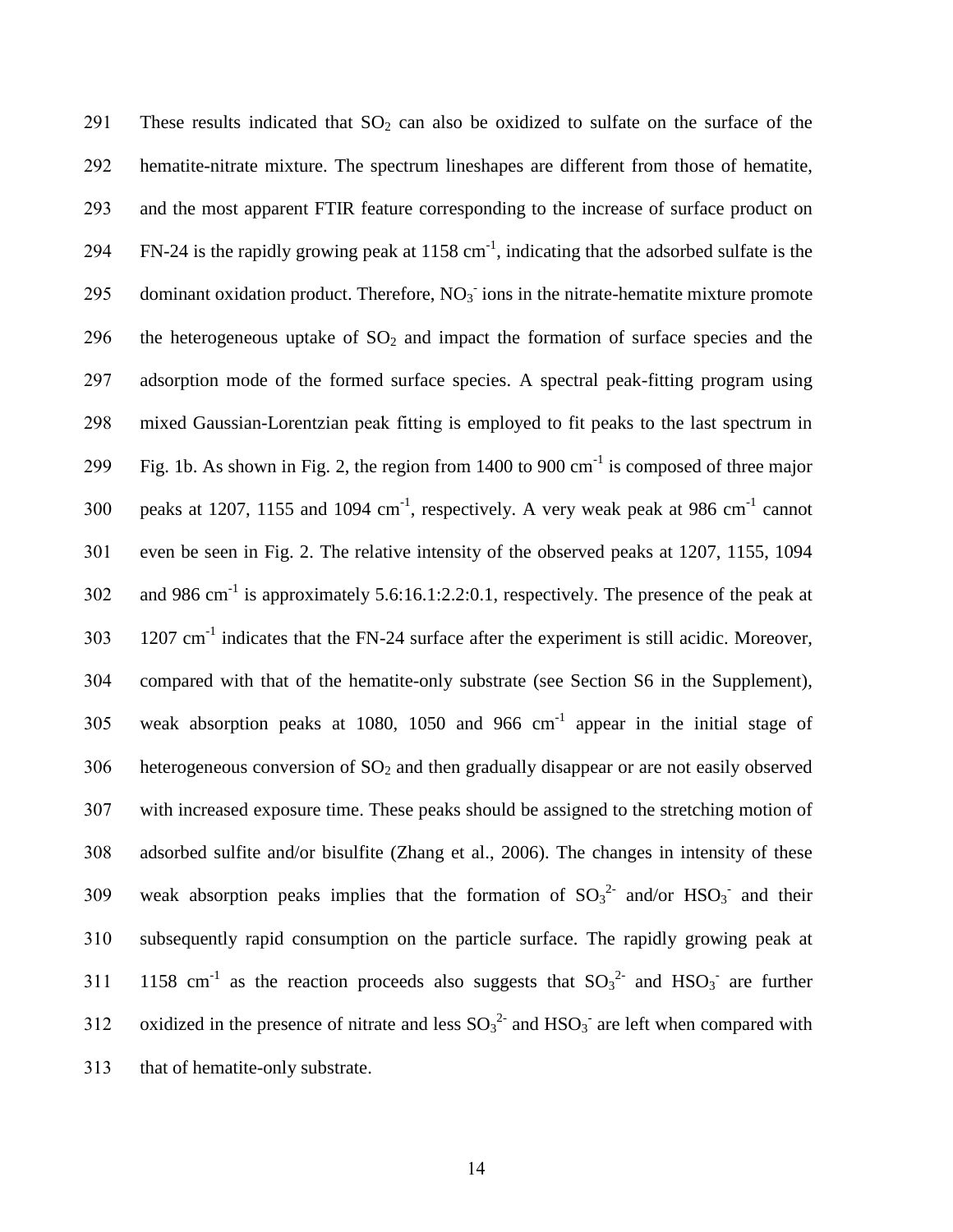### 314 **3.1.2 Surface nitrogen-containing species**

315 It should be noted that, compared to the peaks of the formed surface-adsorbed sulfate, 316 some very low intensity signals appear in the region of 3800 to 1350 cm<sup>-1</sup> during the 317 same experiment with FN-24 (also see Fig. S5 in the Supplement). Figure 3 shows 318 DRIFTS spectra following  $SO_2$  uptake on FN-24 particles as a function of reaction time 319 in this region. Negative peaks at 1599, 1587 and 1567  $cm^{-1}$  decrease in intensity with 320 increased exposure time. These peaks are assigned to bridging, bidentate and 321 monodentate nitrate, respectively (Hixson et al., 2011; Underwood et al., 1999). This 322 indicates the loss of adsorbed nitrate on FN-24 and suggests that nitrate not only 323 participates in the heterogeneous conversion of  $SO<sub>2</sub>$  on FN-24 but also have been 324 consumed during the reaction. This result is consistent with the formation of nitrogen-325 containing species such as  $N_2O$  and HONO (discussed later in Sect. 3.4). However, it 326 should be pointed out that the amount of the decay of nitrate is small during the reaction,  $327$  which also results in small amounts of N<sub>2</sub>O and HONO.

328 Several weak peaks in the  $1535-1440 \text{ cm}^{-1}$  region grow with increasing exposure time. 329 These peaks can be assigned to adsorbed nitrite. The peaks at 1506 and 1487  $cm^{-1}$  are 330 assigned to the  $v_3$  mode of bridging nitro-nitrito  $NO_2$  and the  $v_3$  mode of bridging 331 monodentate nitrito  $NO<sub>2</sub>$  respectively, suggesting the formation of very small amounts of 332 nitrite (Hixson et al., 2011).

333 Molecularly adsorbed nitric acid and different nitric acid-water complexes, 334 characterized by the peaks at 1716, 1697, 1686 and 1676  $cm^{-1}$  (McCurdy et al., 2002; 335 Ramazan et al., 2006; Finlayson-Pitts et al., 2003), are also observed. These peaks are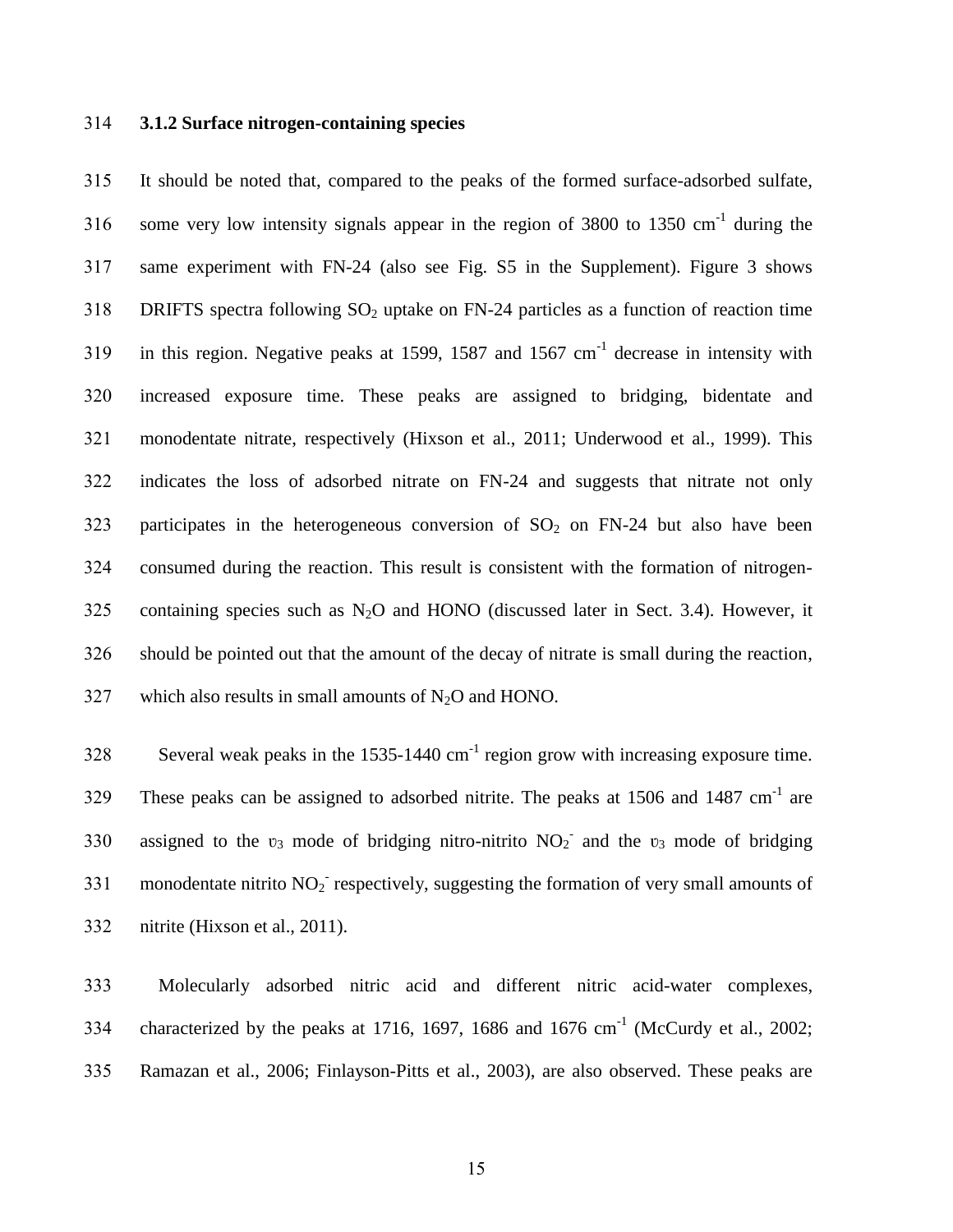336 ascribed to the  $v_2$  mode of the asymmetric  $NO_2$  stretch in nitric acid (monomer or when 337 complexed to water or another HNO<sub>3</sub>) (McCurdy et al., 2002; Ramazan et al., 2006; 338 Finlayson-Pitts et al., 2003), and the peaks at 1716, 1697, 1686 and 1676 cm<sup>-1</sup> are due to  $339$  HNO<sub>3</sub> (H<sub>2</sub>O)<sub>n</sub>, HNO<sub>3</sub> H<sub>2</sub>O, (HNO<sub>3</sub>)<sub>2</sub> and HNO<sub>3</sub> (H<sub>2</sub>O)<sub>2</sub> on the surface, respectively. 340 These peaks increase in intensity with increased exposure time. This result confirms that 341 adsorbed HNO<sub>3</sub> is formed from the combination of surface H<sup>+</sup> with NO<sub>3</sub><sup>-</sup> as the reaction  $342$  proceeds. The formation of  $HNO<sub>3</sub>-H<sub>2</sub>O$  complexes indicates that nitric acid is stabilized 343 by water on the particle surface (McCurdy et al., 2002; Ramazan et al., 2006; Finlayson-344 Pitts et al., 2003). As a result, no gas phase  $HNO<sub>3</sub>$  was observed in White cell-FTIR 345 experiments as discussed later. Compared to the assignments of molecularly adsorbed  $346$  nitric acid, molecular nitric acid complexed to water and complexed to  $HNO<sub>3</sub>$  itself in 347 previous reports, these peaks have blue shifted by about 6 cm<sup>-1</sup> (McCurdy et al., 2002; 348 Ramazan et al., 2006), indicating that the asymmetric  $NO<sub>2</sub>$  stretch in nitric acid may be 349 affected by some other interaction, and the interaction may result in the distortion of the 350 molecular symmetry of these complexes (Peak et al., 1999).

351 Two weak shoulder peaks at 1746 and 1732  $cm^{-1}$  are seen to grow as the surface is 352 exposed to  $SO_2$ . These two peaks should be attributed to the asymmetric  $v_a(NO_2)$  stretch 353 of N<sub>2</sub>O<sub>4</sub> adsorbed on the surface, indicating the formation of adsorbed N<sub>2</sub>O<sub>4</sub> (Goodman et 354 al., 1999; Finlayson-Pitts et al., 2003). These peaks overlap with those of adsorbed HNO<sub>3</sub> 355 and increase in intensity with the amount of adsorbed nitric acid on the surface. As 356 previously reported,  $N_2O_4$  can interact with  $HNO_3$  and/or  $HNO_3$ -H<sub>2</sub>O water complexes on 357 particle surface through hydrogen bonds, in addition to the interactions with  $H_2O$ 358 (Finlayson-Pitts et al., 2003). This further indicates that the formed  $N_2O_4$  may be held on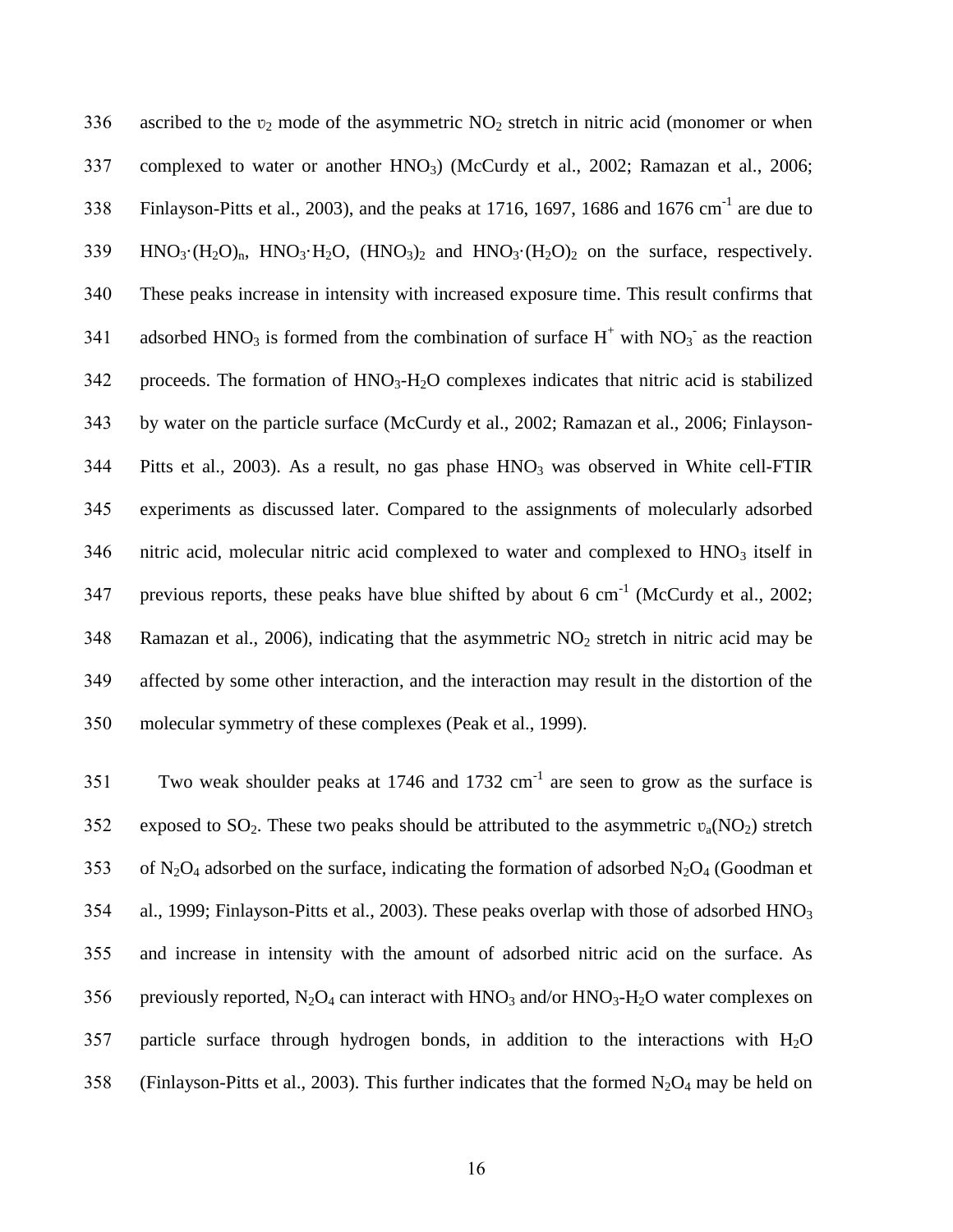359 particle surface with nitric acid and  $H_2O$  present. This is consistent with the fact that no gas phase N<sub>2</sub>O<sub>4</sub> was detected in White cell-FTIR experiments as discussed later. Surface N2O4, which can oxidize many organic and inorganic compounds, was observed as the crucial oxidant for the oxidation of surface sulfite (Liu et al., 2012). Therefore, the 363 presence of a very small amount of  $N_2O_4$  on particle surface may contribute to the oxidation of surface sulfite and the formation of sulfate and adsorbed nitrite.

## **3.1.3 Surface hydroxyl groups**

366 Two negative absorption peaks are observed at 3661 and 3631 cm<sup>-1</sup> and grow in intensity as the reaction proceeds. These negative peaks have been previously reported and 368 attributed to the loss of OH groups from the surface. The peaks at 3661 and 3631 cm<sup>-1</sup> are stretching vibration modes of isolated surface hydroxyl groups bonded to the surface iron ions of octahedral sites and tetrahedral sites, respectively (Watanabe et al., 1994), which implies that surface OH groups are involved in the reaction and are reaction active sites for  $SO<sub>2</sub>$  (Goodman et al., 2001). Pure hematite shows similar absorption. Another weak 373 broad absorption peak extending from to  $2520$  cm<sup>-1</sup> slowly increases in intensity with the increase of reaction time. This broad peak is primarily associated with O-H vibration of hydrogen-bonded OH groups of acid and should be assigned to molecular nitric acid complexed to water or to some extent complexed to HNO<sub>3</sub> itself (Börensen et al., 2000; Goodman, et al., 1999; Ramazan et al., 2006; Finlayson-Pitts et al., 2003), which is consistent with the formation of surface-adsorbed HNO<sub>3</sub> discussed earlier.

 Overall, the results indicate that nitrate participates in the heterogeneous reactions of SO<sub>2</sub>, changes the conversion pathway of SO<sub>2</sub> and the formation rate of sulfate, and leads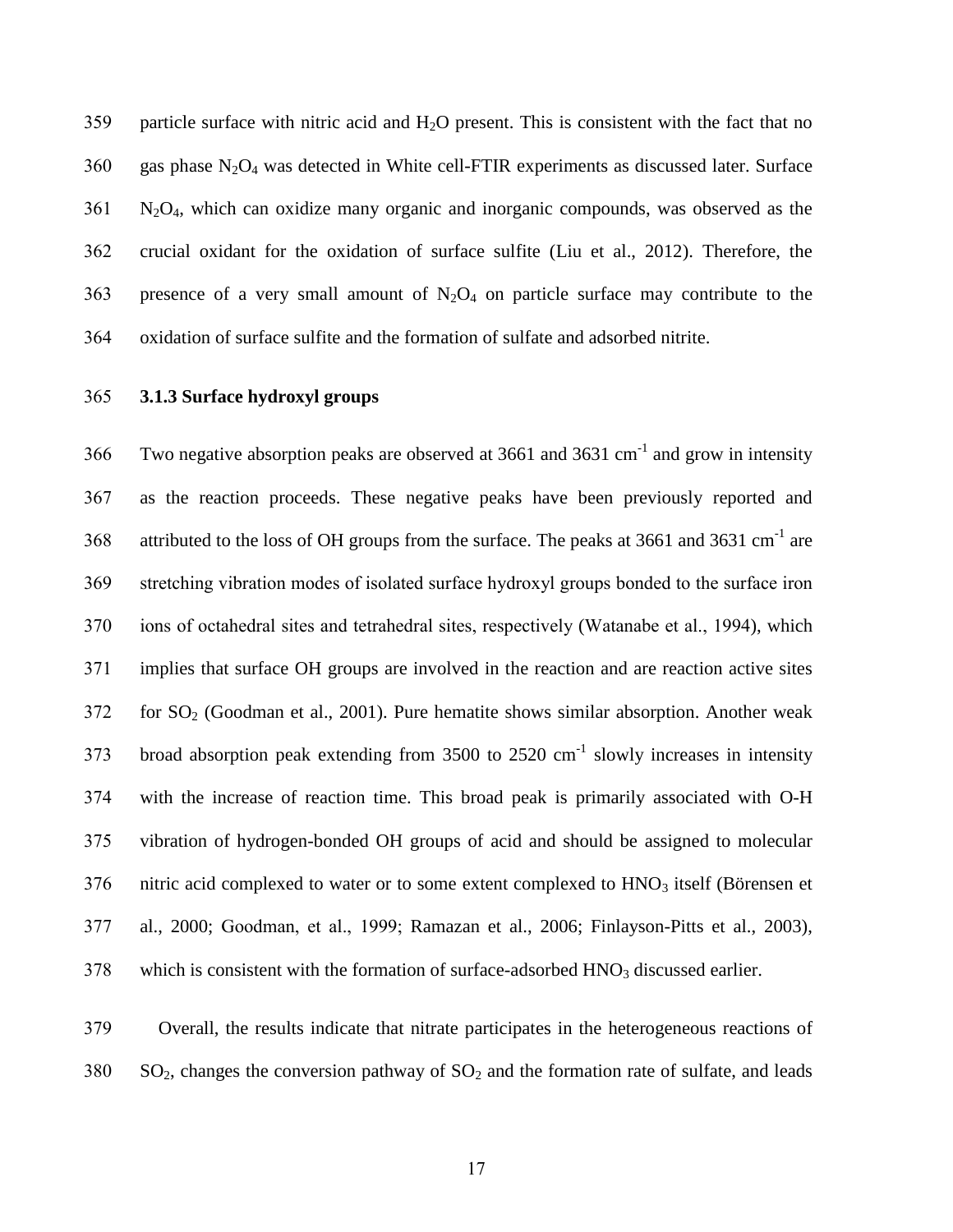381 to the formation of surface  $HNO<sub>3</sub>$ ,  $N<sub>2</sub>O<sub>4</sub>$  and  $NO<sub>2</sub><sup>-</sup>$  species. A summary of the assignments for the surface species peaks observed in this study based on frequencies reported in earlier studies is given in Table 1.

## **3.2 Effect of nitrate on the rate of sulfate formation and uptake coefficient for SO<sup>2</sup> on hematite-nitrate mixture at 298 K**

 The formation rates of sulfate on different samples were investigated. All of the DRIFTS experiments were performed at 298 K with 30 mg of sample, and the amount of sulfate on each sample after DRIFTS experiment was determined by ion chromatography to 389 quantify the sulfate formation rate d[ $SO_4^2$ ]/dt. It is found that over a large concentration 390 range the integrated sulfate absorption  $(1000 \text{ cm}^{-1}$  to  $1400 \text{ cm}^{-1})$  is proportional to the sulfate concentration. The formation rate is therefore translated from the integrated sulfate absorbance of the spectrum to the total number of sulfate ions on the sample after the reaction by a conversion factor. The conversion factor is obtained from a calibration plot with integrated sulfate absorption vs. number of sulfate ions formed at the end of an 395 experiment, and a value of  $f = 2.58 \times 10^{18}$  (ions g<sup>-1</sup> integrated absorption units<sup>-1</sup>) is calculated. Since the absorption peaks of different reaction product species overlap one another, the peaks were deconvoluted before integration in some experiments.

 The gas-phase concentrations of the reactive gases in a continuous flow were kept 399 constant during the DRIFTS experiments and since  $O_2$  was in great excess compared to SO<sub>2</sub>, the concentration of O<sub>2</sub> could be regarded as constant. The number of sulfate ions formed at the initial stage of reaction is generally considered to be small relative to the number of reactive surface sites, and thus the latter at initial stage can be assumed to be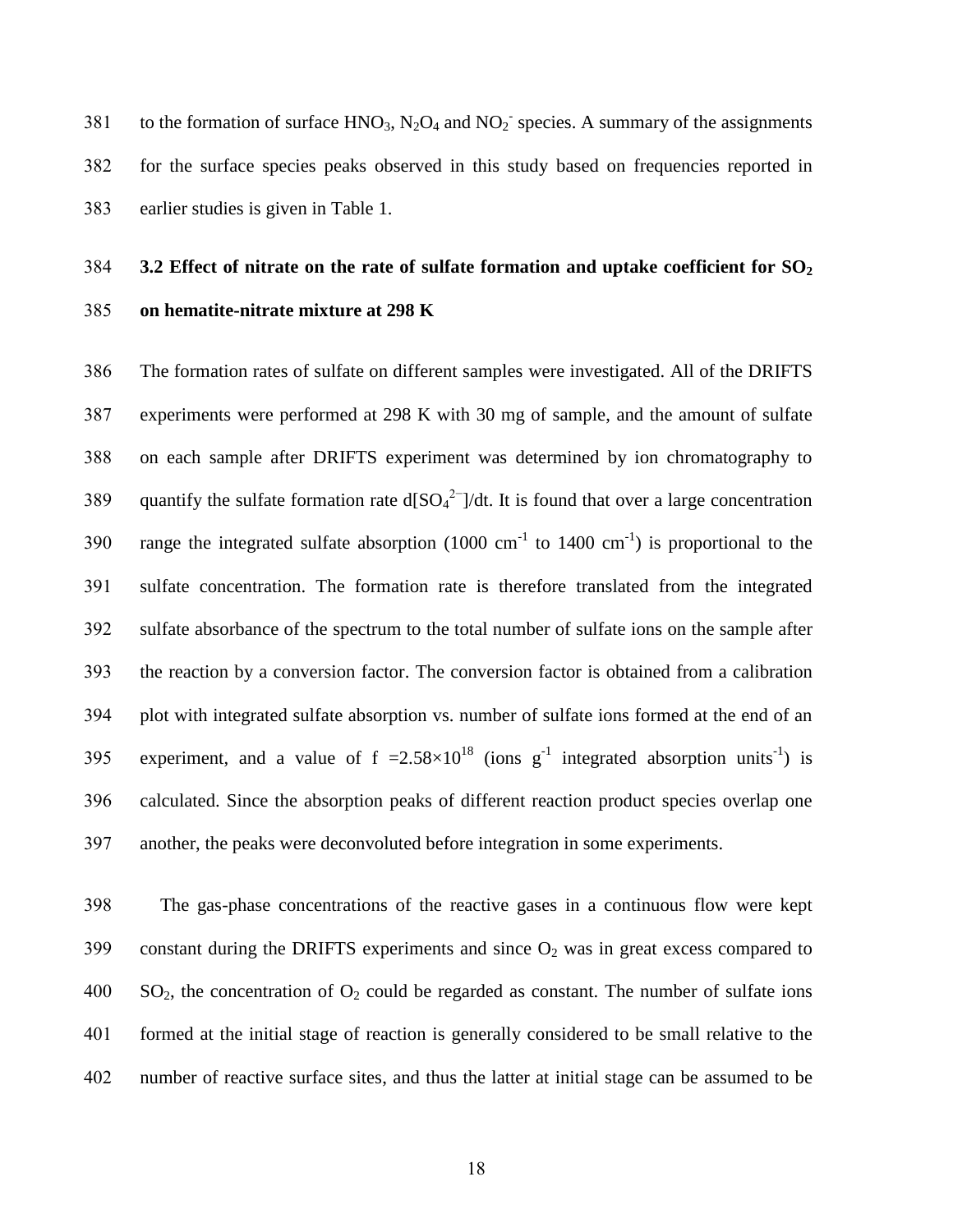403 constant (Börensen, et al., 2000). Therefore, the reaction order can be determined from a 404 bilogarithmic plot of initial rate of sulfate formation  $(log(d[SO_4^2^-]/dt))$  vs. the 405 concentration of  $SO_2$  (log[ $SO_2$ ]), as previously reported (B örensen et al., 2000; Wu et al., 406 2011). For this purpose, the experiments with different  $SO<sub>2</sub>$  concentrations were 407 performed, and the sulfate formation rate  $d[SO_4^2]/dt$  was obtained from the slope of the 408 initial linear portion (0-60 min) in the curve of sulfate formation as a function of time. No 409 saturation effects on sulfate formation were observed. For the mixture such as FN-24 410 used in this study, the plot gave a slope of  $1.09 \pm 0.10$  ( $2\sigma$ ), which indicates a reaction 411 order of 1 for  $SO_2$ . The reaction order with respect to  $SO_2$  was also examined from White 412 cell-FTIR experimental data by examining the rates of  $SO_2$  decay. The calculated result is 413 consistent with that using DRIFTS data (correlation coefficient of  $ln[SO_2]_0/[SO_2]$  vs. time 414 (t) was greater than 0.99). That is, the heterogeneous oxidation of  $SO_2$  on the hematite-415 nitrate mixture was still a pseudo-first-order reaction.

416 The reactive uptake coefficient  $(y)$  is defined as the rate of sulfate formation on the 417 surface (d[SO<sub>4</sub><sup>2-</sup>]/dt) divided by the total number of surface collisions per unit time (Z).

418 
$$
\gamma = \frac{d[\mathrm{SO}_4^{2-}]/dt}{Z} \tag{1}
$$

419 
$$
Z = \frac{1}{4} \times A_s \times [SO_2] \times \nu
$$
 (2)

$$
420 \qquad \nu = \sqrt{8RT / \pi M_{\text{SO}_2}}
$$
 (3)

421 where v is the mean molecular velocity of  $SO_2$ ,  $A_s$  is the effective sample surface, R is 422 the gas constant, T is the temperature and  $M_{SO2}$  is the molecular weight of  $SO<sub>2</sub>$  (Ullerstam,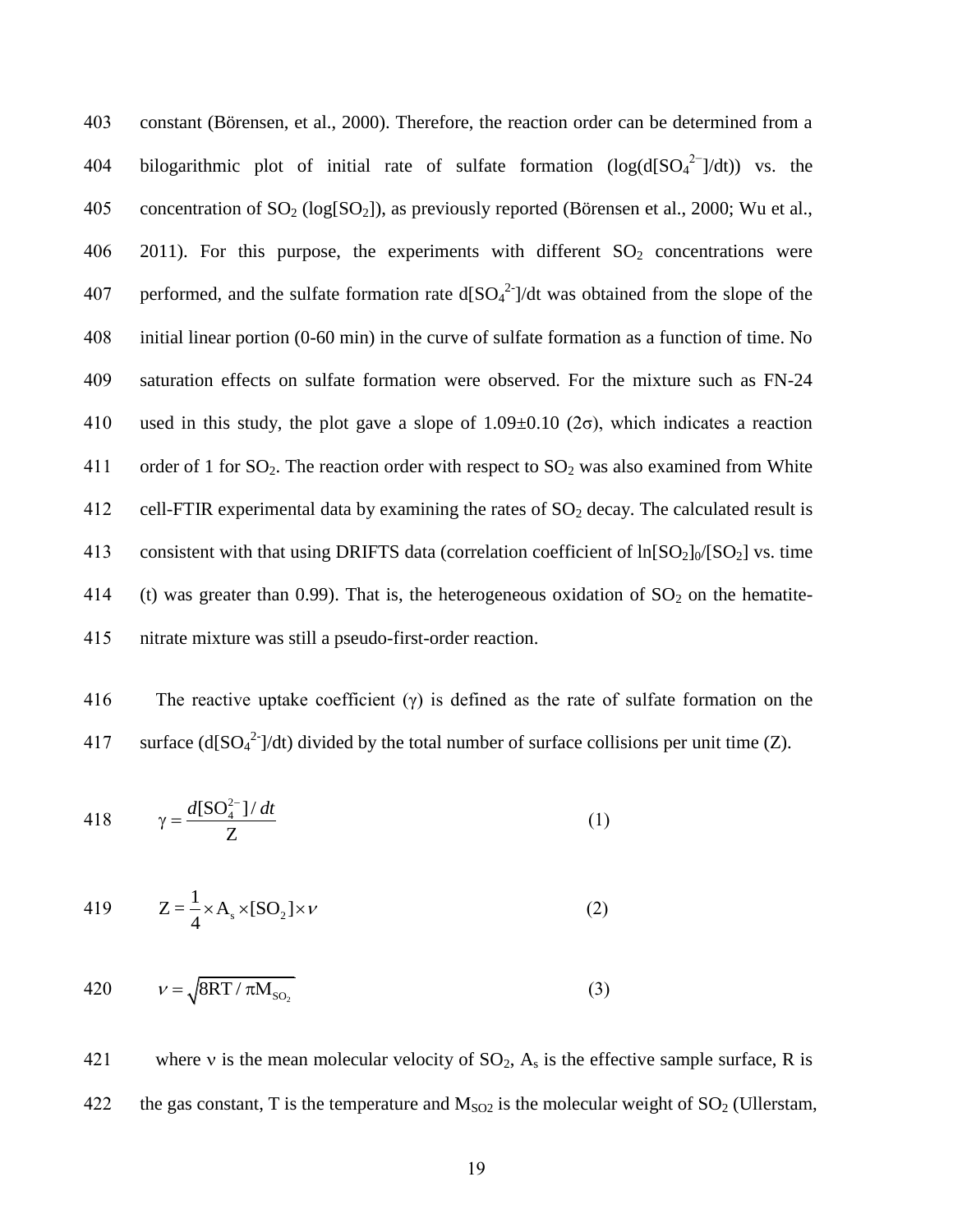et al., 2003). Two extreme cases of effective sample surface are usually considered for calculating the uptake coefficient (Ullerstam et al., 2002). If the reaction probability is high, the reactants would have no time to diffuse into the sample before reacting and the 426 effective surface area will be the geometric surface area of the sample holder  $(A_{\text{geometric}})$ . If the reaction probability is low, the reactants may have enough time to diffuse into the 428 entire sample and thus the BET surface area  $(A<sub>BET</sub>)$  would more appropriately represent the effective area. Therefore, upper and lower limits of uptake coefficients can be calculated using the geometric and BET surface area as the reactive surface area, 431 respectively (denoted as  $\gamma_{\text{geometric}}$  and  $\gamma_{\text{BET}}$ , respectively).

 Table 2 shows the sulfate formation rates and the two kinds of uptake coefficients of SO<sub>2</sub> on hematite and the hematite-nitrate mixtures at 298 K. The sulfate formation rate and the two kinds of uptake coefficients first increase and then decrease with increasing mass fraction of nitrate, and no sulfate formation is observed on pure sodium nitrate. For mixtures, the FN-24 sample presents the highest sulfate formation rate. Correspondingly, 437 the FN-24 sample shows the highest  $\gamma_{\text{geometric}}$ , and its  $\gamma_{\text{geometric}}$  is about 5.5 times higher than that of hematite alone. Although the sulfate formation rate for FN-24 is higher than 439 that for FN-48, the BET uptake coefficient  $\gamma_{\text{BET}}$  for FN-24 is less than that for FN-48. This is mainly because that the FN-48 has smaller BET surface area than the FN-24, and 441 hence the FN-48 presents the highest  $\gamma_{BET}$ . Its  $\gamma_{BET}$  is about 8 times higher than that of 442 pure hematite. Therefore, the reaction behavior of  $SO_2$  adsorbed on hematite is altered by the availability of nitrate. An appropriate amount of nitrate greatly enhances the reactivity of the hematite-nitrate mixtures and favors the formation of sulfate on hematite. The promotion effect of a low to moderate amount of nitrate should receive close attention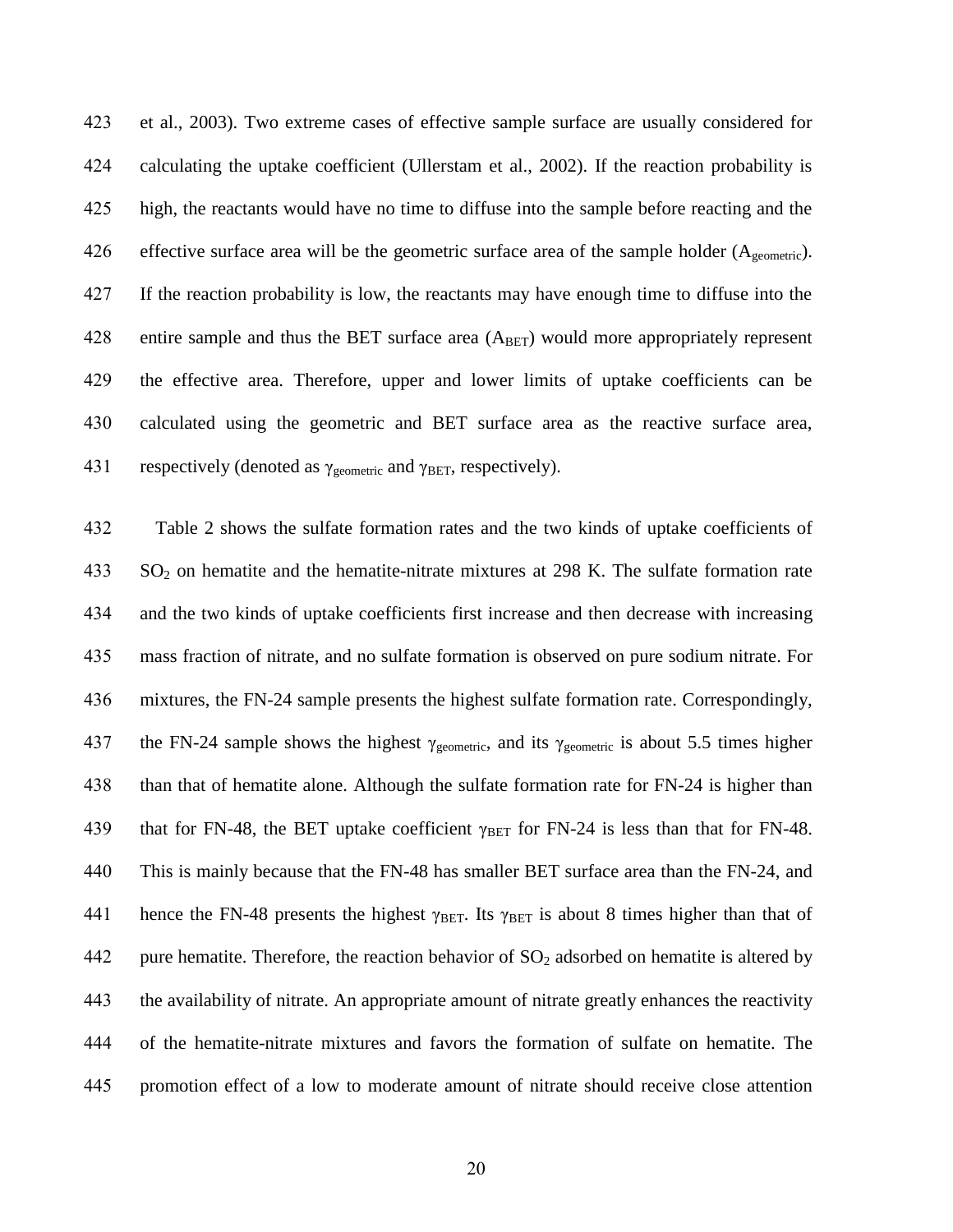because the nitrate content is close to that in ambient particles (Ho et al., 2003), and this

effect may help to predict the formation of sulfate aerosols in the atmosphere.

### **3.3 Effect of nitrate on heterogeneous reactivity of SO<sup>2</sup> on hematite at 298 K**

 The White cell-FTIR can be used to trace gaseous reactants and possible gaseous 450 products formed from the heterogeneous reaction of  $SO_2$ , but it cannot be used to observe surface species formed on the sample surface. In situ White cell-FTIR spectra collected 452 from exposure of the FN-24 sample to 50 ppm of  $SO<sub>2</sub>$  at room temperature are shown in 453 Fig. 4. The strong absorption peaks at 1373, 1360, and 1348  $cm^{-1}$  and the weak ones at and  $1135$  cm<sup>-1</sup> are readily observed in the spectra. These peaks are assigned to the 455 characteristic peaks of gaseous  $SO_2$  (Fu et al., 2007; Zhang et al., 2006). The intensities of these peaks in the spectra decrease rapidly as the reaction proceeds, indicating that the 457 concentration of  $SO_2$  decreases while it reacts on the surface of FN-24. The other FN 458 series and pure hematite samples upon exposure to 50 ppm of  $SO<sub>2</sub>$  at room temperature 459 show similar absorption but different rates of  $SO<sub>2</sub>$  consumption, revealing that the sample 460 reactivity varies with mass fractions of sodium nitrate. No uptake of  $SO_2$  is observed on the pure sodium nitrate. The results indicate that the reactivity increases first and then decreases with increasing mass fraction of sodium nitrate in the samples. This is consistent with that observed in DRIFTS experiments.

# **3.4 Effect of nitrate on gas-phase products from the heterogeneous uptake of SO<sup>2</sup> on hematite**

 It is worth noting that several absorption peaks of gaseous HONO appear in the spectra in the White cell-FTIR experiment by exposing the FN series samples to lower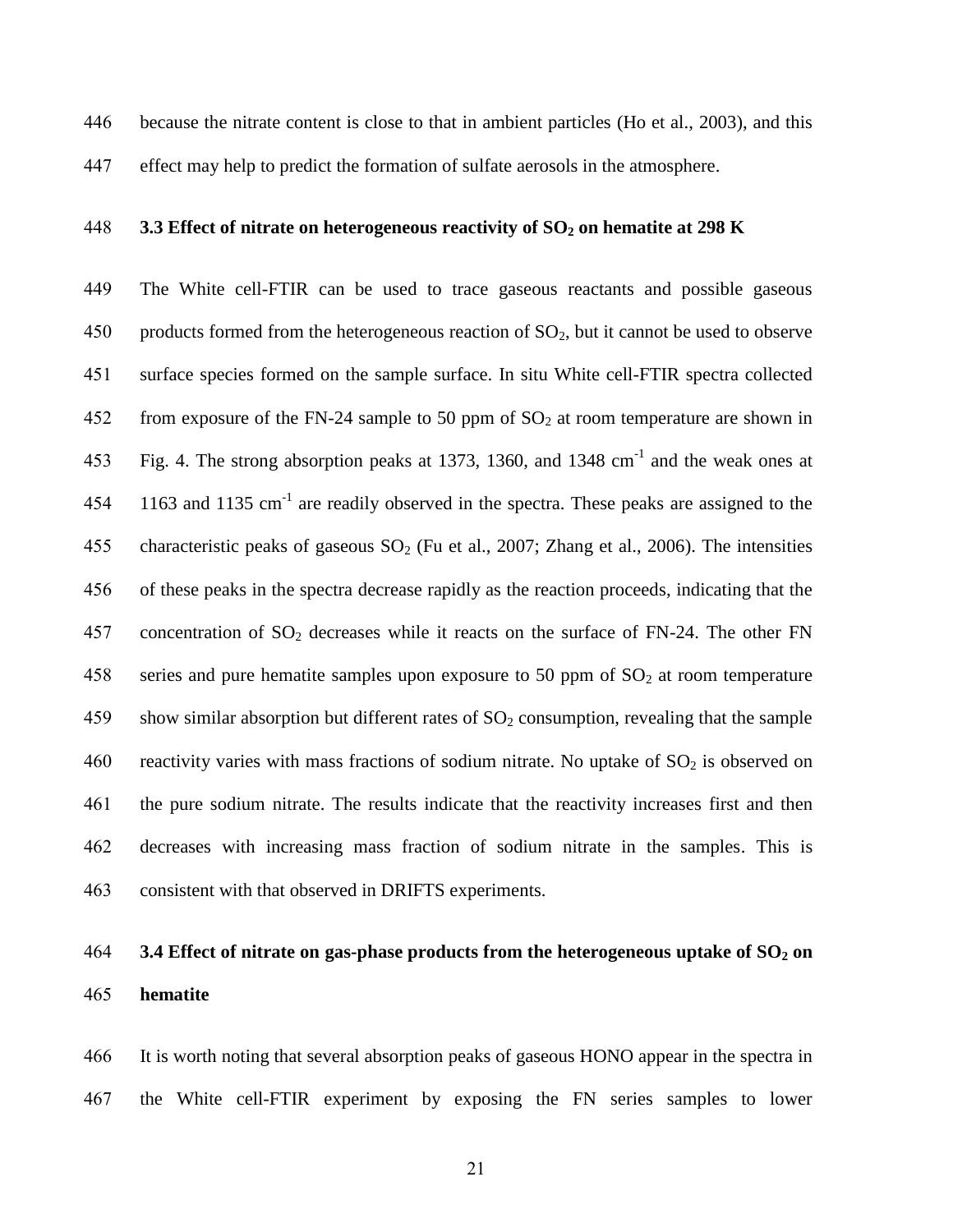468 concentrations of  $SO_2$ . Although adsorbed  $HNO_3$  has been detected during the DRIFTS experiments, gas phase nitric acid has not been observed in White cell-FTIR experiments, suggesting that molecular nitric acid is firmly adsorbed on the particle surface in the presence of water. Figure 5 shows the representative in situ FTIR spectra collected from 472 exposure of the FN-90 sample to  $12.5$  ppm of  $SO<sub>2</sub>$  for different times. A difference spectrum shown in Fig. 5e was obtained by subtracting the spectrum in Fig. 5c from that in Fig. 5d. As shown in Fig. 5, there are no absorption peaks of gas-phase HONO before 430 min but several weak HONO absorption peaks centered at 1262, 850 and 790 cm<sup>-1</sup> are observed when the reaction time is prolonged to 1170 min (Fig. 5d) (Wingen et al., 2000). The difference spectrum shown in Fig. 5e further confirms the existence of HONO, 478 revealing that a trace amount of gaseous HONO is formed during the reaction of  $SO_2$  on the hematite-nitrate mixture. To the best of our knowledge, this is the first observation of the formation of HONO in such a nitrate-containing reaction system. Observation of HONO formation is of particular significance because it plays an important role in the degradation of primary and secondary atmospheric pollutants by serving as a major source of hydroxyl radicals. HONO formed from heterogeneous reaction of nitrogen dioxide has been extensively studied on different materials like mineral dust particles and soot (Finlayson-Pitts et al., 2003; Arens et al., 2001), and HONO is known to be in 486 equilibrium with NO and NO<sub>2</sub> in the gas phase via its self-reaction (Pitts et al., 1984). However, the heterogeneous reaction of nitrogen dioxide and the self-reaction of HONO 488 may be negligible in our system because no absorption peaks of gas-phase NO and  $NO<sub>2</sub>$ 489 in the spectral range from 1200 to 1900  $\text{cm}^{-1}$  are observed. It is possible that gaseous NO and  $NO<sub>2</sub>$  are present at concentrations below detection limits. But on the other hand, the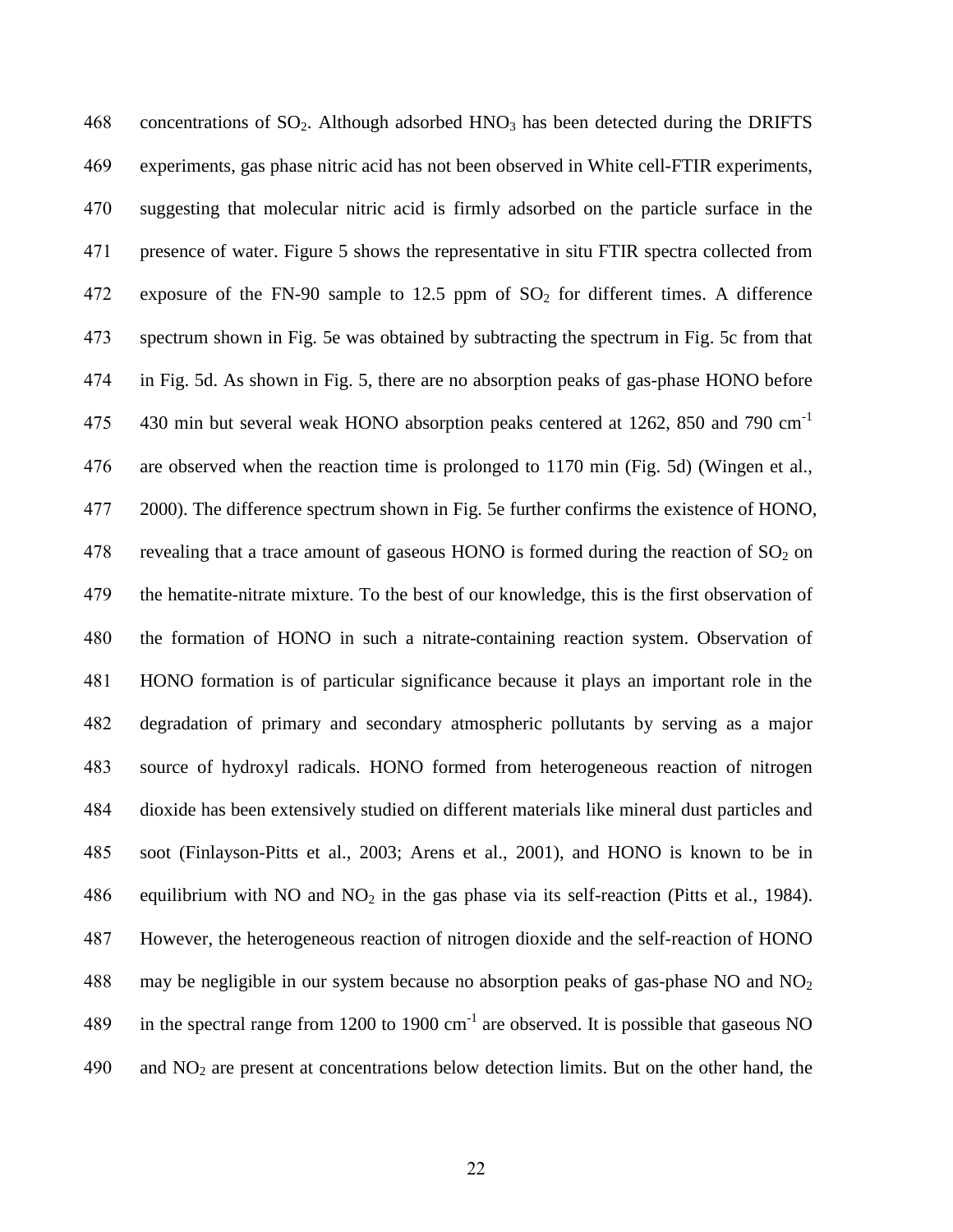- 491 weak absorption peaks of HONO may suggest the very low HONO partial pressure, and
	-

492 hence the self-reaction of HONO is probably not relevant at such a low HONO pressure.

493 The result also suggests that the initial surface-formed HONO may be simultaneously 494 consumed by some secondary reactions in this system. On the one hand, no absorption 495 peaks of HONO by exposing the FN series samples to 50 ppm  $SO<sub>2</sub>$  for the same reaction 496 time were observed. This fact suggests that the possible consumption reactions of HONO 497 may be the ones between HONO and the surface abundant reduced S(IV) species, such as 498 sorbed or surface-coordinated  $H_2SO_3$ ,  $HSO_3^-$  and  $SO_3^2^-$  species, which led to gaseous 499 HONO levels below detection limits before the complete consumption of these species. 500 On the other hand, the high concentration of  $SO_2$  means that there are much more 501 reduced S(IV) species existing on the sample surface than those formed from the low 502 concentration of  $SO_2$ . This also implies that HONO will be observed within a long 503 reaction time if the high concentration of  $SO_2$  is used. An earlier study of Martin *et al.* 504 observed that S(IV) species can be rapidly oxidized to sulfate by HONO in acidic 505 aqueous aerosols (Martin et al., 1981), which would support the secondary reactions of 506 HONO with S(IV) species in our experiments and reveal the potential role of HONO in 507 the heterogeneous conversion of  $SO<sub>2</sub>$ . In addition, the absorption peaks between 1400 and 508 1800 cm<sup>-1</sup> are mainly attributed to  $H_2O$  molecule vibrations. These absorption peaks 509 gradually grow in intensity with the increase of reaction time because  $H_2O$  molecules can 510 evaporate slowly from the humid surface of FN samples placed in the White cell.

511 Rivera-Figueroa et al. found that the reaction between  $HNO<sub>3</sub>$  and  $SO<sub>2</sub>$  on silica 512 surfaces in the presence of water films does not occur (Rivera-Figueroa et al., 2003). 513 Martin and co-workers also reported that nitric acid in solution does not react with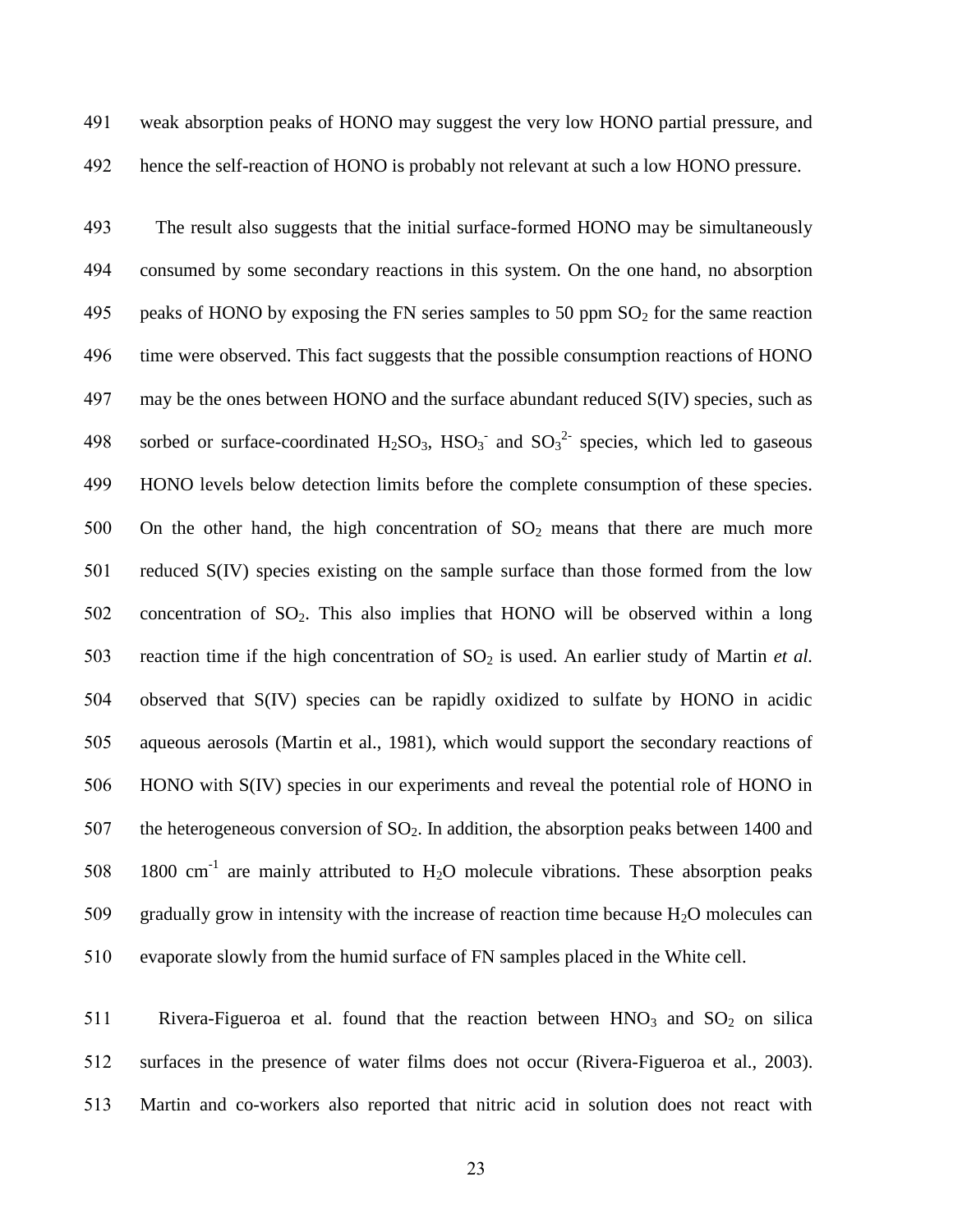514 dissolved  $SO<sub>2</sub>$  (Martin et al., 1981). Furthermore, in our study the experiments in which 515 humid pure nitrate was exposed to  $SO_2$  using White cell-FTIR and DRIFTS techniques 516 also show no detectable gas phase products, indicating that pure nitrate cannot interact 517 with SO2. Therefore, considering the species in the reaction systems mentioned above, 518 these previous studies indicate that the reactions between  $HNO<sub>3</sub>$  and  $S(IV)$  species cannot 519 occur. Moreover, reductive dissolution of Fe (III) oxides and reduction of Fe (III) by 520 sulfite have been suggested as possible sources of Fe (II) (Behra and Sigg, 1990), and 521 the formation of Fe<sup>2+</sup> via heterogeneous reaction of SO<sub>2</sub> oxidation on the surface of Fe<sub>2</sub>O<sub>3</sub> 522 has already been verified by measuring the amount of  $\text{Fe}^{2+}$  during the reaction (Zhang et 523 al., 2007; Ansari et al., 1997). Therefore, among the possible surface species in our 524 reaction system,  $Fe^{2+}$  is the only reduced species that can react with  $NO_3^-$  in the presence 525 of H<sup>+</sup>. In other words, the only formation pathway of HONO is the reduction of NO<sub>3</sub> by 526 the reductive Fe<sup>2+</sup> in the presence of H<sup>+</sup>, while the reductant Fe<sup>2+</sup> can be fed from the 527 recycle from the reduction of  $Fe^{3+}$  by dissolved SO<sub>2</sub>. HONO formation processes in the 528 atmosphere are still under discussion, especially during daytime where large 529 discrepancies are found between mixing ratios calculated from known gas phase 530 chemistry and measured daytime mixing ratios (Kleffmann et al., 2005). Our results also 531 suggest that the heterogeneous reaction of  $SO<sub>2</sub>$  on nitrate-containing hematite may serve 532 as a potential source for HONO, which may have implications on the oxidant chemistry 533 in the atmosphere. However, the low yield of gaseous HONO may suggest that the 534 contribution of HONO by this pathway to the atmospheric gas phase HONO may be 535 negligible, but the formation of unreleased HONO in the particles may be significant for 536 the conversion of  $SO_2$  and the formation of sulfate in the atmosphere.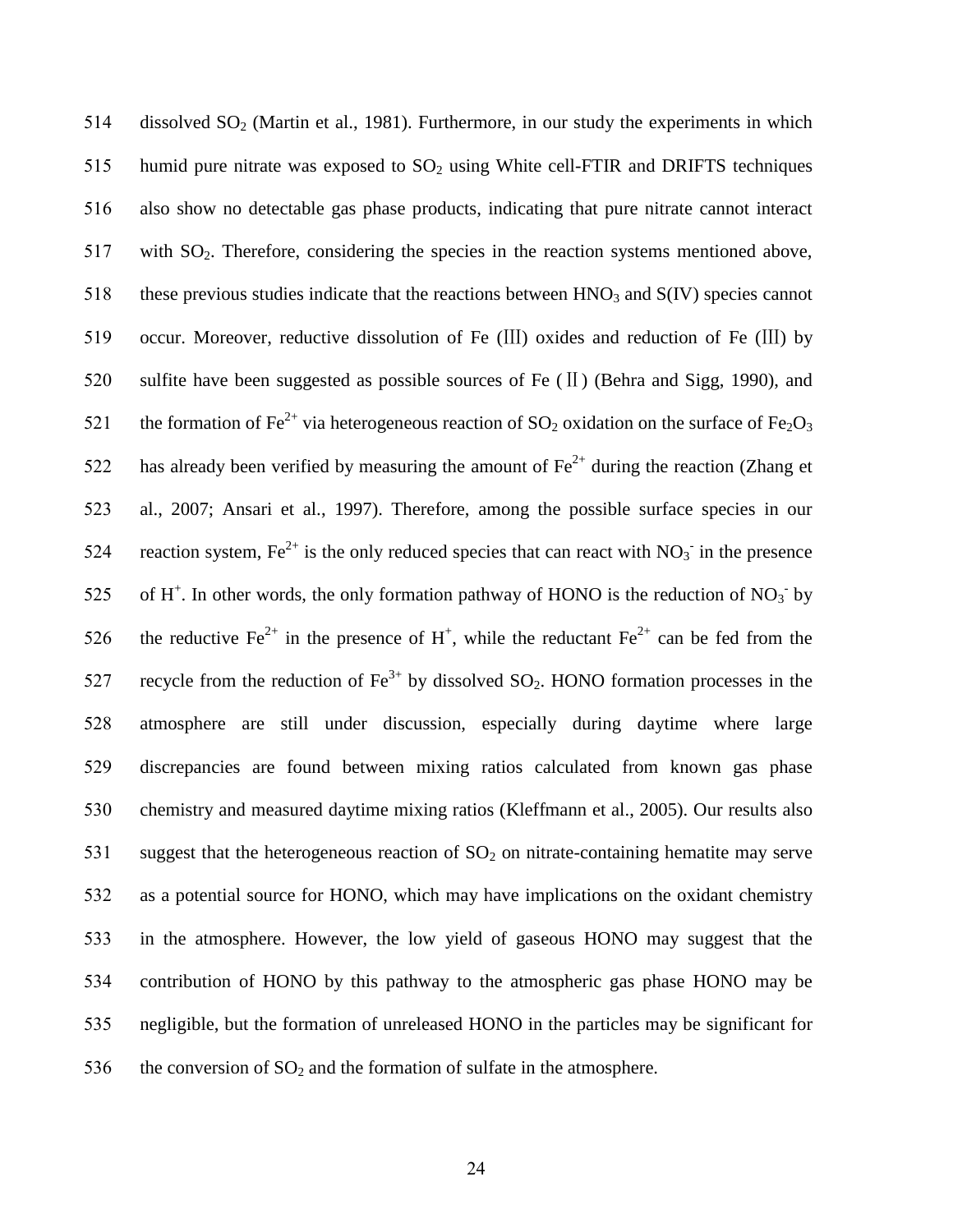537 In addition, it is interesting to note that  $N_2O$  is formed in the process of the 538 heterogeneous uptake of  $SO_2$  on the hematite-nitrate mixtures at both low and high  $SO_2$ concentrations. As shown in Fig. 5, two N<sub>2</sub>O absorption peaks at 2235 and 2208 cm<sup>-1</sup> 539 540 appear and slowly grow in intensity with the increase of reaction time (Hussain and 541 Rahman, 2006), indicating that gas-phase  $N_2O$  is produced in the FT-IR experiments. The 542 concentration of  $N_2O$  gradually increases and approaches a constant (ca. 418 ppb) as the 543 reaction proceeds (see Fig. 5f). The gas-phase concentrations of  $N_2O$  are determined 544 according to a linear relationship between the integrated area of the gaseous  $N_2O$ 545 absorption peaks in the range 2258-2160 cm<sup>-1</sup> and its concentration ( $r^2 = 0.996$ ). The 546 linear relationship is obtained using in situ White cell-FTIR and different concentrations 547 of N<sub>2</sub>O standard gas. The observed formation of N<sub>2</sub>O is of particular importance because 548 it is an extremely influential greenhouse gas and directly involved in global warming as 549 well as in the destruction of ozone in the stratosphere. It has been reported that sulfur (IV) 550 species such as  $H_2SO_3$  can be easily oxidized by HONO at low pH (0.6-3.2) and the gas 551 phase product is  $N_2O$  (Martin et al., 1981). Therefore, it is reasonable to speculate that  $552$  N<sub>2</sub>O is formed from the reduction of HONO by S(IV) species such as sorbed or surface-553 coordinated  $H_2SO_3$ ,  $HSO_3^-$  and  $SO_3^2$  species on the mixture sample surface before 554 HONO is released (Pires et al., 1996; Pires et al., 1997). This observation provides 555 evidence for the formation of nitrous oxide from the hematite-nitrate mixtures at ambient 556 temperature, and suggests a new potential atmospheric source of  $N_2O$ . This source is 557 currently not accounted for in the global  $N_2O$  budget. The result may help to explain why 558 the sources of  $N_2O$  exceed the estimated sinks in the atmosphere and the observed 559 increase in atmospheric N<sub>2</sub>O. However, it should be pointed out that the high surface to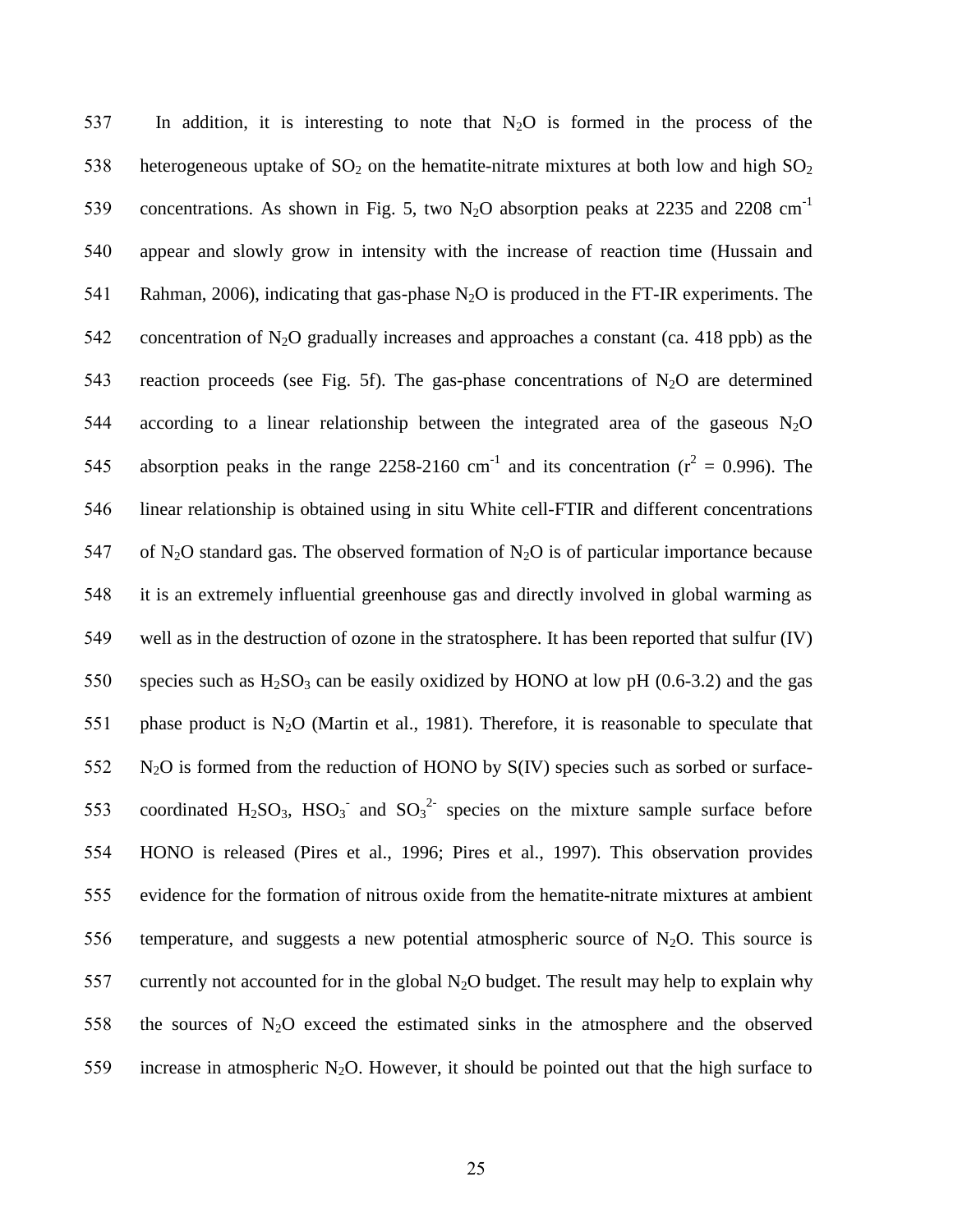560 volume ratio of the experiments may lead to relatively more  $N_2O$  than in the atmosphere. 561 Meanwhile the lifetime of HONO in the atmosphere is probably limited by photolysis. 562 The relative importance of this source needs further study.

563 To further confirm the formation of HONO and  $N_2O$ , we also performed heterogeneous 564 reactions of  $SO_2$  (50 ppm) on humid hematite, FN-24 and FN-90 in the presence of  $O_2$ 565 (21% v/v) in three brown glass bottles in the dark for 3-7 days. The dark condition is 566 selected to avoid the photolysis of HONO and the photochemistry of adsorbed nitrate 567 (Schuttlefield et al., 2008). The selected long reaction time favors the release of the 568 produced HONO and the accumulation of  $N_2O$ . Figure 6 shows the digital photos of the 569 three samples after reaction with  $SO_2$  in the dark at room temperature for about 7 days. 570 Interestingly, the heterogeneous reactions of  $SO_2$  on the surfaces of FN-24 and FN-90 571 present unique phenomena, and some liquid drops cover the interior walls of glass bottles, 572 which is different from that presented by the reaction of  $SO_2$  on the pure hematite. The 573 latter does not show the similar phenomenon. The liquid drops show strong acidity which 574 has been measured with pH test paper (the pH was about 1). Ion chromatography analysis 575 shows that the liquid drops mainly contain sulfate ions while the concentration of nitrate 576 ion is below the detection limit. These results indicate that the liquid drop is sulfuric acid. 577 The appearance of the liquid drops should be attributed to the presence of gas phase 578 HONO. Gas phase HONO transforms  $SO<sub>2</sub>$  that is present in the gas-phase or adsorbed on 579 the bottle walls into sulfuric acid, while reactive HONO is produced from the 580 heterogeneous reaction of  $SO<sub>2</sub>$  on the surface of the hematite-nitrate mixture and the 581 subsequent release. The HONO vapor adsorbs onto the interior wall of the glass bottle, 582 and together with  $H_2O$  initiates the oxidation of  $SO_2$  and the subsequent formation of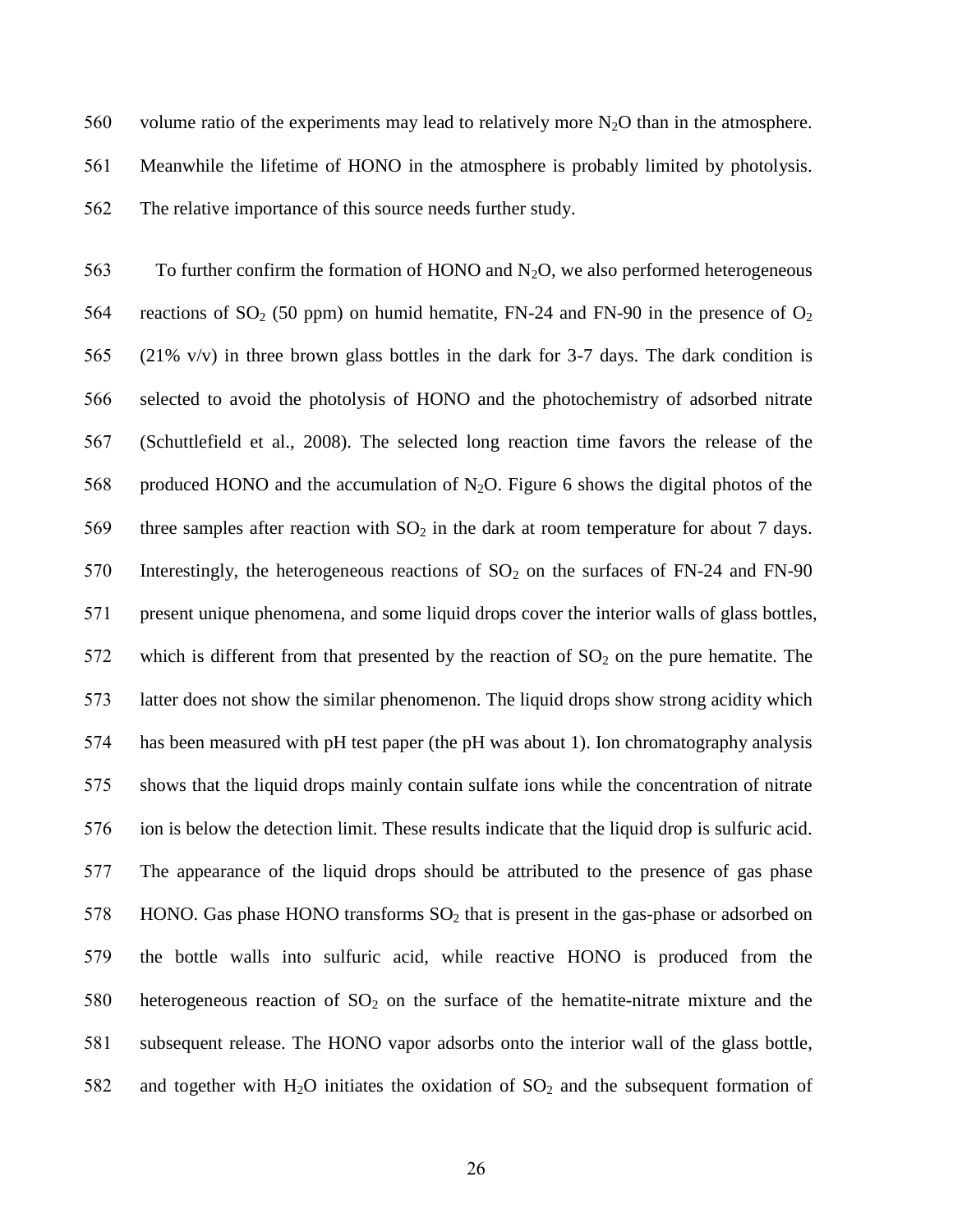H2SO4. Additionally, the gas-phase species in the three glass bottles were analyzed by 584 using SPMS/GC-MS technique, and  $N_2O$  is only found from the reactions of  $SO_2$  on FN-585 24 and FN-90, no NO, NO<sub>2</sub> and N<sub>2</sub>O<sub>4</sub> are detected (see Fig. S6 in the Supplement). Therefore, considering the experimental results mentioned above, the formation of 587 HONO and N<sub>2</sub>O during the reaction of  $SO_2$  on the hematite-nitrate mixture has been further verified by this experiment, which is consistent with the observations from in situ 589 White Cell-FTIR experiments. This experiment also verifies that  $N_2O$  and HONO can be 590 produced from the reaction of  $SO_2$  on the hematite-sodium nitrate mixtures not only in daytime but also at night. Although the concentration of the formed HONO cannot be 592 accurately measured during the process of the heterogeneous uptake of  $SO<sub>2</sub>$  on the hematite-nitrate mixture because the formed HONO is being continuously consumed on the particle surface, it may be important not only in daytime but also at night for the 595 conversion of atmospheric  $SO_2$  and the formation of atmospheric sulfate. Such aspects should be further explored in future studies.

# **3.5 Effect of nitrate on the morphology of surface product formed from the uptake of SO<sup>2</sup> onto hematite**

 Scanning electron micrographs of sample particles before and after reaction with gaseous SO<sup>2</sup> were obtained from a Philips XL-30 scanning electron microscope equipped with an energy dispersive X-ray spectrometer (SEM-EDX). Figure 7 shows SEM images of FN- 24 and FN-90 particles before (Fig. 7a and c) and after (Fig. 7b and d) exposure to 603 gaseous  $SO_2$  in the DRIFTS experiments. The two unreacted samples show the morphology of aggregated particles and consist of primary particles with an averaged 605 particle size of over 100 nm. After the reaction with  $SO_2$ , there are some flaky substances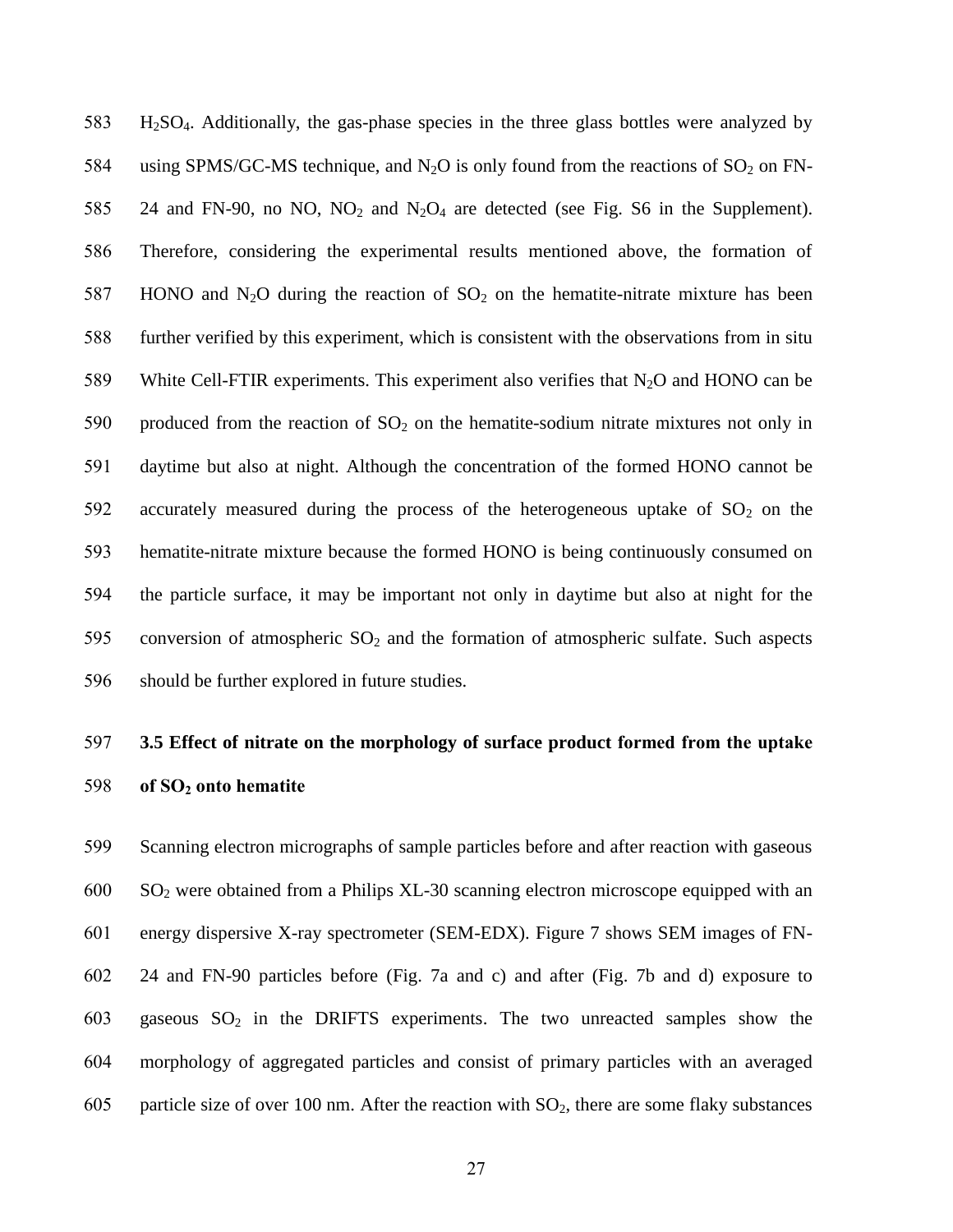covering some particle surfaces. EDX analysis shows that the flaky substance is composed of 57.89% O, 11.70% Na, 11.48% S and 18.93% Fe (Fig. 7e). The characteristic peaks in the EDX spectrum indicates that no nitrogen is detected on the flaky substance, indicating the formation of sulfate on the particle surface and the change in particle morphology. This result should be attributed to the enhanced formation of sulfate on the hematite surface due to the presence of nitrate. It should be noted that we 612 cannot observe a similar phenomenon on the pure hematite after exposure to  $SO_2$ .

## **3.6 Role of surface adsorbed water under the influence of nitrate**

 Previous studies indicate that surface-adsorbed water plays an important role in the 615 heterogeneous chemistry of atmospheric  $SO_2$  (Nanayakkara et al., 2012). However, little 616 is known about the role of surface-adsorbed water in the heterogeneous oxidation of  $SO<sub>2</sub>$  on hematite-nitrate mixture. Therefore, the role of surface-adsorbed water in the 618 heterogeneous oxidation of  $SO_2$  on FN-24 was further investigated using in situ DRIFTS. In order to prevent the sample particles from being brought out from the in situ chamber, a vacuum wasn't applied during these experiments. The sample was first pretreated at 621 preset temperature for 60 min in a stream of Ar in a total flow of 100 mL min<sup>-1</sup>. The preset temperatures were 298, 303, 373, 423, 473 and 573 K, respectively. After 60 min the heated sample in the reaction chamber was cooled to 298 K under Ar flow, and a background spectrum of the unreacted powder sample was collected. Subsequently, IR spectra were collected as a function of reaction time after being exposed to gaseous reactants. The results are shown in Fig. 8. The pre-treated sample at 373, 423 and 473 K enhances the reactivity of hematite, and the sulfate formation rates at 373 and 423 K increase by a factor of 1.28 and 1.25 compared with that at 298 K, respectively,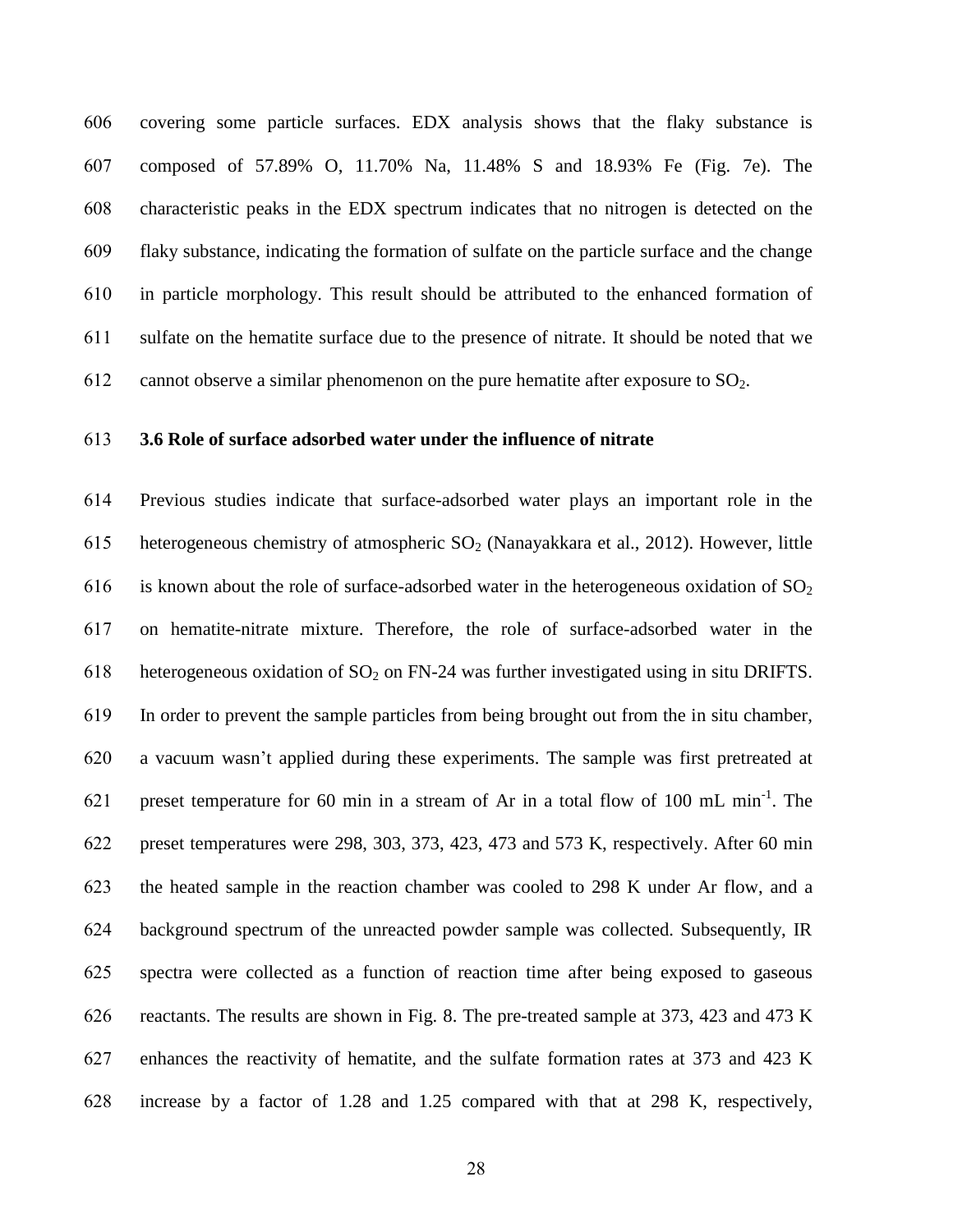indicating that the presence of appropriate amount of water on particle surface will favor 630 the heterogeneous conversion of  $SO_2$ . However, with a further increase in pre-treated temperature the reactivity decreases, and the sample pre-treated at 573 K shows even lower reactivity than that at 298 K. Pre-treatment of the sample is known to mainly remove surface- adsorbed water, and, at higher temperature, surface dehydration occurs. The observed increases in the reactivity of the sample pre-treated at 373 and 423 K are due to the partly removal of physiadsorbed water, which may serve as an inhibitor for the SO<sup>2</sup> oxidation by blocking access to the active sites. Samples pre-treated at higher temperatures (573 K) displays removal of the physiadsorbed water along with partly desorption of surface hydroxyl groups (EgashIra et al., 1981), resulting in a decrease in the sample reactivity. In agreement with other studies, surface hydroxyl groups can be the 640 active sites for the conversion of  $SO<sub>2</sub>$ .

### **3.7 Proposed mechanism of SO<sup>2</sup> uptake on hematite-nitrate mixtures**

 On the basis of the experimental observations described above, a reaction mechanism for 643 the heterogeneous reaction of  $SO<sub>2</sub>$  on the hematite-nitrate mixture is proposed. Previous studies have shown that nitrate ions can be readily solvated by adsorbed water molecules under ambient conditions due to their hygroscopic nature (Hoffman et al., 2004), and thus nitrate in mixture sample will make more water molecules be adsorbed on the particles when the prepared mixture sample is kept in a desiccator at 68% RH for 48 h, and leads to weak water loss during the purge and subsequent reaction processes. The adsorbed 649 water will favor the uptake of  $SO_2$  and the formation of  $S(IV)$  species (Zhang et al., 2007; Preszler Prince et al., 2007). Therefore, in the initial stage of heterogeneous conversion of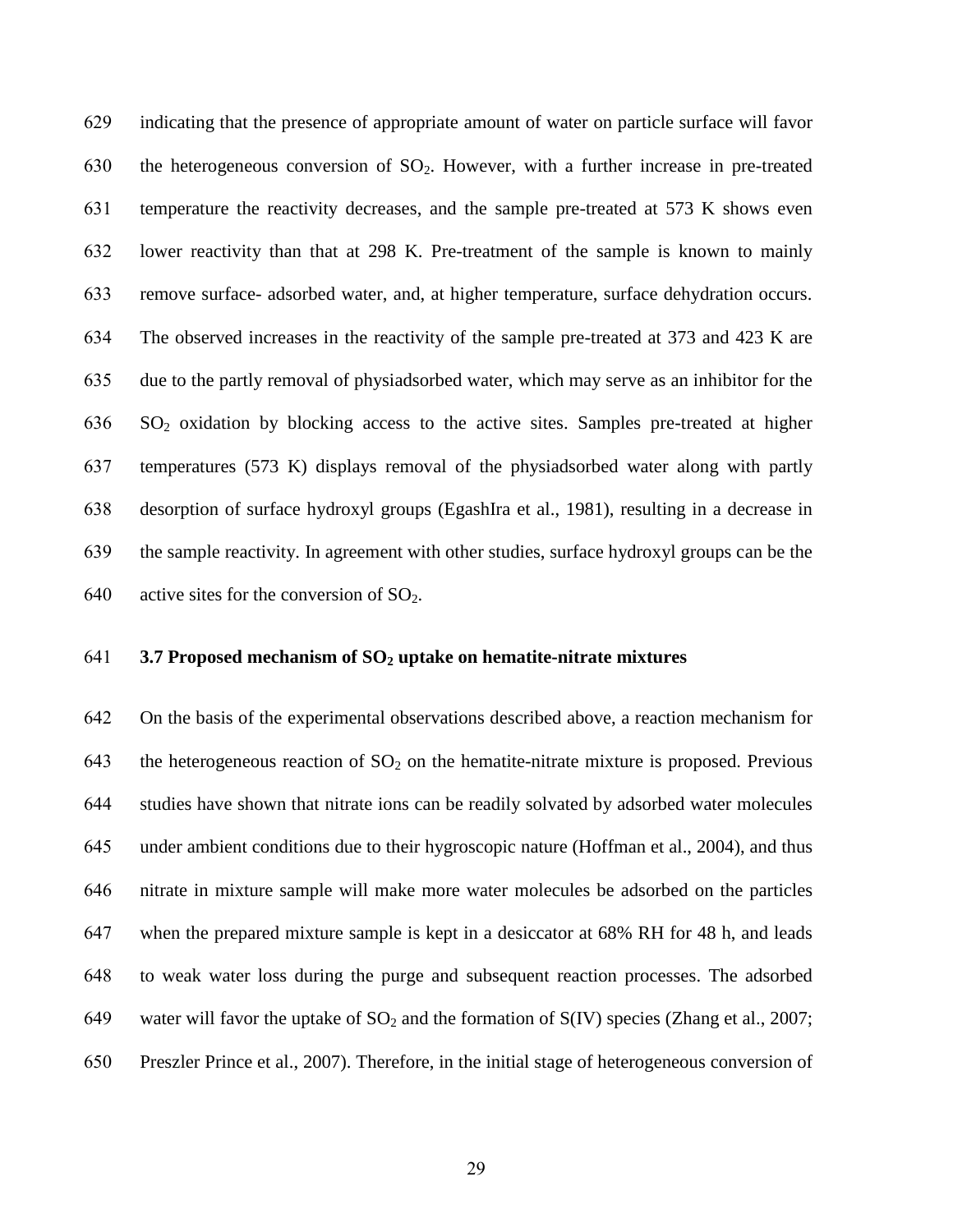SO<sub>2</sub> on the nitrate-hematite mixture, the following reactions will occur (Zhang et al., 2007):

$$
653 \t SO2 + H2O \rightarrow H2SO3
$$
 (R1)

$$
654 \qquad H_2SO_3 \to H^+ + HSO_3 \qquad (R2)
$$

655 Earlier studies of  $SO_2$  adsorption on metal oxides have shown that Lewis acid sites, hydroxyl groups and oxygen vacancies can all play a role in the surface chemistry (Goodman et al., 2001; Fu et al., 2007; Baltrusaitis et al., 2007, 2010). Surface hydroxyl groups are involved in the adsorption of sulfur dioxide, and in particularly, sulfur dioxide reacts with either one surface O–H group to yield adsorbed bisulfite or two surface O–H groups to yield adsorbed sulfite and water. In the current study, the used nitrate-hematite mixtures are still loose fine powders after they are saturated at 68% RH for 48 h, and there may be several water molecule layers resisting on humid sample surfaces. Therefore, surface sulfate and/or bisulfate can also be produced on the nitrate-hematite mixture particles through surface active oxygen and hydroxyl, while the active oxygen and 665 hydroxyl can be formed from the interaction of  $O_2$  and  $H_2O$  with the surface of hematite (Baltrusaitis et al., 2007). The formation mechanism of the surface sulfate and/or bisulfate during initial reaction stages should also be the same as that reported previously (Goodman et al., 2001; Baltrusaitis et al., 2007; Fu et al., 2007; Zhang et al., 2007). That 669 is, the gaseous  $SO_2$  reacts with surface active oxygen and hydroxyl to form surface  $S(IV)$ 670 species (i.e. adsorbed sulfur species and surface-coordinated  $HSO_3^-$  and  $SO_3^{2}$ ), and then 671 these S(IV) species are further oxidized to surface S (VI) species including  $SO_4^2$  and/or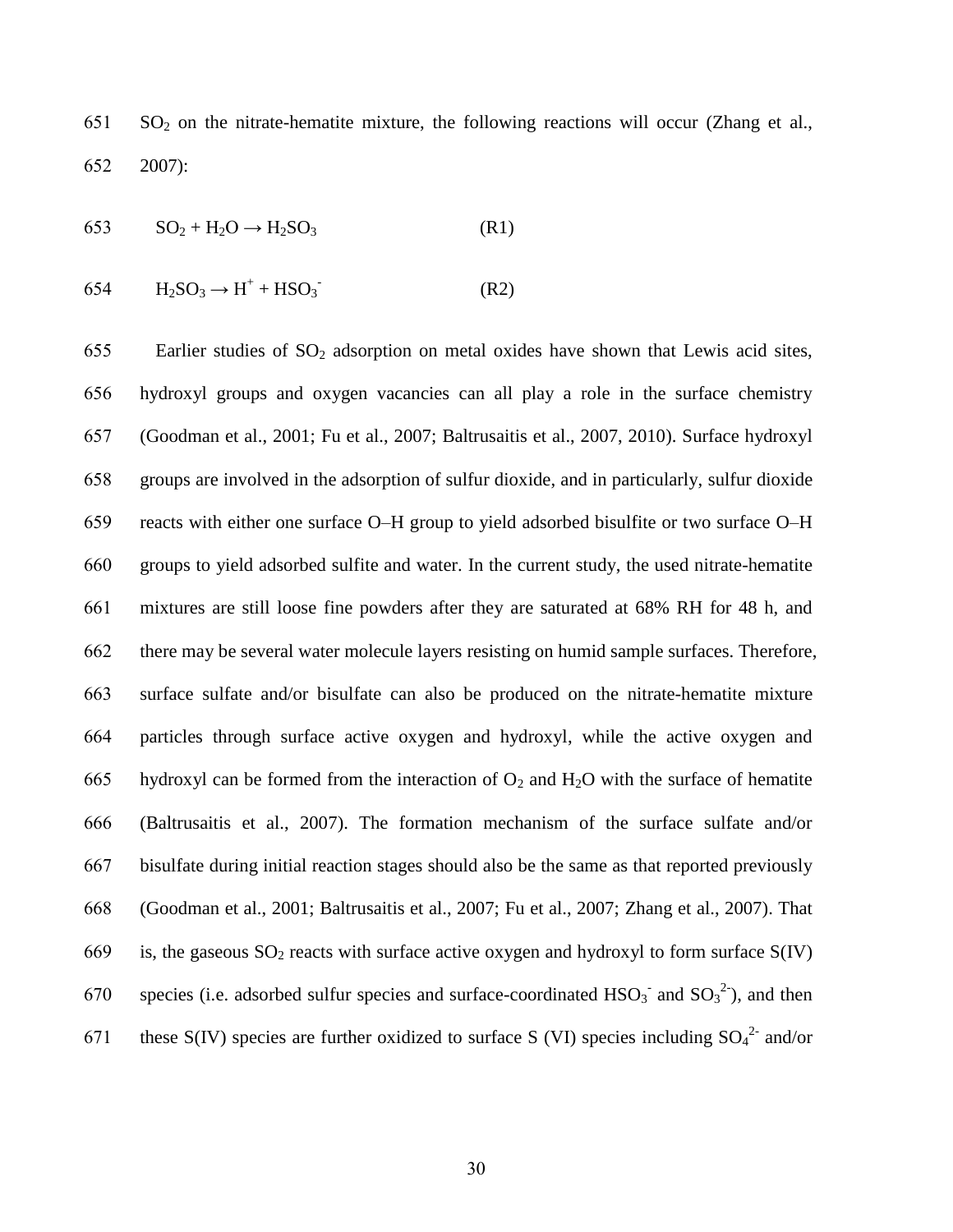672 HSO<sub>4</sub> in the presence of O<sub>2</sub> and H<sub>2</sub>O (Fu et al., 2007; Zhang et al., 2007; Preszler Prince 673 et al., 2007).

674 The reactions mentioned above will lead to the formation of an acidic surface. On the 675 acidic surface, hematite will be partially dissolved to give  $Fe^{3+}$  ions in the water-rich 676 surface (Chun and Quon, 1973; Shi et al., 2011), which in turn oxidizes  $HSO<sub>3</sub>$  to form  $677 \text{ SO}_4^2$ . As previously reported, Fe<sup>2+</sup> ions are generated during this process (Behra and 678 Sigg, 1990; Ansari et al., 1997; Zhang et al., 2007).

$$
679 \t 6H^{+} + Fe_{2}O_{3} \rightarrow 2Fe^{3+} + 3H_{2}O \t (R3)
$$

$$
680 \t 2Fe3+ + HSO3- + H2O \rightarrow 2Fe2+ + SO42- + 3H+
$$
 (R4)

 It is well established that the nitrate ion is a strong oxidizing agent in highly acidic solutions that is capable of changing the oxidation state of reduced species (Burley and Johnston, 1992). As the above reactions proceed, the surface of the mixed hematite- nitrate sample becomes more acidic, and adsorbed nitric acid and nitric acid-water complexes are gradually formed on the surface. Once the surface becomes sufficiently 686 acidified, the interaction between nitric acid and  $Fe<sup>2+</sup>$  ion occurs on acidic surface, and 687 the  $Fe^{2+}$  ion is oxidized and HONO is produced (Summers, 2005), as given in the following ionic equation:

$$
689 \t 2Fe2+ + 3H+ + NO3- \to 2Fe3+ + HONO + H2O
$$
 (R5)

690 find The re-generated Fe<sup>3+</sup> further oxidizes the S(IV) species to S(VI) species and produces  $691$  Fe<sup>2+</sup> ions. With the cycle of the above reactions, more and more sulfates and HONO are 692 produced. As shown in previous studies, S(IV) species can be rapidly oxidized to sulfate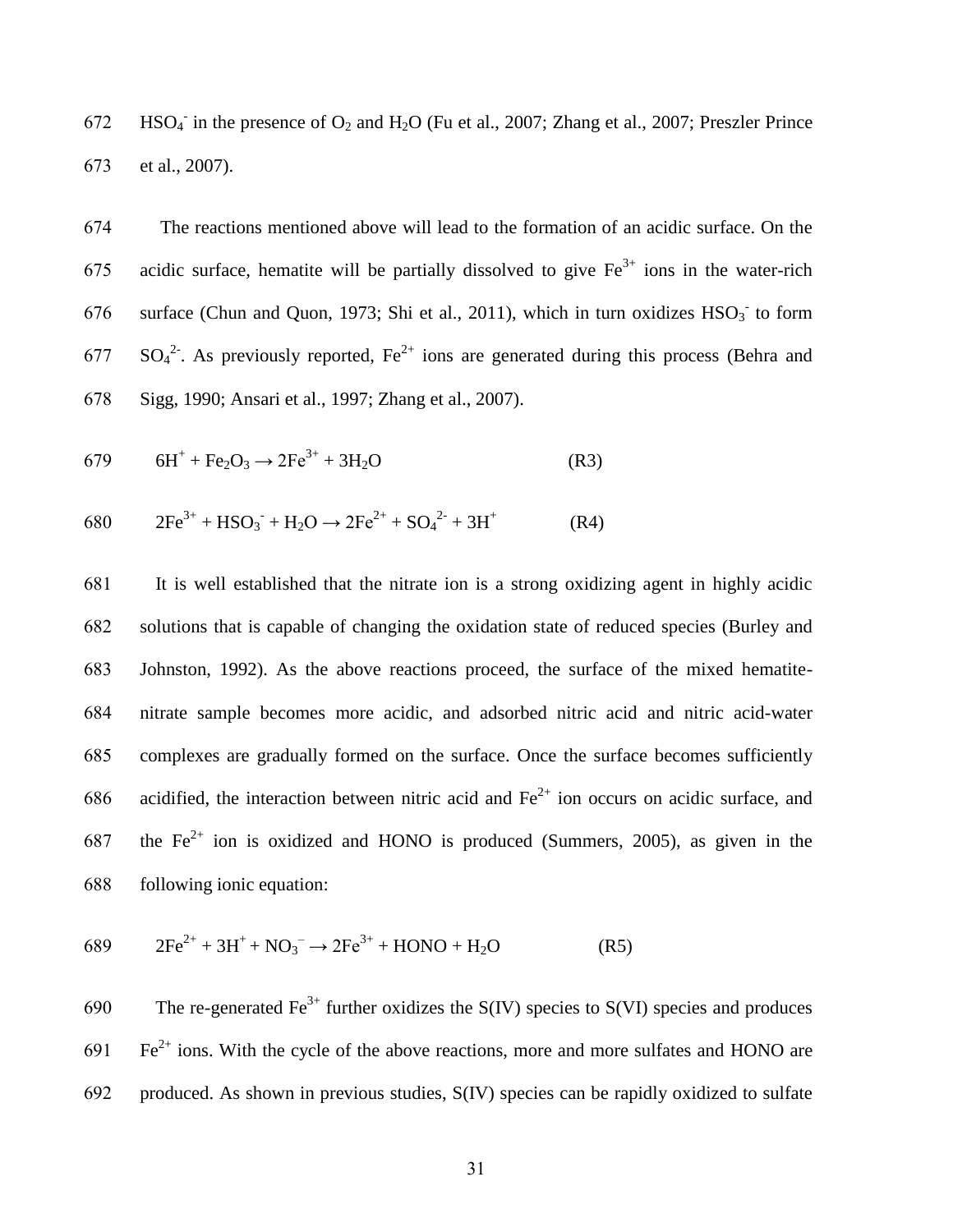693 by HONO, and HONO can be reduced to  $N_2O$  in acidic aqueous aerosols (Martin et al., 694 1981; Pires et al., 1996, 1997). Thus, the formed HONO is also considered to react 695 promptly with surface S(IV) species (i.e. sorbed  $H_2SO_3$ ,  $HSO_3^-$  and  $SO_3^{2}$ ) before it 696 escapes to the gas phase, which also results in the formation of  $N_2O$  and more sulfates on 697 the particle surface. As reported previously (Martin et al., 1981), the stoichiometry should 698 be as follows:

$$
699 \t 2HONO + 2H_2SO_3 \to 2H_2SO_4 + N_2O + H_2O \t (R6)
$$

$$
700 \t 2HONO + 2HSO3- \to 2SO42- + N2O + H2O + 2H+ (R7)
$$

701 
$$
2HONO + 2SO_3^2 \rightarrow 2SO_4^2 + N_2O + H_2O
$$
 (R8)

702 An alternate mechanism involving consumption of HONO and formation of sulfate is 703 based on that proposed by Finlayson-Pitts et al. (2003) and Liu et al. (2012). That is, 704 reaction of the surface formed HONO with  $HNO<sub>3</sub>$  on the surface generates  $NO<sup>+</sup>NO<sub>3</sub>$ . 705 This reaction can be thought of as a reaction of  $NO<sub>3</sub>$  with  $NO<sup>+</sup>$  formed from the reaction 706 of HONO with the  $HNO<sub>3</sub>$ , i.e., the reverse of the overall  $NO<sub>2</sub>$  hydrolysis reaction. The 707 reaction process may be as follows:

$$
708 \qquad \text{HONO}_{\text{(surface)}} + \text{HNO}_{3\text{(surface)}} \rightarrow \text{NO}^{+}\text{NO}_{3\text{(surface)}} + \text{H}_{2}\text{O} \tag{R9}
$$

709 Some  $NO<sup>+</sup>NO<sub>3</sub>$ <sub>(surface)</sub> isomerizes to surface asymmetric  $ONONO<sub>2</sub>$ , and then  $ONONO<sub>2</sub>$ 710 converts to small amount of  $N_2O_4$  (Finlayson-Pitts et al., 2003; Liu et al., 2012). The 711 formed  $N_2O_4$  interacts strongly with water and adsorbed  $HNO_3$  and would be more likely 712 present on the surface (Finlayson-Pitts et al., 2003). Some  $NO<sup>+</sup>NO<sub>3</sub>$  (surface) oxidizes 713 surface  $S(IV)$  species to sulfate, while  $NO<sup>+</sup>NO<sub>3</sub>$  itself is reduced to nitrite (M represents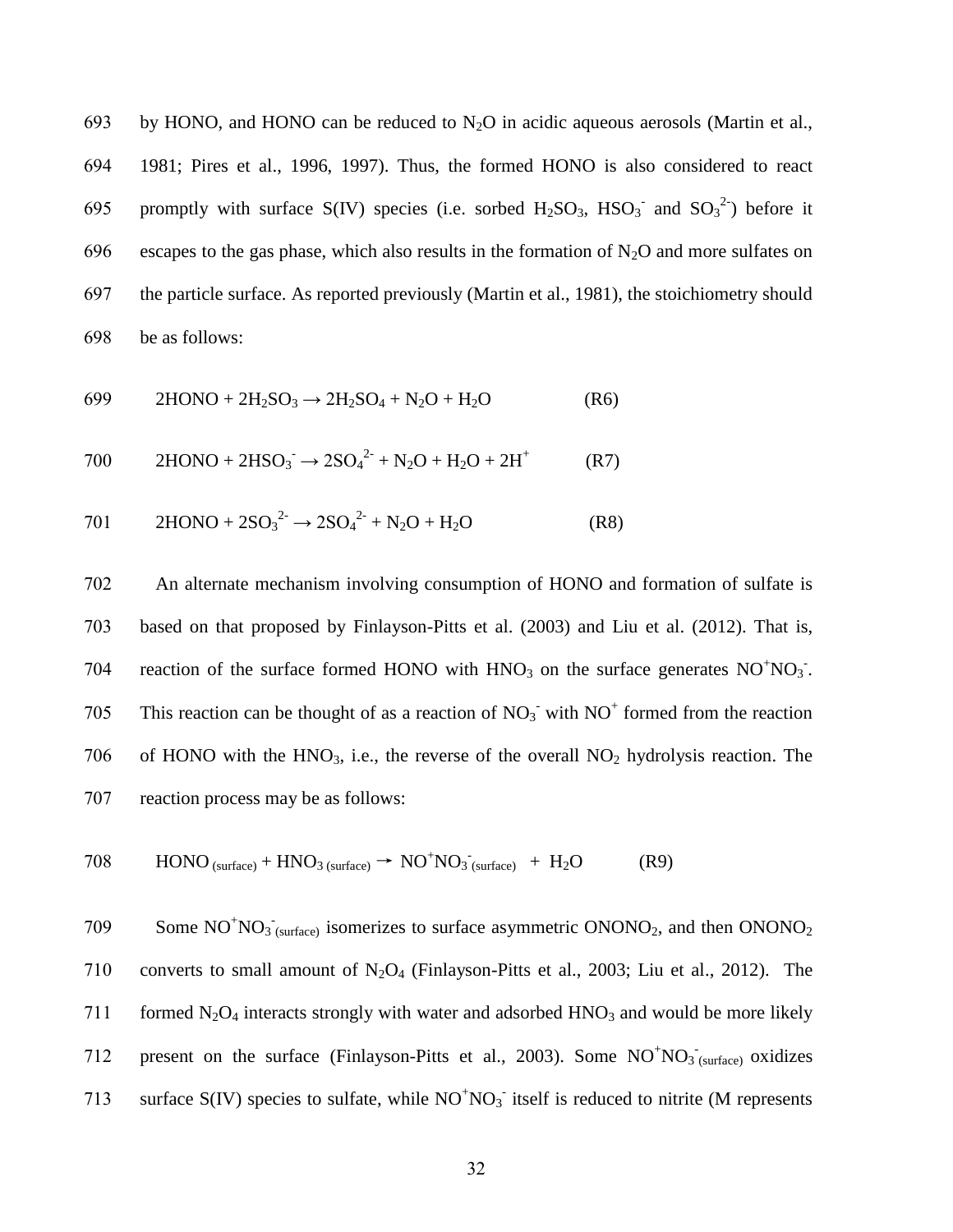714 the surface metal sites). This can explain small amounts of  $N_2O_4$  and nitrite observed in 715 our study:

$$
716 \qquad NO^{+}NO_{3}^{-}(surface) \rightarrow ONONO_{2 (surface)} \rightarrow N_{2}O_{4 (surface)}
$$
 (R10)

$$
717 \tNO+NO3-(surface) + MSO3 \rightarrow MSO4 + NO+NO2-
$$
 (R11)

 Once the surface S(IV) species have been completely consumed, the remaining NO<sup>+</sup>NO<sub>3</sub><sup>-</sup> will react with surface adsorbed water to generate HONO and adsorbed HNO<sub>3</sub> (Finlayson-Pitts et al., 2003), and subsequently the formed HONO through the reaction of  $NO<sup>+</sup>NO<sub>3</sub>$  with water and the unconsumed HONO by S(IV) species will be slowly 722 released into the gas phase. Accordingly, HONO rather than  $N_2O_4$  is responsible for the 723 formation of  $H_2SO_4$  liquid drops on the interior wall of the glass bottle in the dark.

$$
724 \qquad NO^{+}NO_{3 \text{ (surface)}} + H_{2}O_{\text{ (surface)}} \rightarrow HONO_{\text{ (g, surface)}} + HNO_{3 \text{ (surface)}}
$$
 (R12)

 Therefore, the appearance of HONO will favor the oxidation of S(IV) species on the surface and lead to the formation of more sulfates (Martin et al., 1981). With the cycle of 727 the above reactions, more and more sulfates and  $N<sub>2</sub>O$  are produced. Once the reduced S(IV) species on the surface have been completely consumed, the remaining and subsequently formed HONO will slowly escape into the gas phase, and be detected by 730 FTIR.

731 In addition, it is well-known that  $N_2O$  can be formed during heterogeneous hydrolysis 732 of gas-phase NO<sup>2</sup> via HONO on acidic oxide surfaces (Finlayson-Pitts et al., 2003; 733 Wiesen et al., 1995). Therefore, another possibility for the formation of  $N_2O$  is similar to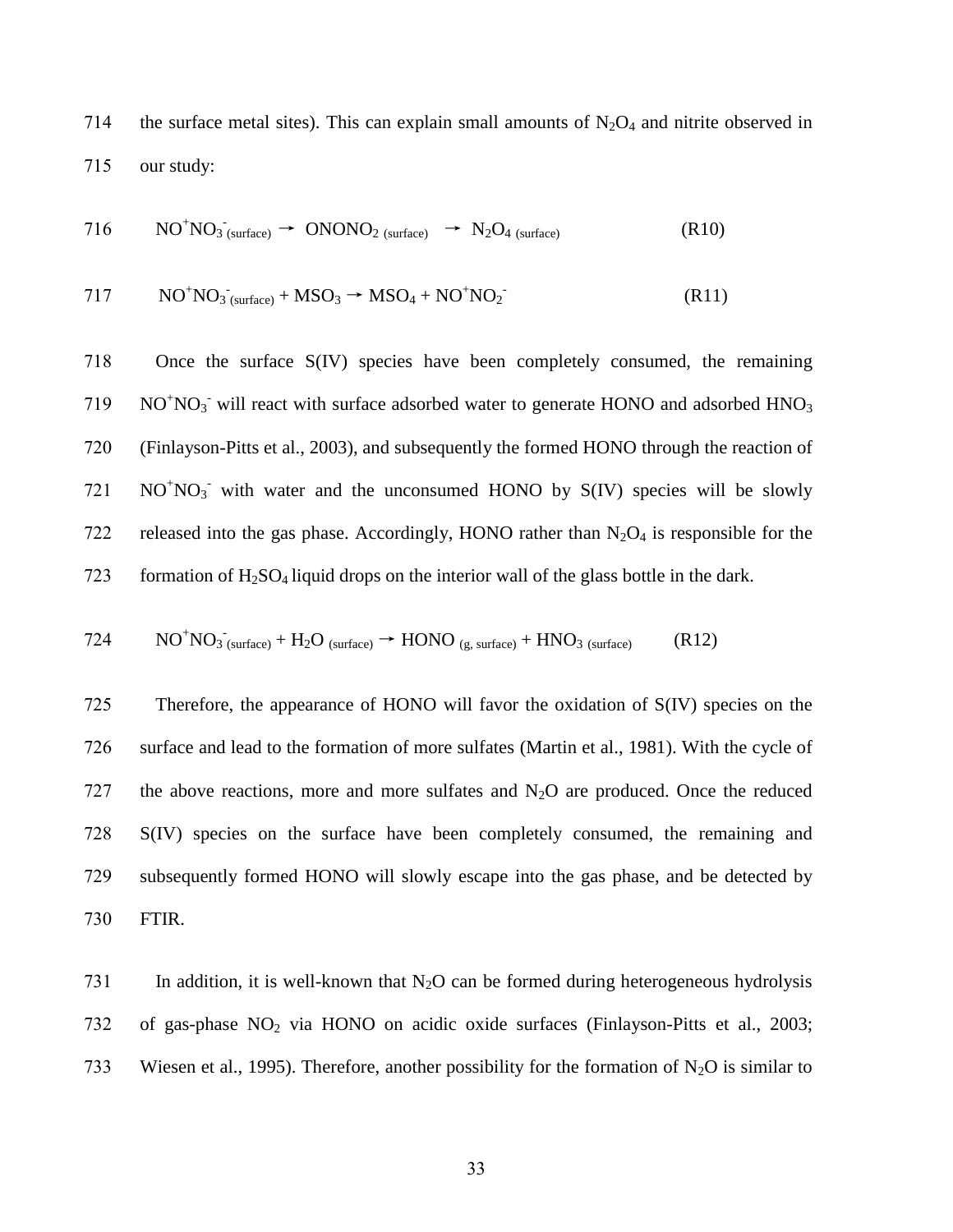734 the conversion proposed by Finlayson-Pitts *et al* and Wiesen *et al* (Finlayson-Pitts et al., 2003; Wiesen et al., 1995). That is, reaction of HONO and its protonated forms  $(H_2ONO^+$ 735 736 or possibly  $NO<sup>+</sup>$ ) generates hyponitrous acid, HON=NOH. The self-reaction of  $(HON)_2$ 737 then decomposes to  $N_2O$  under acidic conditions. Similar chemistry has also been 738 proposed for the formation of N<sub>2</sub>O under acidic conditions in the presence of  $SO_2$  (Pires 739 et al., 1997).

740 Above all, the consumed nitrate during the reaction will favor the uptake of more  $SO_2$ 741 molecules and produce more surface sulfate, while secondary chemistry of intermediate 742 HONO will also result in the formation of gas phase  $N_2O$ . Furthermore, more adsorbed or 743 surface-coordinated  $S(IV)$  species produced from higher concentrations of  $SO<sub>2</sub>$  also 744 indicate that it will take a longer reaction time to observe the formation of gaseous 745 HONO. The proposed mechanism provides new insights into some unsolved atmospheric 746 problems such as unknown sources of N<sub>2</sub>O and potential HONO, unknown  $SO_2$  sinks and 747 unknown sulfate formation pathways in the troposphere, and this chemistry also helps to 748 explain the discrepancy between model-predicted sulfate and field observations of sulfate 749 in the atmosphere (Laskin et al., 2003). The reaction mechanism of the heterogeneous 750 oxidation of  $SO_2$  on hematite in the presence of nitrate is summarized in Fig. 9.

751

## 752 **4 Conclusions**

753 The effects of nitrate on heterogeneous conversion of  $SO_2$  on hematite at room 754 temperature have been investigated. It is found that nitrate participates in the 755 heterogeneous reactions of  $SO_2$ , changes the conversion pathway of  $SO_2$ , and leads to the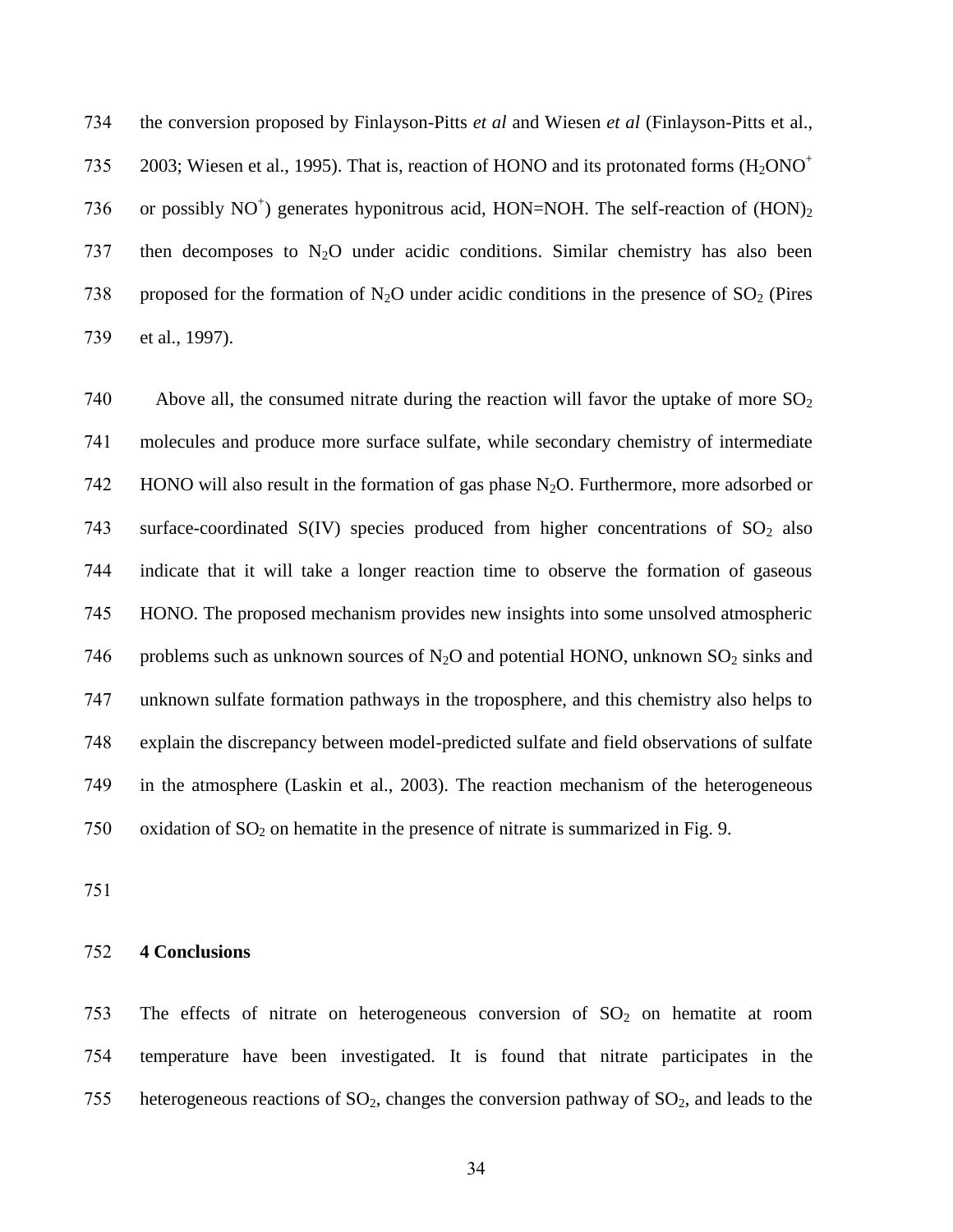756 formation of  $HNO<sub>3</sub>$ , N<sub>2</sub>O, HONO and more sulfate, revealing that nitrate has a significant 757 impact on the heterogeneous conversion of  $SO<sub>2</sub>$  to sulfate. The heterogeneous uptake of SO<sub>2</sub> on hematite is enhanced by a low to moderate amount of nitrate, and more sulfates are formed on hematite. For mixtures, the sample containing 24% nitrate exhibits the highest sulfate formation rate, and its corresponding uptake coefficient calculated by geometric surface area is about 5.5 times higher than that of hematite alone. The sample containing 48% nitrate presents the highest BET uptake coefficient, and the value is about 8 times higher than that of pure hematite. The enhanced formation of sulfate on particle surfaces and the change of particle surfaces would affect the hygroscopicity, optical properties and lifetime of the particle in the atmosphere. The observed formation 766 of HONO and  $N_2O$  is of particular importance. The formation of potential HONO by this 767 pathway may be significant for the conversion of  $SO<sub>2</sub>$  and the formation of sulfate in the 768 atmosphere. The observed formation of  $N_2O$  may help to explain the difference between 769 the sources of  $N_2$ O and the estimated sinks in the atmosphere and the observed increase 770 in atmospheric N<sub>2</sub>O. This study not only reveals the effects of nitrate on heterogeneous 771 conversion of  $SO_2$  on hematite but also provides new pathways for the formation of secondary sulfate aerosols, N2O and potential HONO.

 Results from this study have important atmospheric implications. Firstly, the results 774 suggest that the heterogeneous conversion of  $SO<sub>2</sub>$  in the atmosphere will be affected by the availability of nitrate, and further emphasize that the complexity of the reaction of SO<sub>2</sub> on mineral dust. This chemistry may occur on surfaces of airborne dust particles that are known to be transported and play a role in the chemistry of the troposphere, which would affect the estimation of the amount of global atmospheric sulfate, and further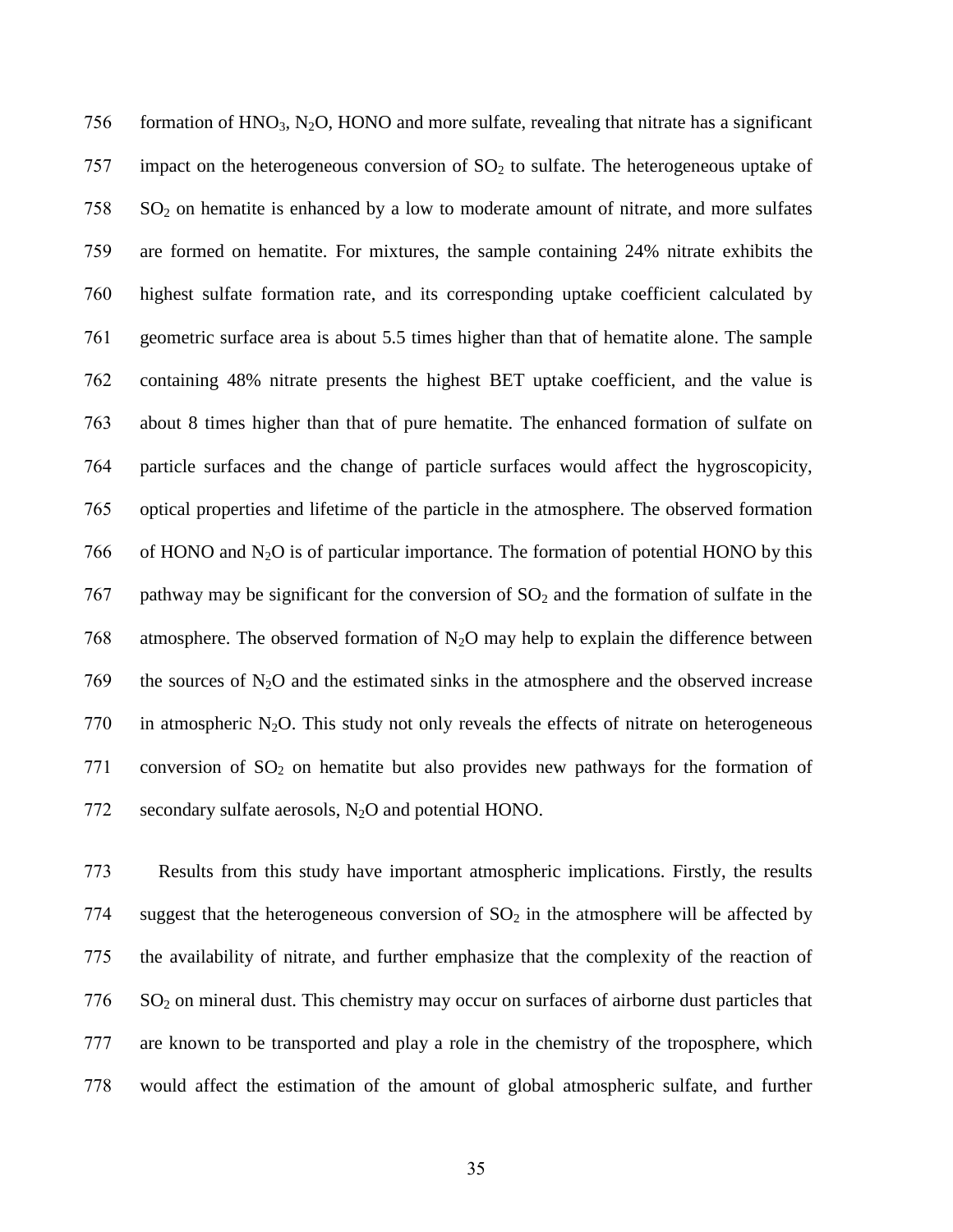affect the previously estimated radiative forcing and cooling effect of sulfate aerosols in the atmosphere (Dentener et al., 1996). Secondly, Fe (II) in airborne particles has been observed (Zhu et al., 1997; Zhuang et al., 2001) and its concentration in dust increased continuously during long-range transport (Zhuang et al., 2001). Also, in the real atmospheric systems, sulfuric acid is a common component of particles (Finlayson-Pitts 784 and Pitts, 2000). PM $_{2.5}$  is generally acidic due to partial neutralization of acidic sulfate and nitrate under some atmospheric conditions (Huang et al., 2011), and even dust 786 particle might become acidified to  $pH < 2$  in the troposphere (Meskhidze et al., 2003). The Fe (II)-containing airborne particles will inevitably be loaded by nitrate and be acidified through contact with acidic particles such as sulfuric acid aerosols and acidic 789 PM<sub>2.5</sub> particles, or become the heterogeneous reaction interface of  $SO_2$  and  $NO_2$  in the atmosphere. Hence, we can expect the production of potential HONO during these processes. The results presented here may imply that such a heterogeneous conversion 792 pathway of low concentration  $SO_2$  on nitrate-containing airborne dust particles may be a potential and yet unknown daytime and nighttime significant source of HONO, and reveal that the presence of nitrate on mineral dust aerosol may play a role in the chemistry of HONO in the troposphere. In the meantime, these particles containing potential HONO may become the oxidizing carriers for the oxidation of atmospheric reduced gases, and thereby enhance the atmospheric oxidation ability. Understanding this chemistry will contribute to the elucidation of the potential contribution of the unreleased 799 HONO in the particle for the conversion of  $SO_2$  and the enhanced formation of sulfate in the atmosphere in the daytime and at night. Finally, several studies indicated that the photolysis of aqueous nitrate (Dubowski et al., 2001; Roca et al., 2008) and adsorbed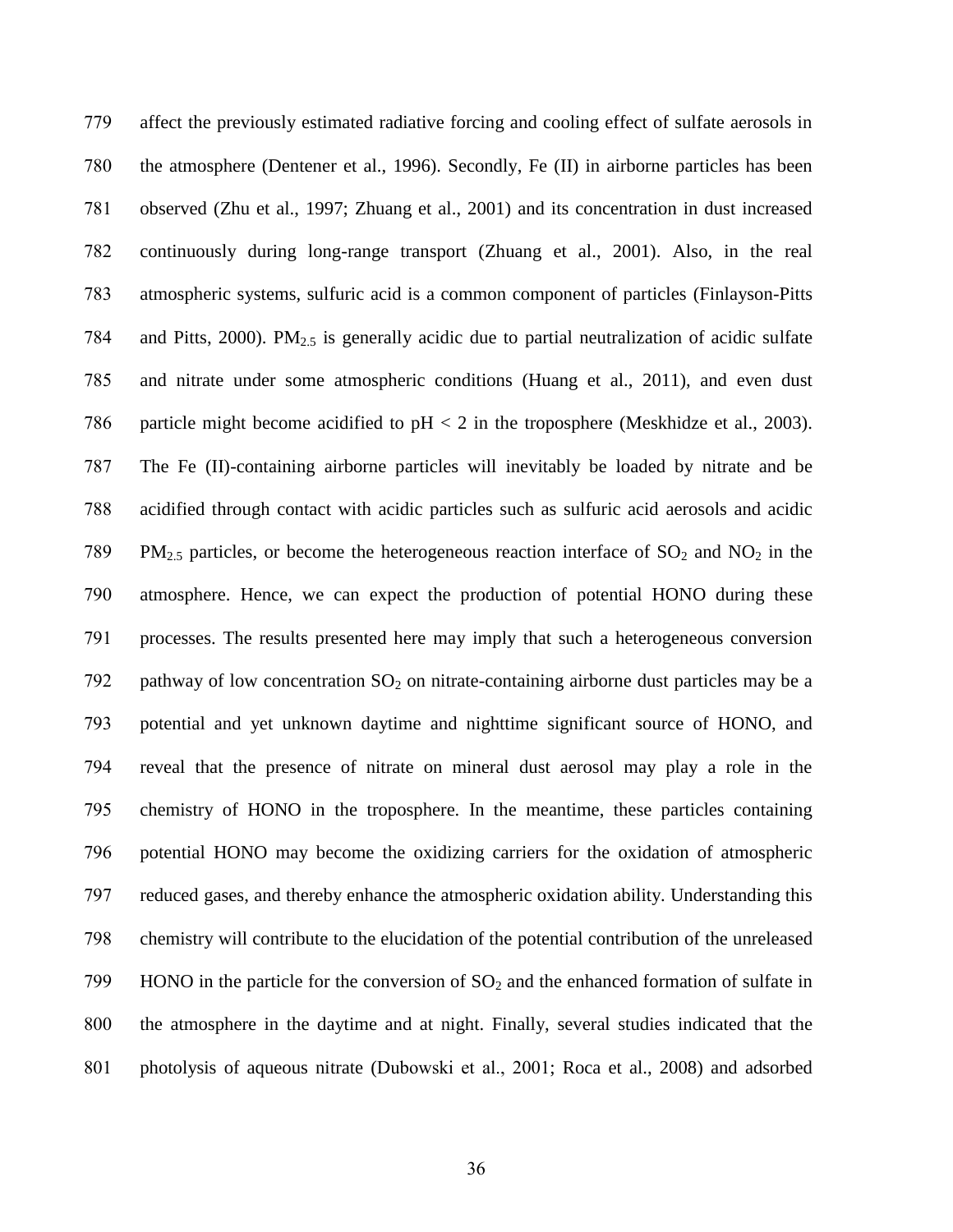802 nitrate (Schuttlefield et al., 2008) is a source of  $NO_x$  (i.e.,  $NO + NO_2$ ), OH radicals and O  $(3P)$ . All of these products represent highly reactive oxidants in the gas phase and in other environmentally relevant phases. The production of hydroxyl radicals will favor the 805 conversion of  $SO_2$  to particulate sulfate, while the photolysis of aqueous or adsorbed nitrate will lead to a loss of nitrate in the particulate phase. Furthermore, according to our experimental results and discussion above, low to moderate amounts of nitrate will 808 significantly promote the heterogeneous conversion of  $SO<sub>2</sub>$  and the formation of sulfate on airborne hematite-containing mineral dust particles, while the heterogeneous uptake of SO<sup>2</sup> on nitrate-containing mineral dust in the atmosphere will also bring a loss of adsorbed nitrate on the particle surface with the concomitant formation of gas-phase 812 products including HONO and  $N_2O$ . Therefore, these studies mentioned above will aid in understanding the negative linear correlation between sulfate and nitrate contents in ambient particles (Kong et al., 2014). However, the reasons for the negative correlation are unknown. There is still lack of corresponding research on the formation mechanism of the negative correlation up to now, and all these aspects need to be further investigated.

## **Supplementary material related to this article is available online at**

- **http://www.atmos-chem-phys-discuss.net/14/11577/2014/acpd-14-11577-2014-**
- **supplement.pdf.**

 *Acknowledgements.* This work was supported by the National Natural Science Foundation of China (Grant Nos. 21277028, 40775079, 21190053 and 41275126) and the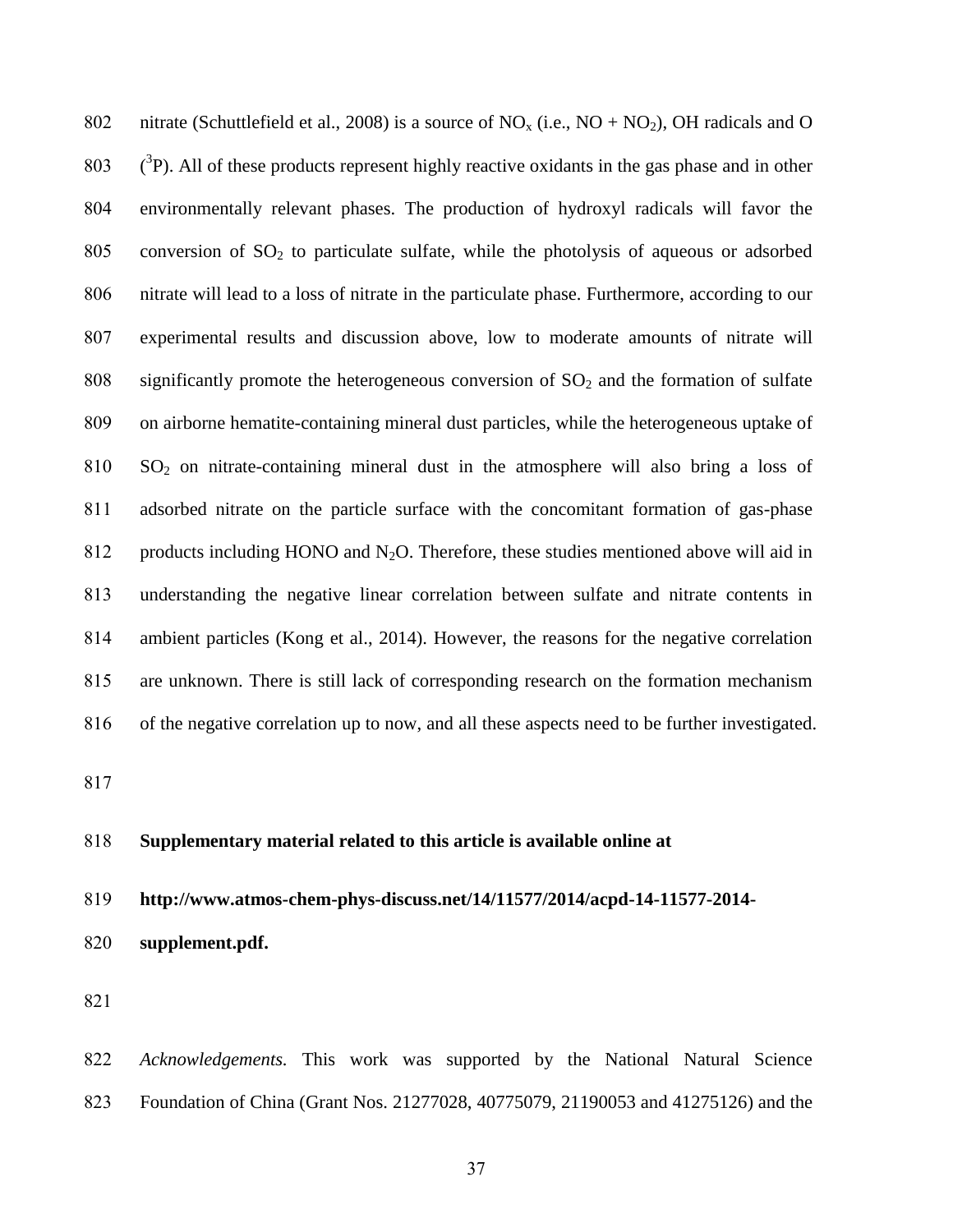Scientific Research Foundation for the Returned Overseas Chinese Scholars, State Education Ministry.

### **References**

- 827 Ansari, A., Peral, J., Dom ènech, X., and Rodriquez-Clemente, R.: Oxidation of  $HSO_3^-$  in
- aqueous suspensions of *ɑ*-Fe2O3, *ɑ*-FeOOH, *β*-FeOOH and *γ*-FeOOH in the dark and
- under illumination, Environ. Pollut., 95, 283-288, 1997.
- Arens, F., Gutzwiller, L., Baltensperger, U., Gäggler, H. W., and Ammann, M.:
- 831 Heterogeneous reaction of NO<sub>2</sub> on diesel soot particles, Environ. Sci. Technol., 35, 2191-2199, 2001.
- Baltrusaitis, J., Cwiertny, D. M., and Grassian, V. H.: Adsorption of sulfur dioxide on
- hematite and goethite particle surfaces, Phys. Chem. Chem. Phys., 9, 5542-5554, 2007.
- 835 Behra, P. and Sigg, L.: Evidence for redox cycling of iron in atmospheric water droplets, Nature, 344, 419-421, 1990.
- Börensen, C., Kirchner, U., Scheer, V., Vogt, R., and Zellner R.: Mechanism and kinetics
- 838 of the reactions of  $NO<sub>2</sub>$  or  $HNO<sub>3</sub>$  with alumina as a mineral dust model compound, J.
- Phys. Chem. A, 104, 5036-5045, 2000.
- 840 Burley, J. D., and Johnston, H. S.: Ionic mechanisms for heterogeneous stratospheric
- 841 reactions and ultraviolet photoabsorption cross sections for  $NO_2^+$ , HNO<sub>3</sub>, and  $NO_3^-$  in
- sulfuric acid, Geophys. Res. Lett., 19, 1359-1361. 1992.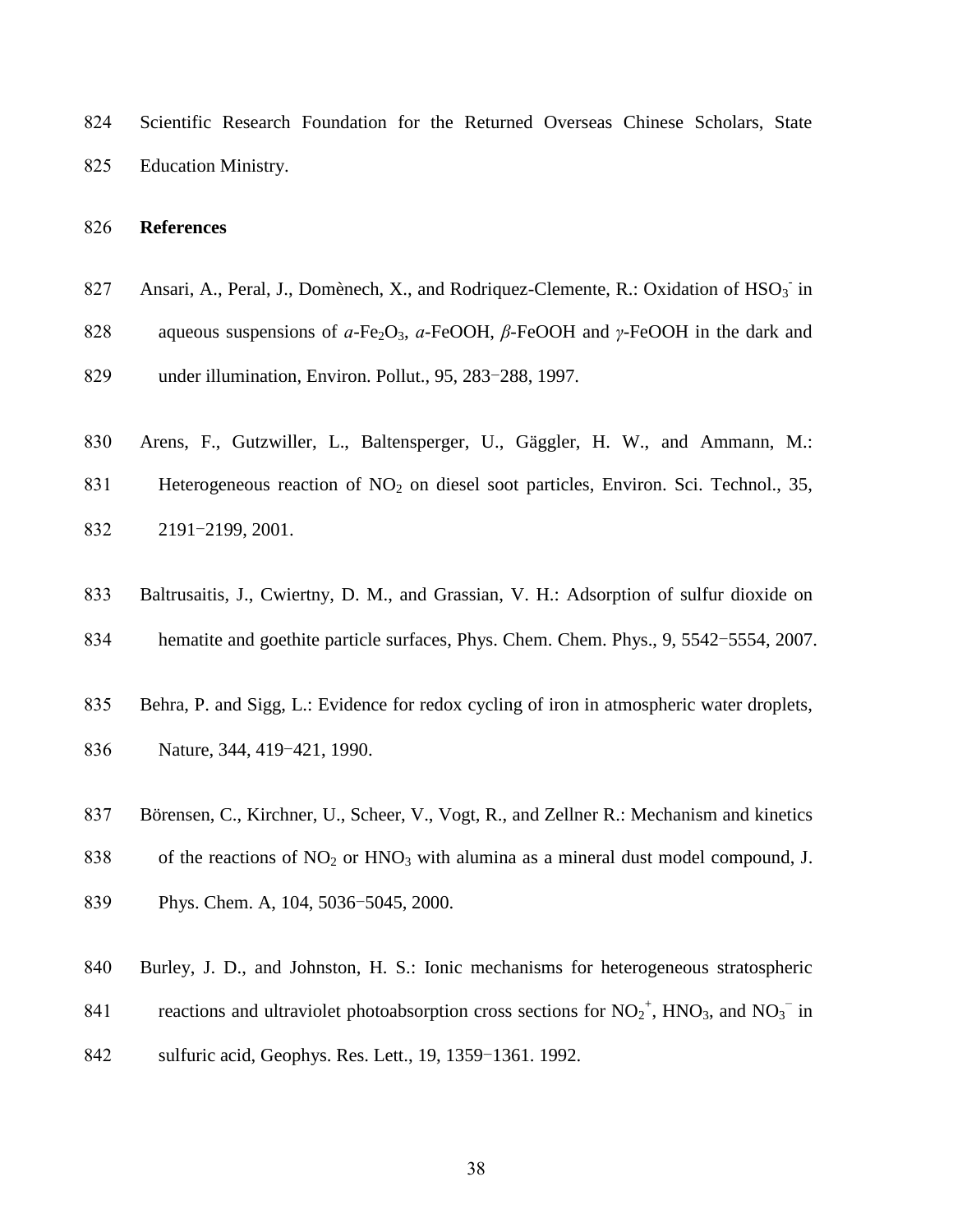- Chun, K. C. and Quon, J. E.: Capacity of ferric oxide particles to oxidize sulfur dioxide in
- air, Environ. Sci. Technol., 7, 532-538, 1973.
- Dentener, F. J., Carmichael, G. R., Zhang, Y., Lelieveld, J., and Crutzen, P. J.: Role of
- mineral aerosol as a reactive surface in the global troposphere, J. Geophys Res., 101,
- 22869-22889, 1996.
- 848 Drescher, S. R. and Brown, S. D.: Solid phase microextraction-gas chromatographic–
- mass spectrometric determination of nitrous oxide evolution to measure denitrification
- in estuarine soils and sediments, J. Chromatogr. A, 1133, 300-304, 2006.
- Dubowski, Y., Colussi, A. J., and Hoffmann, M. R.: Nitrogen dioxide release in the 302
- nm band photolysis of spray-frozen aqueous nitrate solutions, Atmospheric implications, J. Phys. Chem. A, 105, 4928-4932, 2001.
- EgashIra, M., NakashIma, M., KawasumI, S., and SeIyama, T.: Temperature programmed desorption study of water adsorbed on metal oxides. 2. Tin oxide surfaces, J. Phys. Chem., 85, 4125-4130, 1981.
- Faguy, P. W. and Marinković, N. S.: An in situ infrared study on the effect of pH on anion adsorption at Pt (111) electrodes from acid sulfate solutions, Langmuir, 12, 243- 247, 1996*.*
- Finlayson-Pitts, B. J., and Pitts, J. N.: Chemistry of the upper and lower atmosphere:
- Theory, experiments, and applications, Academic Press, San Diego, CA, 2000.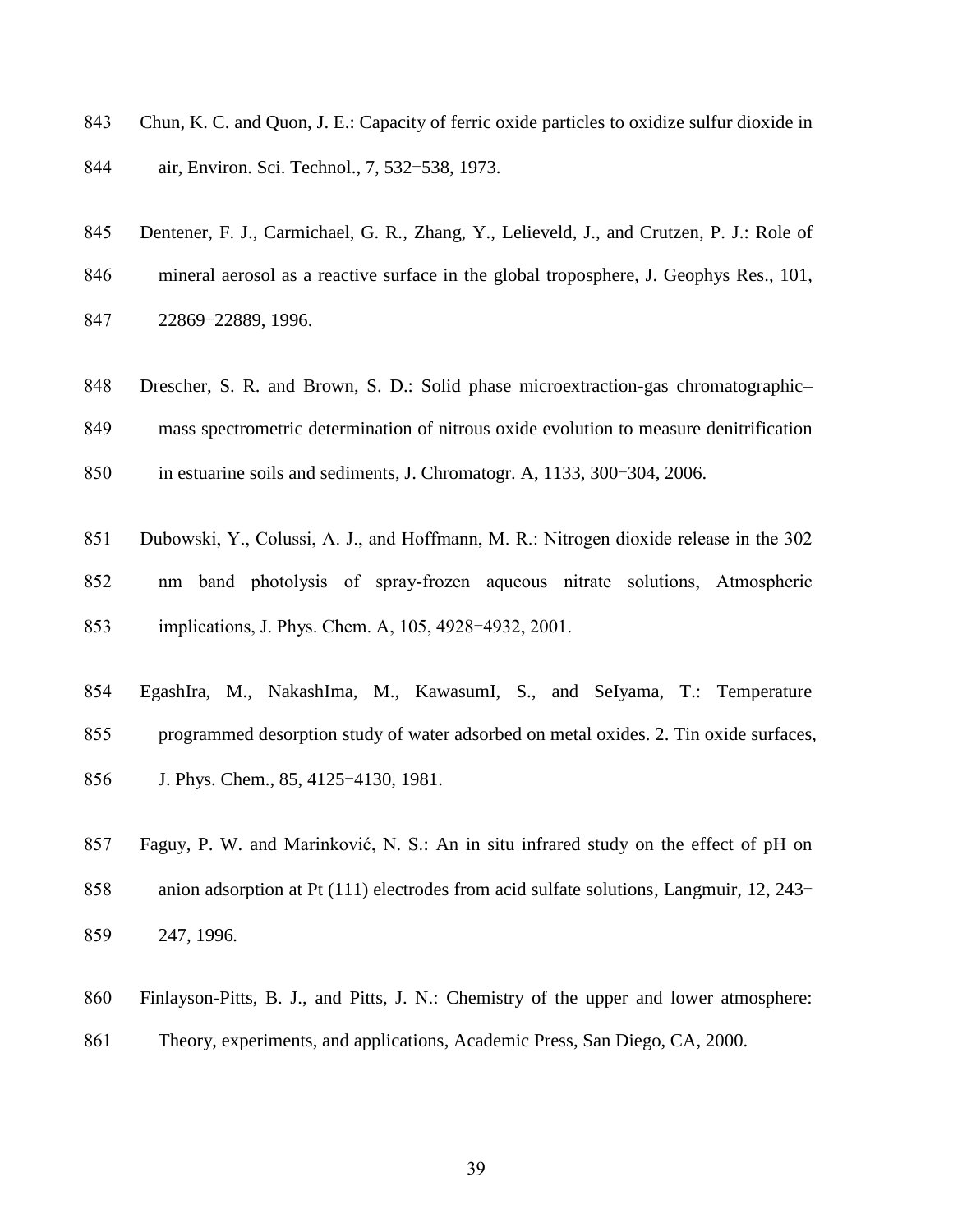| 862 Finlayson-Pitts, B. J., Wingen, L. M., Sumner, A. L., Syomin, D., and Ramazan, K. A.: |  |  |  |  |  |  |  |
|-------------------------------------------------------------------------------------------|--|--|--|--|--|--|--|
|                                                                                           |  |  |  |  |  |  |  |

863 The heterogeneous hydrolysis of  $NO<sub>2</sub>$  in laboratory systems and in outdoor and indoor

atmospheres: An integrated mechanism, Phys. Chem. Chem. Phys., 5, 223-242, 2003.

- Fu, H., Wang, X., Wu, H., Yin, Y., and Chen, J.: Heterogeneous uptake and oxidation of
- 866 SO<sub>2</sub> on iron oxides, J. Phys. Chem. C, 111, 6077-6085, 2007.
- Goodman, A. L., Li, P., Usher, C. R., and Grassian, V. H.: Heterogeneous uptake of sulfur dioxide on aluminum and magnesium oxide particles, J. Phys. Chem. A, 105, 6109-6120, 2001.
- Goodman, A. L., Underwood, G. M., and Grassian, V. H.: A spectroscopic investigation 871 of the heterogeneous reaction  $2NO_2 + H_2O(a) \rightarrow HONO(g) + HNO_3(a)$  on hydrated silica Particles: Characterization of gas-phase and adsorbed products, J. Phys. Chem. A, 103, 7217-7223, 1999.
- Harris, E., Sinha, B., van Pinxteren, D., Tilgner, A., Fomba, K. W., Schneider, J., Roth,
- A., Gnauk, T., Fahlbusch, B., Mertes, S., Lee, T., Collett, J., Foley, S., Borrmann, S.,

Hoppe, P., and Herrmann, H.: Enhanced role of transition metal ion catalysis during in-

- 877 cloud oxidation of SO<sub>2</sub>, Science, 340, 727-730, 2013.
- Hixson, B. C., Jordan, J. W., Wagner, E. L., and Holly M.: Reaction products and
- 879 kinetics of the reaction of NO<sub>2</sub> with *γ*-Fe<sub>2</sub>O<sub>3</sub>, J. Phys. Chem. A, 115, 13364-13369, 2011.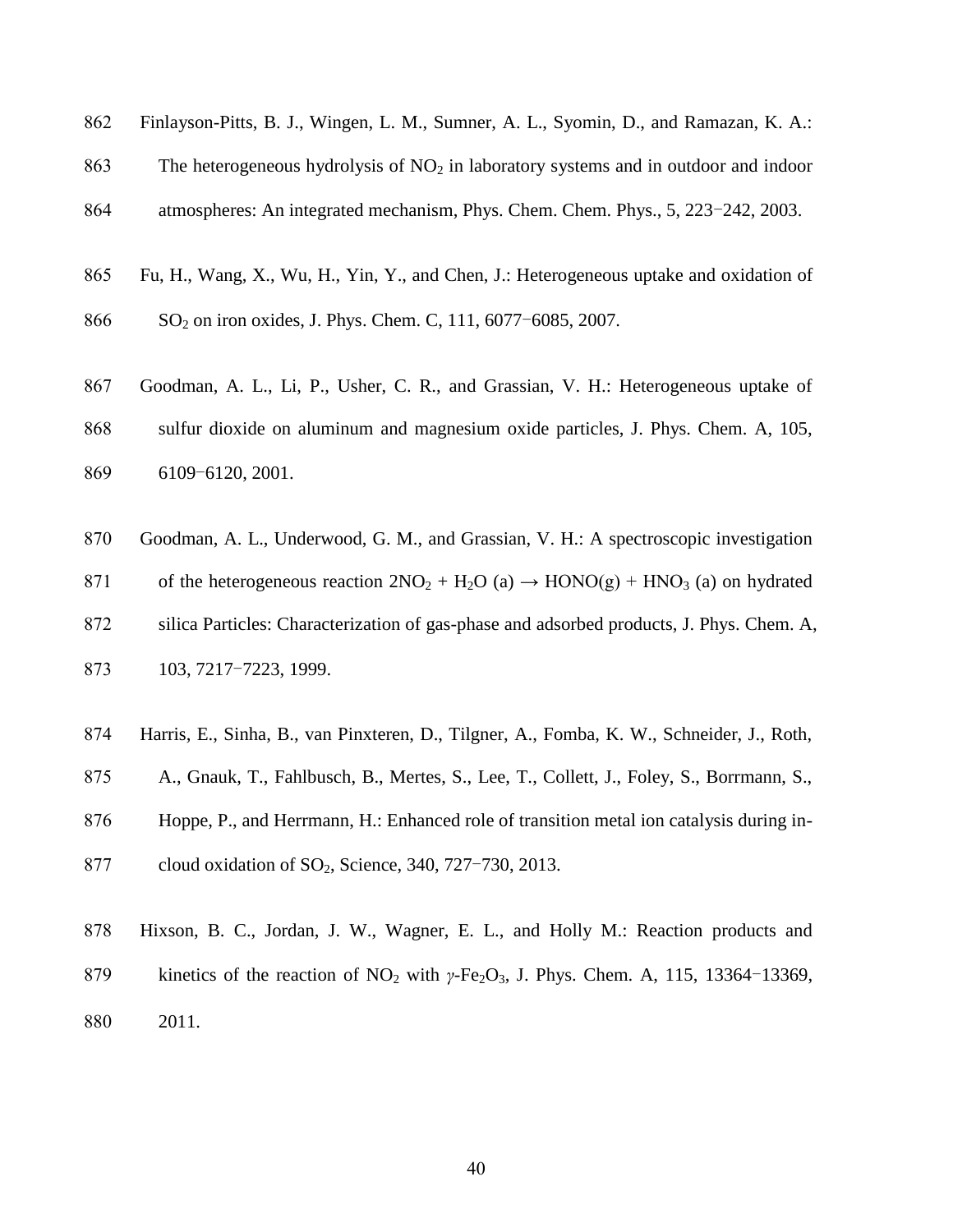- Ho, K. F., Lee, S. C., Chan, C. K., Yu, J. C., Chow, J. C., and Yao, X. H.: 882 Characterization of chemical species in  $PM_{2.5}$  and  $PM_{10}$  aerosols in Hong Kong, Atmos. Environ., 37, 31-39, 2003.
- Hoffman, R. C., Laskin, A., and Finlayson-Pitts, B. J.: Sodium nitrate particles: physical
- and chemical properties during hydration and dehydration, and implications for aged

886 sea salt aerosols, J. Aerosol Sci., 35, 869-887, 2004.

- 887 Huang, X., Qiu, R., Chan, C. K., and Kant, P. R.: Evidence of high  $PM_{2.5}$  strong acidity
- in ammonia-rich atmosphere of Guangzhou, China: Transition in pathways of ambient
- 889 ammonia to form aerosol ammonium at  $[NH_4^+]/[SO_4^2] = 1.5$ , Atmos. Res., 99, 488-495,
- 2011.
- Hug, S. J.: In situ Fourier transform infrared measurements of sulfate adsorption on hematite in aqueous solutions, J. Colloid Interface Sci., 188, 415-422, 1997.
- 893 Hussain, G. and Rahman, M. M.: An infrared study of co-adsorption of  $N_2O$  and CO on
- ZnO, Spectrochim. Acta, 64A, 880-885, 2006.
- Jickells, T. D. and Spokes, L. J.: Atmospheric iron inputs to the ocean, in: the
- biogeochemistry of iron in seawater, edited by: Turner, D. R. and Hunter, K. A.,
- SCOR-IUPAC Series, J. Wiley, Baltimore, 85-121, 2001.
- Kasibhatla, P., Chameides, W. L., and St John, J.: A three-dimensional global model
- investigation of seasonal variations in the atmospheric burden of anthropogenic sulfate
- aerosols, J. Geophys. Res., 102, 3737-3759, 1997.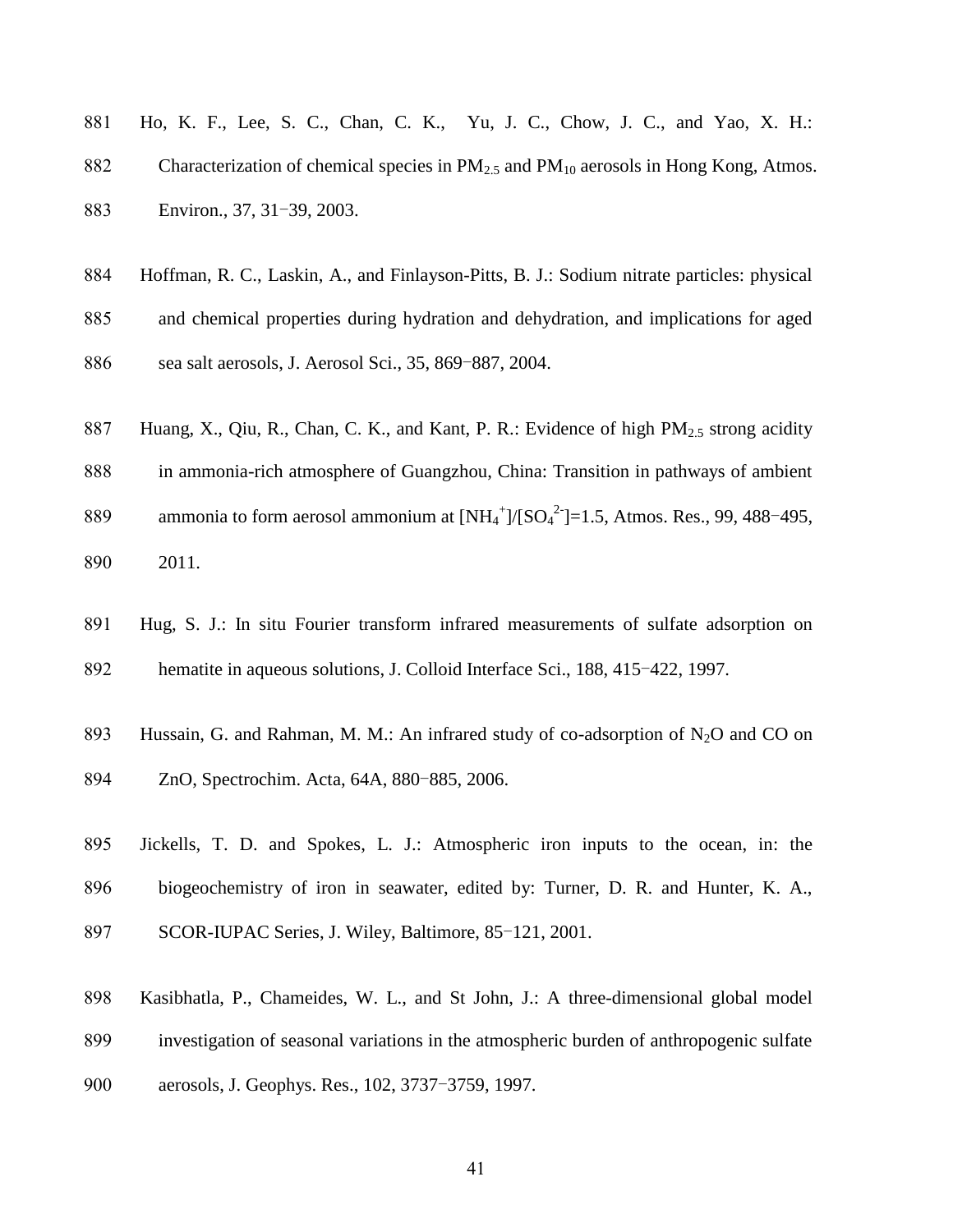| 901 | Kerminen, V., Pirjola, L., Boy, M., Eskola, A., Teinil ä K., Laakso, L., Asmi, A., Hienola, |
|-----|---------------------------------------------------------------------------------------------|
| 902 | J., Lauri, A., Vainio, V., Lehtinen, K., and Kulmala, M.: Interaction between $SO_2$ and    |
| 903 | submicron atmospheric particles, Atmos. Res., 54, 41-57, 2000.                              |
| 904 | Kleffmann, J., Gavriloaiei, T., Hofzumahaus, A., Holland, F., Koppmann, R., Rupp, L.,       |
| 905 | Schlosser, E., Siese, M., and Wahner, A.: Daytime formation of nitrous acid: A major        |
| 906 | source of OH radicals in a forest, Geophys. Res. Lett., 32, L05818, doi:                    |
| 907 | 10.1029/2005GL022524, 2005.                                                                 |

- Kong, L., Yang, Y., Zhang, S., Zhao, X., Du, H., Fu, H., Zhang, S., Cheng, T., Yang, X.,
- Chen, J., Wu, D., Shen, J., Hong, S., and Jiao, L.: Observations of linear dependence
- between sulfate and nitrate in atmospheric particles, J. Geophys. Res., 119, 341-361, 2014.
- Laskin, A., Gaspar, D. J., Wang, W. H., Hunt, S. W., Cowin, J. P., Colson, S. D., and
- Finlayson-Pitts, B. J.: Reactions at interfaces as a source of sulfate formation in sea-
- salt particles, Science, 301, 340-344, 2003.
- Lin, L., Kong, L., Chen, J., Experimental study of the effects of ammonium nitrate on 916 SO<sub>2</sub> gas-particle transfer on the surface of atmospheric aerosols, Chem. J. Chinese U., 31, 751-755, 2010.
- 918 Liu, C., Ma, Q., Liu, Y., Ma, J., and He, H.: Synergistic reaction between  $SO_2$  and  $NO_2$
- on mineral oxides: A potential formation pathway of sulfate aerosol, Phys. Chem.
- 920 Chem. Phys., 14, 1668-1676, 2012.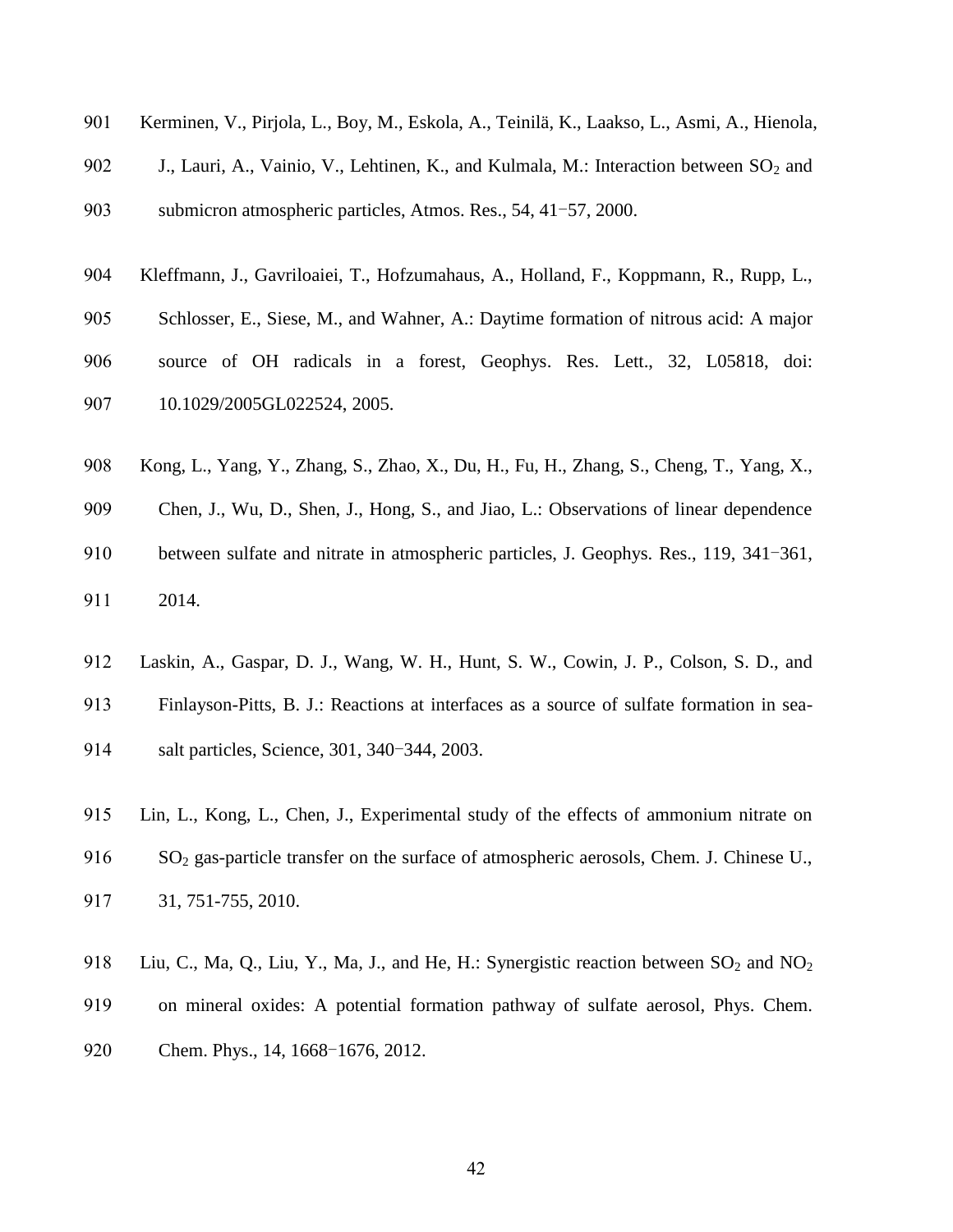- 921 Luria, M. and Sievering, H.: Heterogeneous and homogeneous oxidation of  $SO_2$  in the
- remote marine atmosphere, Atmos. Environ., 25, 1489-1496, 1991.
- Martin, L. R., Damschen, D. E., and Judeikis, H. S.: The reactions of nitrogen oxides
- 924 with  $SO_2$  in aqueous aerosols, Atmos. Environ., 15, 191-195, 1981.
- McCurdy, P. R., Hess, W. P., and Sotiris S.: Nitric Acid-Water Complexes: Theoretical
- Calculations and Comparison to Experiment, J. Phys. Chem. A, 106, 7628-7635, 2002.
- Meskhidze, N., Chameides, W. L., Nenes, A., and Chen, G.: Iron mobilization in mineral
- 928 dust: Cananthropogenic  $SO_2$  emissions affect ocean productivity?, Geophys. Res. Lett., 30, 2085-2089, 2003.
- Moore, J. K., Doney, S. C., Glover, D. M., and Fung, I. Y.: Iron cycling and nutrient-931 limitation patterns in surface waters of the World Ocean, Deep Sea Res., Part II, 49 (1-3), 463-507, 2002.
- Nanayakkara, C. E., Pettibone, J., and Grassian, V. H.: Sulfur dioxide adsorption and photooxidation on isotopically-labeled titanium dioxide nanoparticle surfaces: Roles of surface hydroxyl groups and adsorbed water in the formation and stability of adsorbed sulfite and sulfate, Phys. Chem. Chem. Phys., 14, 6957-6966, 2012.
- Peak, D., Ford, R. G., and Sparks, D.: An in situ ATR-FTIR investigation of sulfate
- bonding mechanisms on goethite, J. Colloid Interface Sci., 218, 289-299, 1999.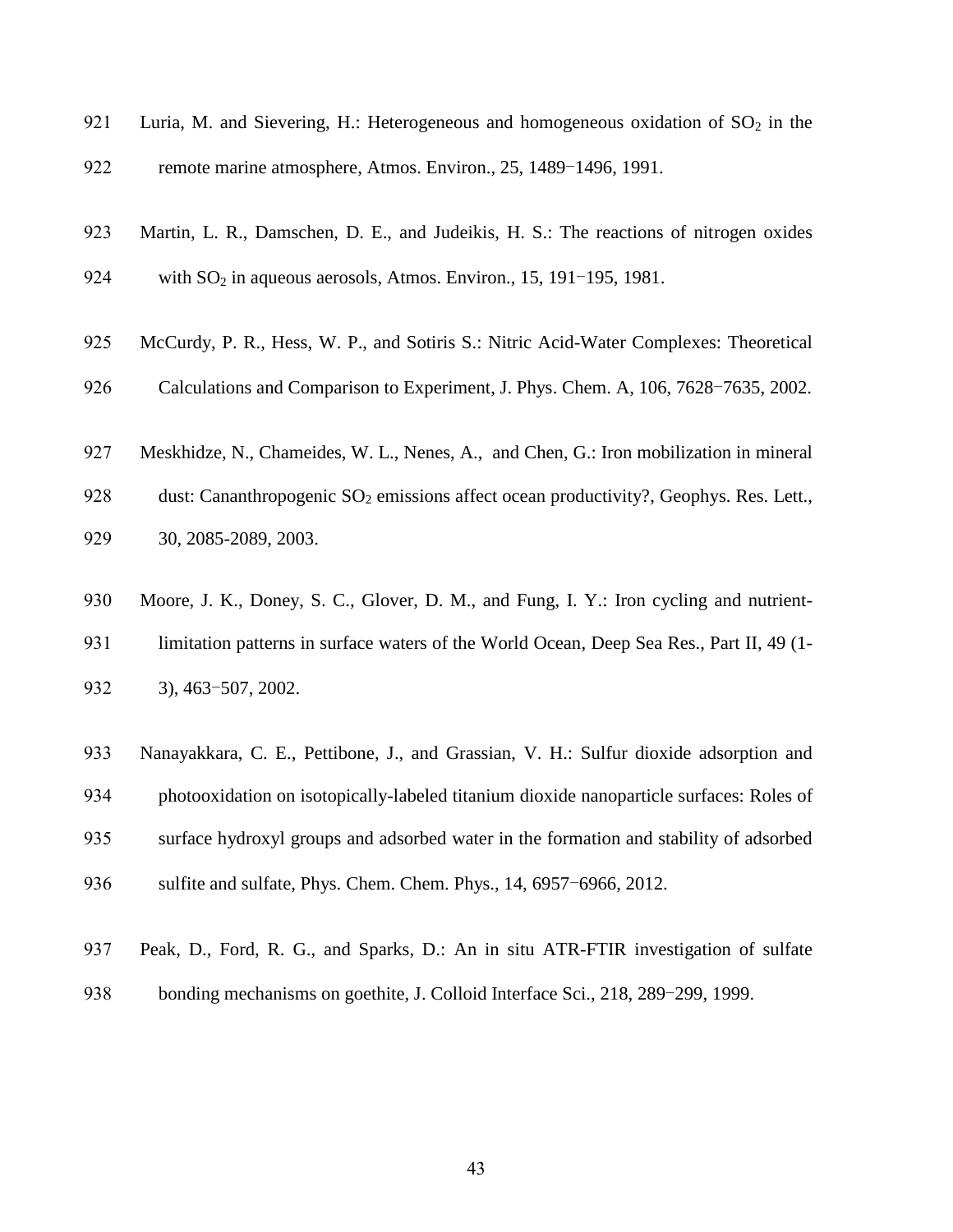- Persson, P. and Lovgren, L.: Potentiometric and spectroscopic studies of sulfate complexation at the goethite-water interface, Geochim. Cosmochim. Ac., 60, 2789- 2799, 1996.
- 942 Pires, M., Van Den Bergh, H., and Rossi, M. J.: The heterogeneous formation of  $N_2O$
- 943 over bulk condensed phases in the presence of  $SO<sub>2</sub>$  at high humidities, J. Atmos. 944 Chem., 25, 229-250, 1996.
- 945 Pires, M., Van Den Bergh, H., and Rossi, M. J.: The heterogeneous formation of  $N_2O$  in
- the presence of acidic solutions: Experiments and modeling, Int. J. Chem. Kinet., 29, 869-891, 1997.
- Pitts, J. N. Jr., Sanhueza, E., Atkinson, R., Carter, W. P. L., Winer, A. M., Harris, G. W., and Plum, C. N.: An investigation of the dark formation of nitrous acid in environmental chambers, Int. J. Chem. Kinet., 16, 919-939, 1984.
- Preszler Prince, A., Kleiber, P. D., Grassian, V. H., and Young, M. A.: Heterogeneous interactions of calcite aerosol with sulfur dioxide and sulfur dioxide/nitric acid mixtures, Phys. Chem. Chem. Phys., 9, 3432-3439, 2007.
- Ramazan, K. A., Wingen, L. M., Miller, Y., Chaban, G. M., Gerber, R. B., Xantheas, S.
- S., and Finlayson-Pitts, B. J.: New experimental and theoretical approach to the
- 956 heterogeneous hydrolysis of  $NO<sub>2</sub>$ : Key role of molecular nitric acid and its complexes,
- J. Phys. Chem. A, 110, 6886-6897, 2006.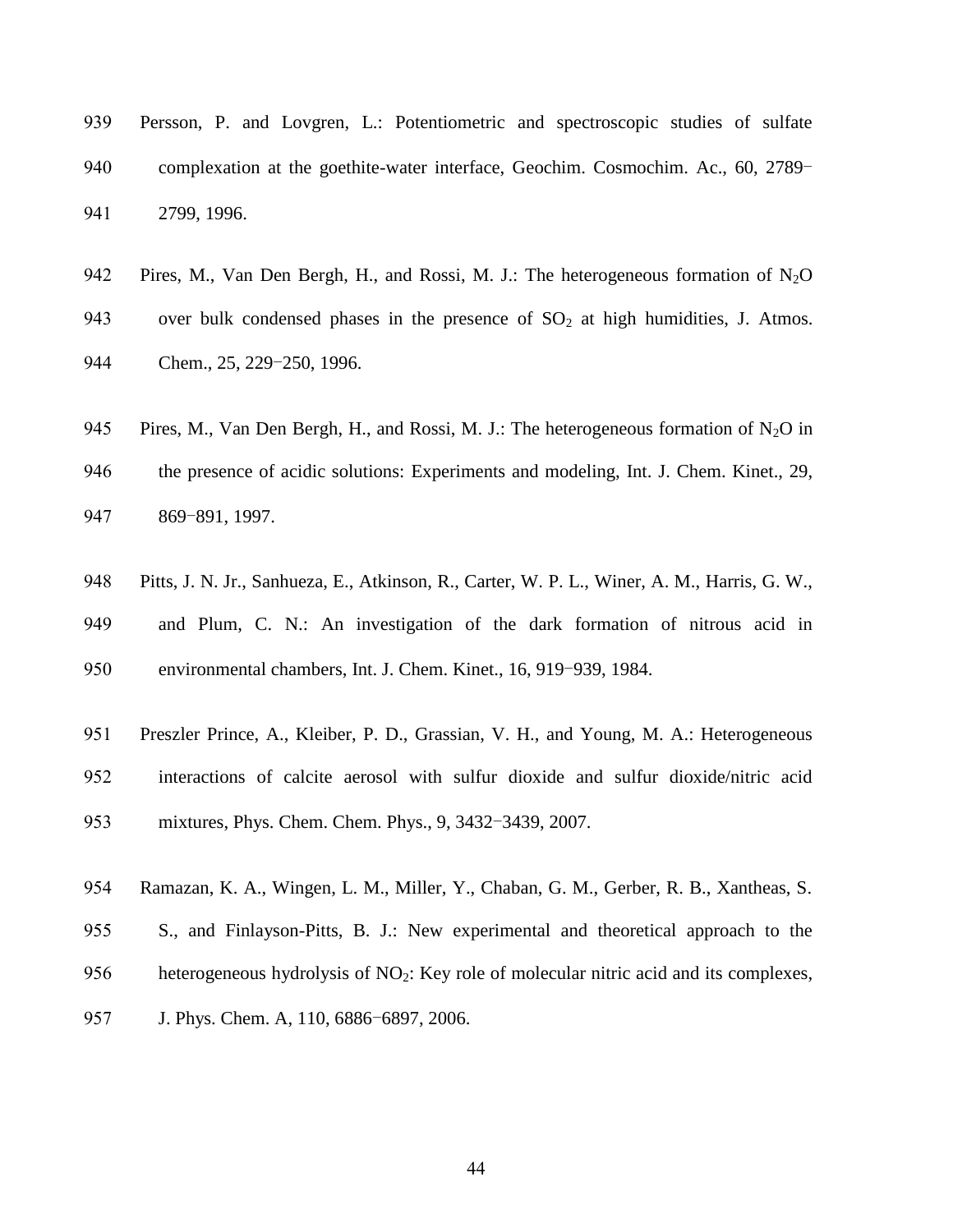| 958 | Rivera-Figueroa, A. M., Sumner, A. L., and Finlayson-Pitts, B. J.: Laboratory studies of |
|-----|------------------------------------------------------------------------------------------|
| 959 | potential mechanisms of renoxification of tropospheric nitric acid, Environ. Sci.        |
| 960 | Technol., 37, 548-554, 2003.                                                             |

- Roca, M., Zahardis, J., Bone, J., El-Maazawi, M., and Grassian, V. H.: 310 nm irradiation
- of atmospherically relevant concentrated aqueous nitrate solutions: Nitrite production
- and quantum yields, J. Phys. Chem. A, 112, 13275–13281, 2008.
- Schuttlefield, J., Rubasinghege, G., El-Maazawi, M., Bone, J., and Grassian, V. H.:
- Photochemistry of adsorbed nitrate, J. Am. Chem. Soc., 130, 12210-12211, 2008.
- Schwertmann, U., and Cornell, R. M.: Iron oxides in the laboratory: Preparation and
- characterization, Wiley-VCH, New York, 2000.
- Seinfeld, J. H. and Pandis, S. N.: Atmospheric Chemistry and Physics: From Air 969 Pollution to Climate Change, 2nd edn., John Wiley & Sons Inc., New York, 2006.
- Shi, Z., Bonneville, S., Krom, M. D., Carslaw, K. S., Jickells, T. D., Baker, A. R., and
- Benning, L. G.: Iron dissolution kinetics of mineral dust at low pH during simulated
- atmospheric processing, Atmos. Chem. Phys., 11, 995-1007, doi:10.5194/acp-11-995-
- 2011, 2011.
- Sugimoto, T. and Wang, Y.: Mechanism of the shape and structure control of 975 monodispersed  $\alpha$ -Fe<sub>2</sub>O<sub>3</sub> particles by sulfate ions, J. colloid interface sci., 207, 137–149, 1998.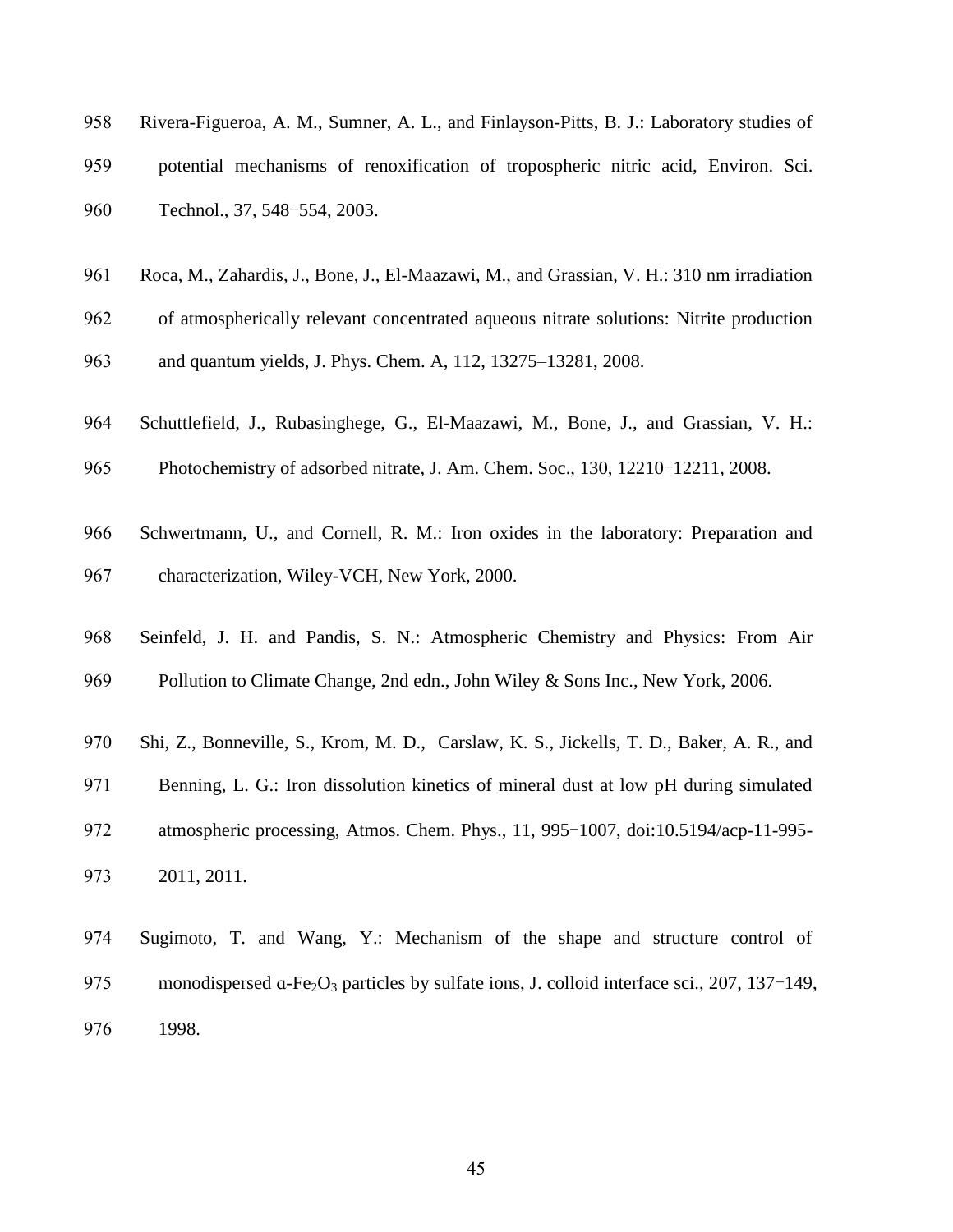- Summers, D. P.: Ammonia formation by the reduction of nitrite/nitrate by FeS: Ammonia
- formation under acidic conditions, Origins Life Evol. B., 35, 299-312, 2005.
- Ullerstam, M., Johnson, M. S., Vogt, R., and Ljungstrom, E.: DRIFTS and Knudsen cell
- 980 study of the heterogeneous reactivity of  $SO_2$  and  $NO_2$  on mineral dust, Atmos. Chem.
- Phys., 3, 2043–2051, doi:10.5194/acp-3-2043-2003, 2003.
- Ullerstam, M., Vogt, R., Langer, S., and Ljungström, E.: The kinetics and mechanism of
- 983 SO<sub>2</sub> oxidation by O<sub>3</sub> on mineral dust, Phys. Chem. Chem. Phys., 4, 4694–4699, 2002.
- Underwood, G. M., Miller, T. M., and Grassian, V. H.: Transmission FT-IR and Knudsen
- cell study of the heterogeneous reactivity of gaseous nitrogen dioxide on mineral oxide
- particles, J. Phys. Chem. A, 103, 6184–6190, 1999.
- Usher, C. R., Al-Hosney, H., Carlos-Cuellar, S., and Grassian, V. H.: A laboratory study
- of the heterogeneous uptake and oxidation of sulfur dioxide on mineral dust particles, J.
- Geophys. Res., 107, 4713–4721, 2002.
- 990 Usher, C. R., Michel, A. E., and Grassian, V. H.: Reactions on mineral dust, Chem. Rev.,
- 103, 4883-4939, 2003.
- Watanabe, H., Gutleben, C. D., and Seto, J.: Sulfate ions on the surface of maghemite and
- hematite, Solid State Ionics, 69, 29–35, 1994.
- Wiesen, P., Kleffmann, J., Kurtenbach, R., and Becker, K. H.: Mechanistic study of the
- 995 heterogeneous conversion of  $NO<sub>2</sub>$  into HONO and  $N<sub>2</sub>O$  on acid surfaces, Faraday
- Discuss., 100, 121–127, 1995.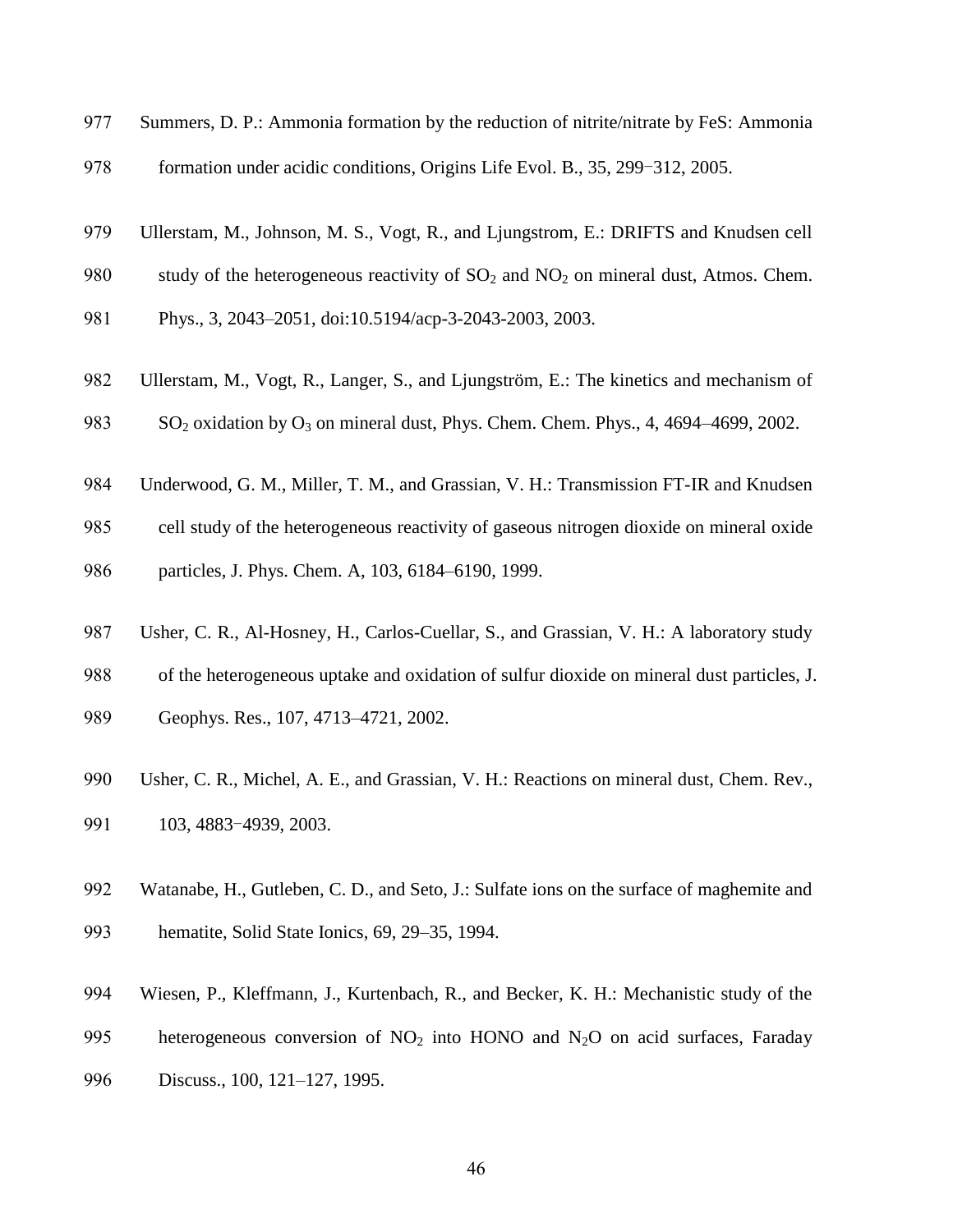- Wingen, L. M., Barney, W. S., Lakin, M. J., Brauers, T., and Finlayson-Pitts, B. J.: A
- unique method for laboratory quantification of gaseous nitrous acid (HONO) using the

999 reaction  $HONO + HCl \rightarrow ClNO + H<sub>2</sub>O$ , J. Phys. Chem. A, 104, 329-335, 2000.

- Wu, L. Y., Tong, S. R., Wang, W. G., and Ge, M. F.: Effects of temperature on the
- heterogeneous oxidation of sulfur dioxide by ozone on calcium carbonate, Atmos.
- Chem. Phys., 11, 6593–6605, doi:10.5194/acp-11-6593-2011, 2011.
- Yamaguchi, T., Jin, T., and Tanabe, K.: Structure of acid sites on sulfur-promoted iron
- oxide, J. Phys. Chem., 90, 3148-3152, 1986.
- Zhang, Q. J., Wang, X., Chen, J. M., and Zhuang, G. S.: Formation of Fe (II) (aq) and
- 1006 sulfate via heterogeneous reaction of  $SO_2$  with Fe<sub>2</sub>O<sub>3</sub>, Chem. J. Chinese U., 7, 1347-

1350, 2007.

- Zhang, X., Zhang, G., Chen, J., Wang, Y., Wang, X., An, Z., and Zhang, P.:
- Heterogeneous reactions of sulfur dioxide on typical mineral particles, J. Phys. Chem.
- 1010 B, 110, 12588-12596, 2006.
- Zhu T., Shang J., and Zhao D. F.: The roles of heterogeneous chemical processes in the
- formation of an air pollution complex and gray haze, Sci. China Chem., 54, 145-153,
- 2011.
- Zhu, X. R., Prospero, J. M., and Millero, F. J.: Diel variability of soluble Fe (II) and
- soluble total Fe in North African dust in the trade winds at Barbados, J. Geophys. Res.,
- 102, 21297-21306, 1997.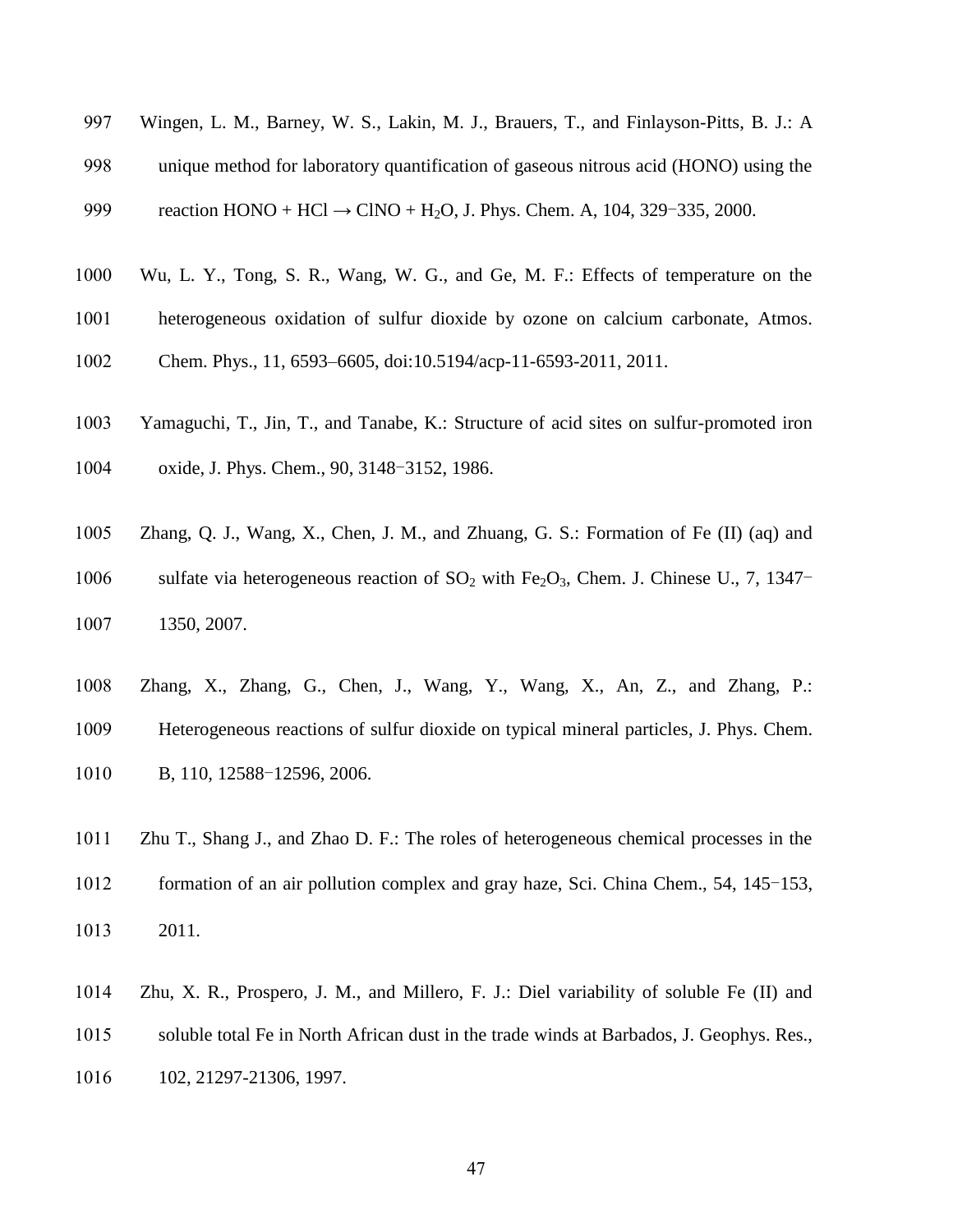| 1017 | Zhuang, G., Yi, Z., Duce, R. A., and Brown, P. R.: Link between iron and sulphur cycles |
|------|-----------------------------------------------------------------------------------------|
| 1018 | suggested by detection of Fe (II) in remote marine aerosols, Nature, 355, 537–539,      |
| 1019 | 1992.                                                                                   |
| 1020 | Zhuang, G. S., Guo, J. H., Yuan, H., and Zhao, C. Y.: The compositions, sources, and    |
| 1021 | size distribution of the dust storm from China in spring 2000 and its impact on the     |
| 1022 | global environment, Chinese Sci. Bull., 46, 895-901, 2001.                              |
| 1023 |                                                                                         |
| 1024 |                                                                                         |
| 1025 |                                                                                         |
| 1026 |                                                                                         |
| 1027 |                                                                                         |
| 1028 |                                                                                         |
| 1029 |                                                                                         |
| 1030 |                                                                                         |
| 1031 |                                                                                         |
| 1032 |                                                                                         |
| 1033 |                                                                                         |
| 1034 |                                                                                         |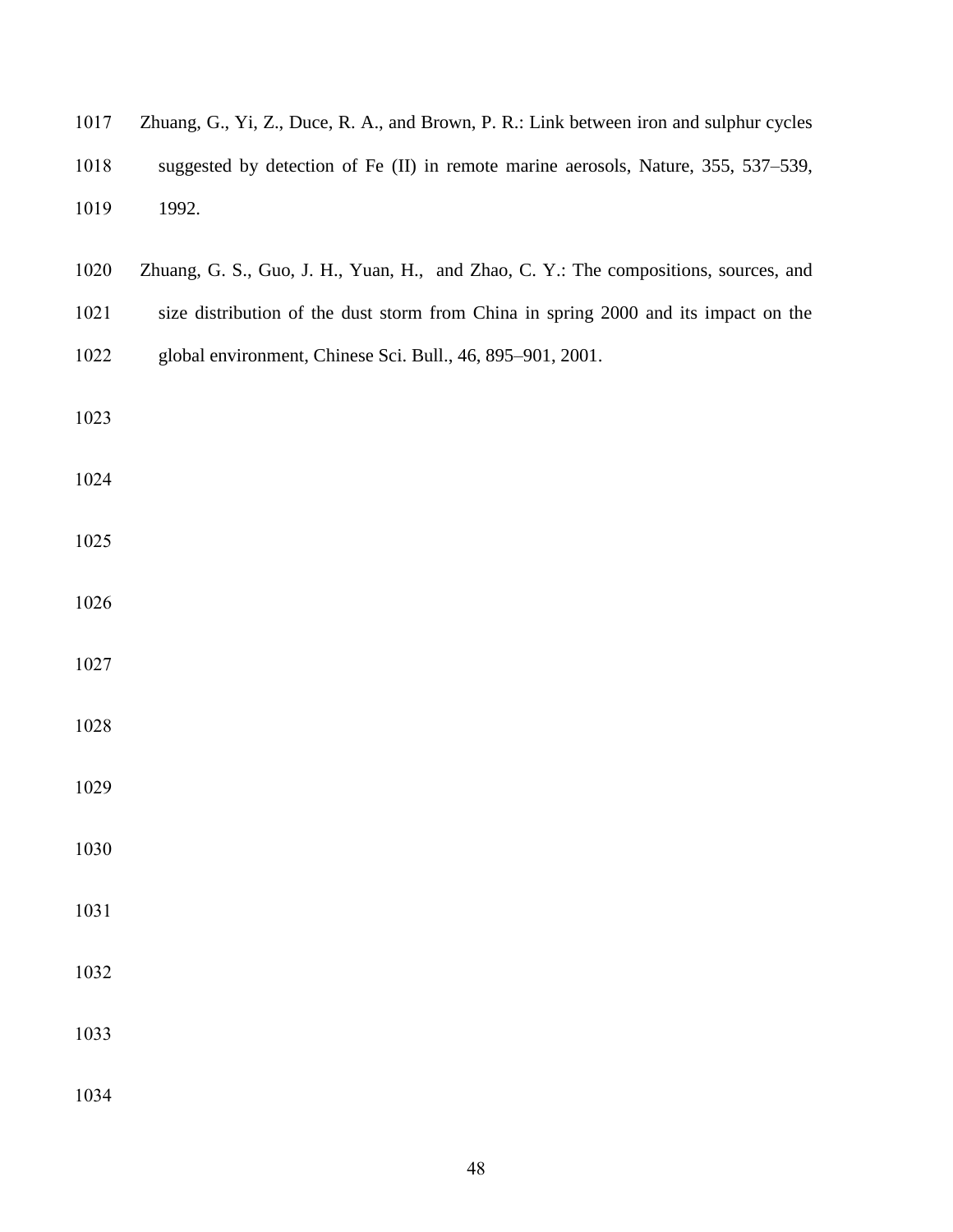1036

1037

1040

1041

1042

1043

1044

1045

|  |  |  | 1038 Table 1. Assignment of vibrational frequencies of surface species formed on hematite |  |  |  |  |  |  |
|--|--|--|-------------------------------------------------------------------------------------------|--|--|--|--|--|--|
|--|--|--|-------------------------------------------------------------------------------------------|--|--|--|--|--|--|

1039 particle surfaces and on hematite-nitrate mixtures surfaces.

| $\overline{SO_3^2$ <sup>2-</sup> /HSO <sub>3</sub><br>1056<br>1080, 1050, 966<br>$SO_4^2$<br>1158, 1190, 987<br>1361, 1337, 1261,<br>1158, 1056, 1000<br>Acidic species<br>1219<br>NO <sub>3</sub><br>1599, 1587, 1567<br>NO <sub>2</sub><br>1506, 1487<br>Adsorbed HNO <sub>3</sub><br>1676, 1686, 1697, 1716 | 3664, 3631<br>3664, 3631 | Surface species | Hematite $\overline{(cm^{-1})}$ | Hematite-nitrate mixture $\overline{(cm^{-1})}$ |
|----------------------------------------------------------------------------------------------------------------------------------------------------------------------------------------------------------------------------------------------------------------------------------------------------------------|--------------------------|-----------------|---------------------------------|-------------------------------------------------|
|                                                                                                                                                                                                                                                                                                                |                          |                 |                                 |                                                 |
|                                                                                                                                                                                                                                                                                                                |                          |                 |                                 |                                                 |
|                                                                                                                                                                                                                                                                                                                |                          |                 |                                 |                                                 |
|                                                                                                                                                                                                                                                                                                                |                          |                 |                                 |                                                 |
|                                                                                                                                                                                                                                                                                                                |                          |                 |                                 |                                                 |
|                                                                                                                                                                                                                                                                                                                |                          |                 |                                 |                                                 |
|                                                                                                                                                                                                                                                                                                                |                          |                 |                                 |                                                 |
| O-H region                                                                                                                                                                                                                                                                                                     |                          |                 |                                 |                                                 |
|                                                                                                                                                                                                                                                                                                                |                          |                 |                                 |                                                 |
|                                                                                                                                                                                                                                                                                                                |                          |                 |                                 |                                                 |
|                                                                                                                                                                                                                                                                                                                |                          |                 |                                 |                                                 |
|                                                                                                                                                                                                                                                                                                                |                          |                 |                                 |                                                 |
|                                                                                                                                                                                                                                                                                                                |                          |                 |                                 |                                                 |
|                                                                                                                                                                                                                                                                                                                |                          |                 |                                 |                                                 |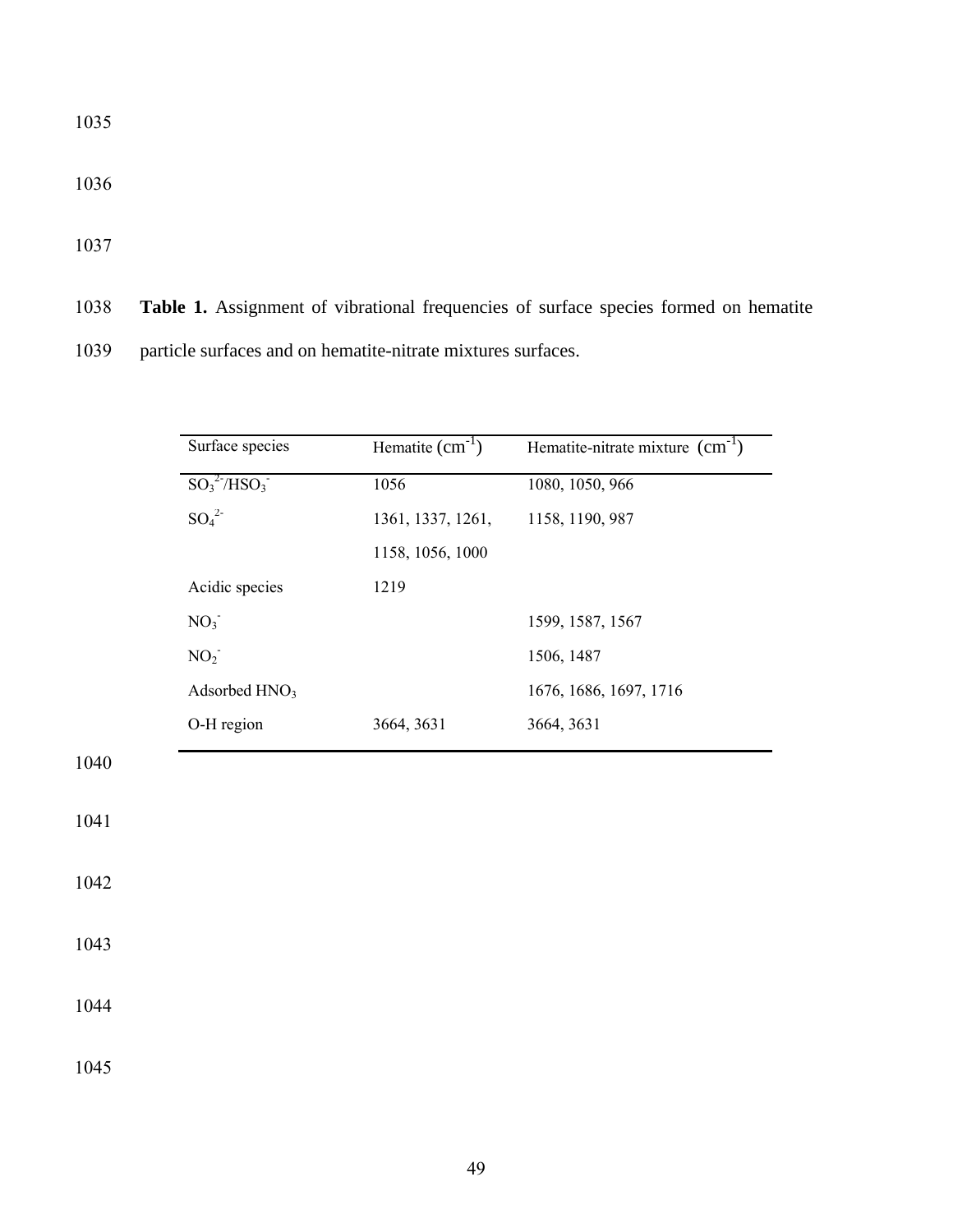SO<sup>2</sup> on hematite and the hematite-nitrate mixtures at 298 K. NaNO<sub>3</sub> (%)  $\mathbf{A}_{\text{BET}}$  $(m^2/g)$ Sulfate formation rate  $(ions s<sup>-1</sup>) (\times 10<sup>15</sup>)$  $\mathbf{A}_{\text{geometric}}$  $(m^2) (\times 10^5)$ γBET  $(x10^7)$ γgeometric  $(x10^3)$ 0 12.1 1.28 $\pm$ 0.07 7.85 5.58 $\pm$ 0.29 2.58 $\pm$ 0.14 2 11.8 1.48±0.15 7.85 6.60±0.69 2.98±0.31 11.7 2.01±0.12 7.85 9.04±0.56 4.04±0.25 11.5 3.62±0.18 7.85 16.6±0.81 7.29±0.35 12 10.9 4.93 $\pm$ 0.29 7.85 23.8 $\pm$ 0.14 9.93 $\pm$ 0.58 24 9.1 7.11±1.34 7.85 41.2±0.78 14.3±2.69 5.2 4.39±0.39 7.85 44.5±0.39 8.84±0.78 4.0 1.62±0.25 7.85 21.3±0.32 3.25±0.49 2.8 0.59±0.15 7.85 11.2±0.29 1.19±0.31 1.3 0.15±0.03 7.85 6.10±1.05 0.30±0.05 0 0 0

**Table 2.** Sulfate formation rates and uptake coefficients for heterogeneous reactions of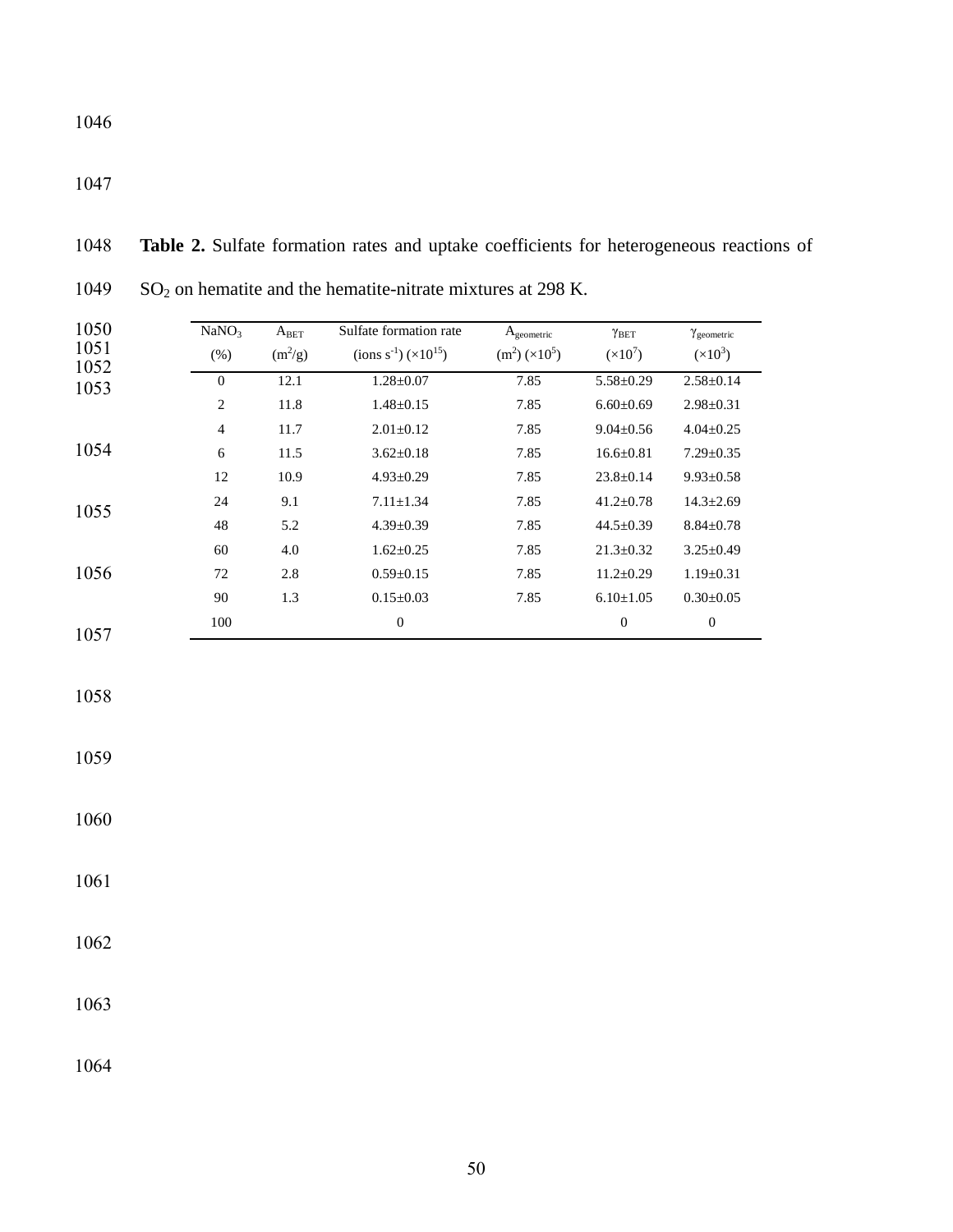

1069 **Fig. 1.** DRIFT spectra of different samples recorded upon exposure to SO<sub>2</sub> at 298 K. (a) hematite. **(b)** FN-24.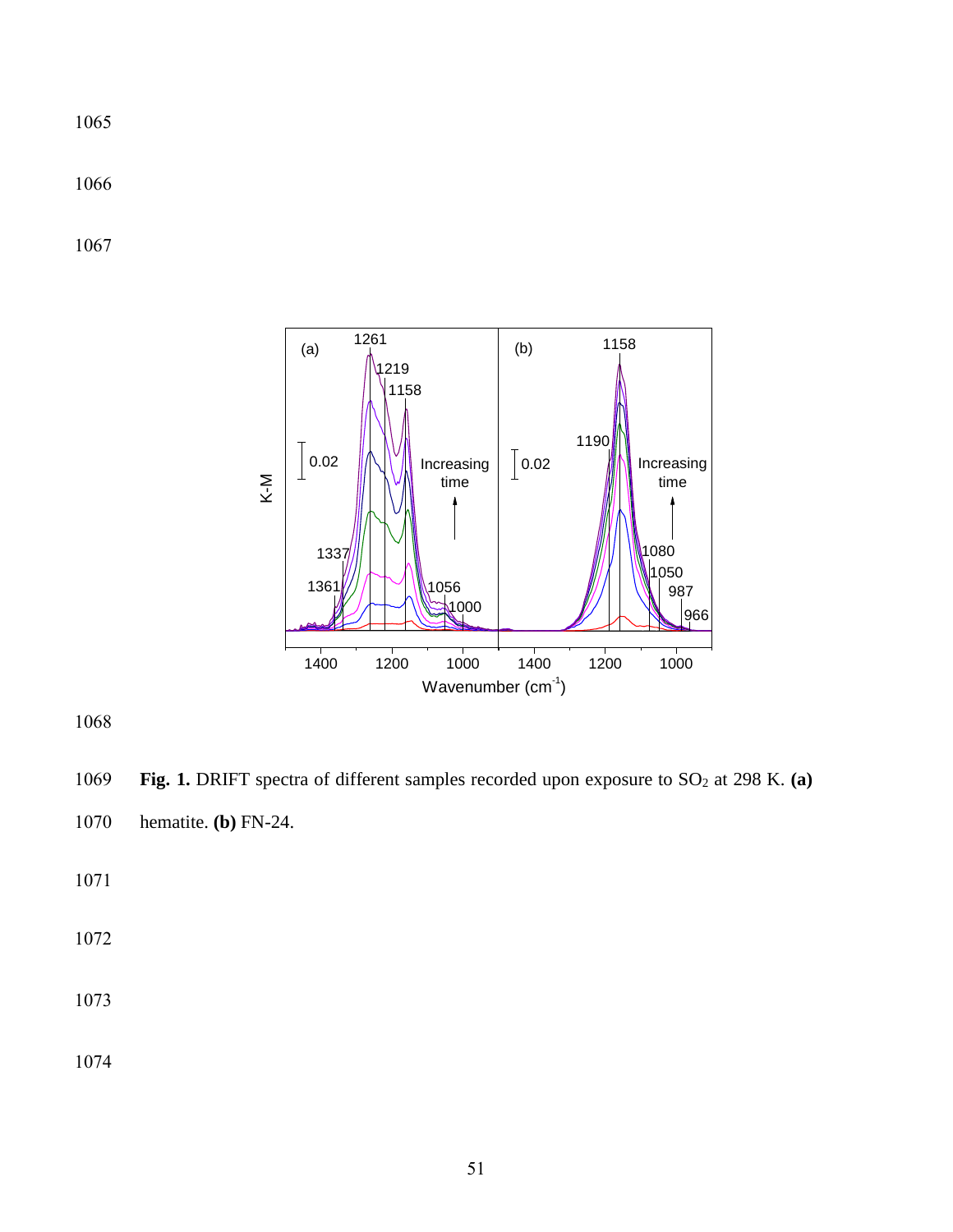

 **Fig. 2.** Peak fitting of the last DRIFT spectrum of the products on FN-24 shown in Fig. 1 by mixed Gaussian-Lorentzian peak fitting.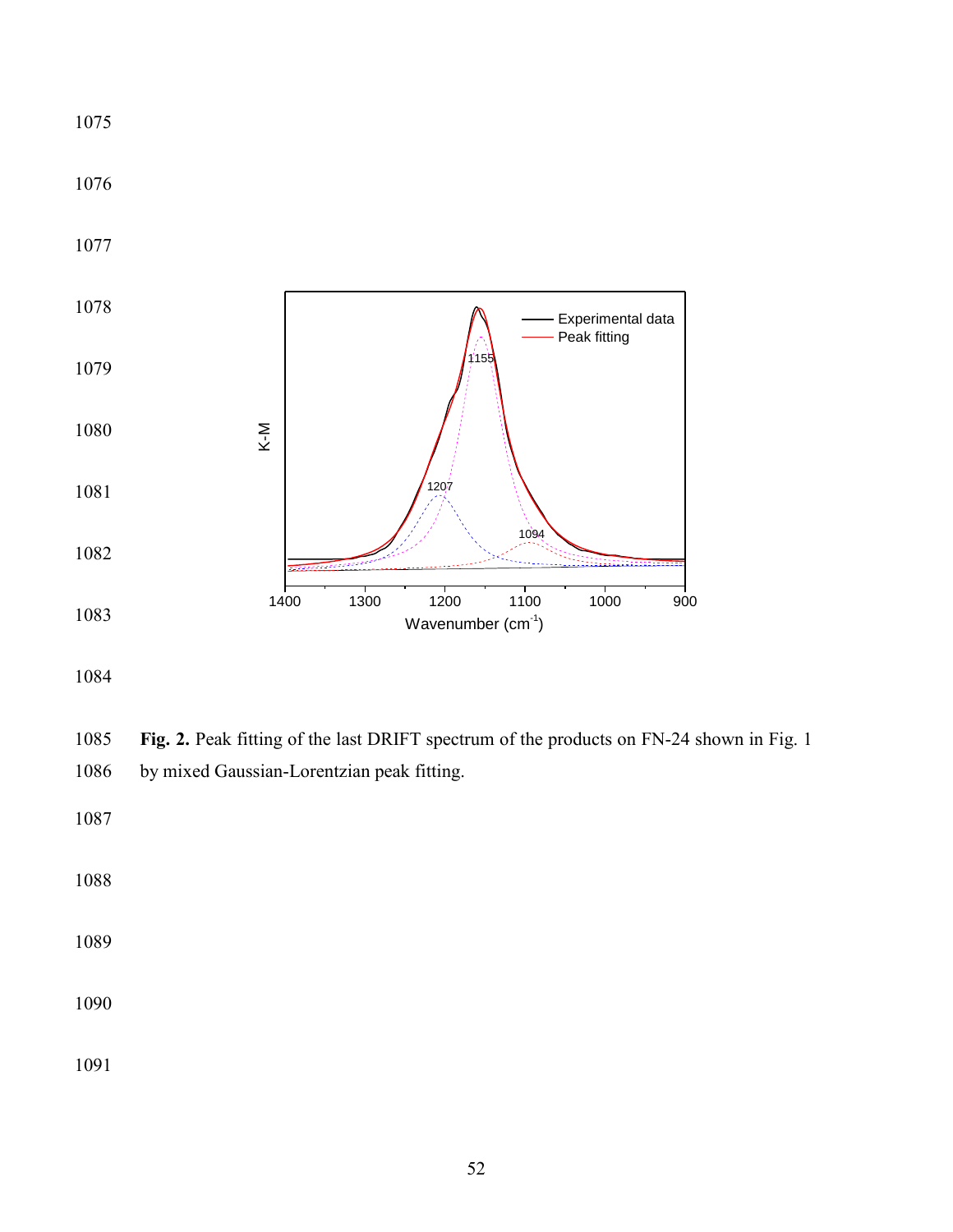

1096 **Fig. 3.** DRIFT spectra of FN-24 as a function of time after exposure to  $SO_2$  in the range

```
1097 of 3800 to 1350 cm<sup>-1</sup>. The inset shows expanded region from 1630 to 1550 cm<sup>-1</sup>.
```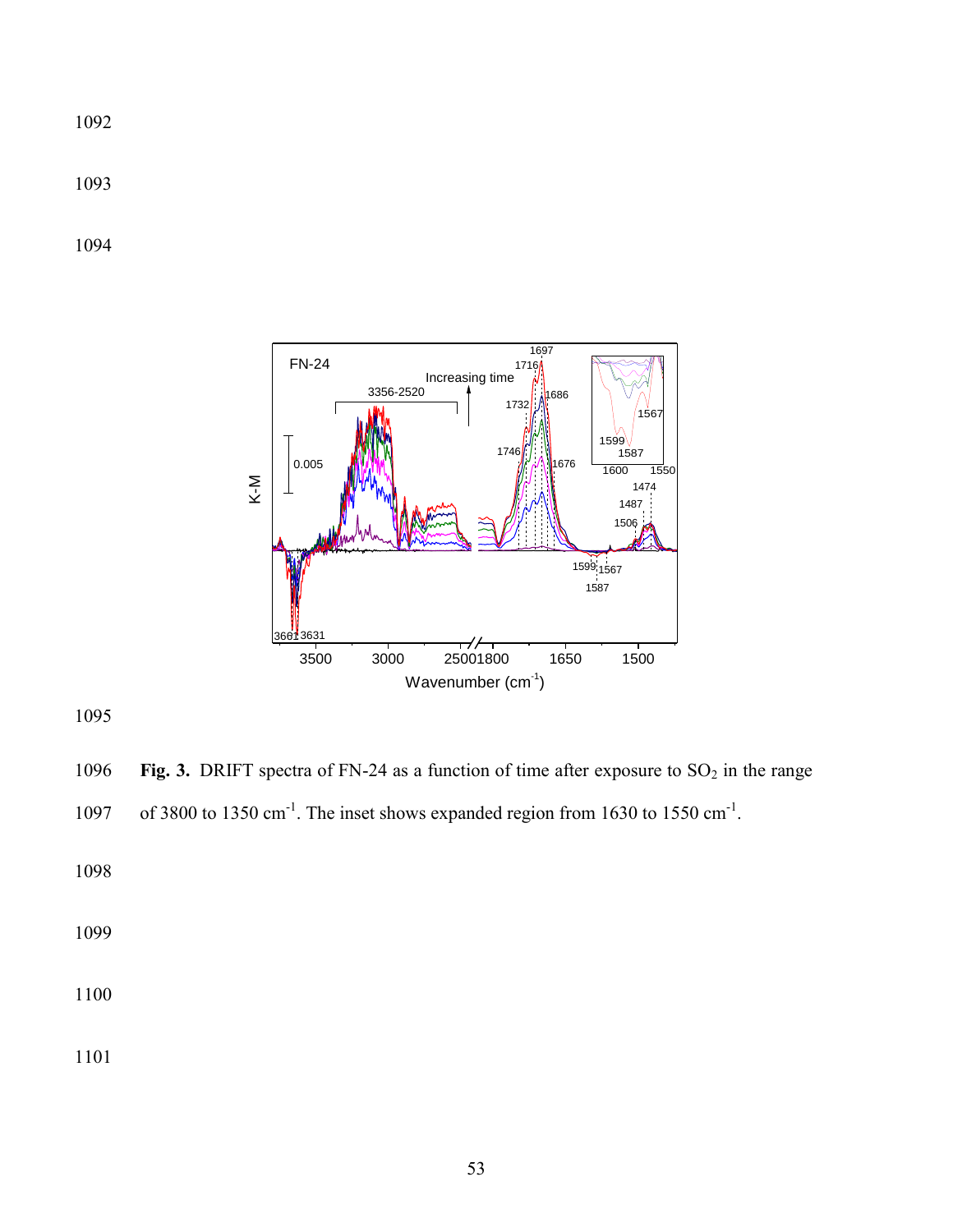1103

1104

1105



1106

1107 **Fig. 4.** In situ White cell-FTIR spectra of FN-24 recorded upon exposure to 50 ppm SO<sub>2</sub>

1108  $+21\%$  O<sub>2</sub> at room temperature for different reaction times.

1109

1110

1111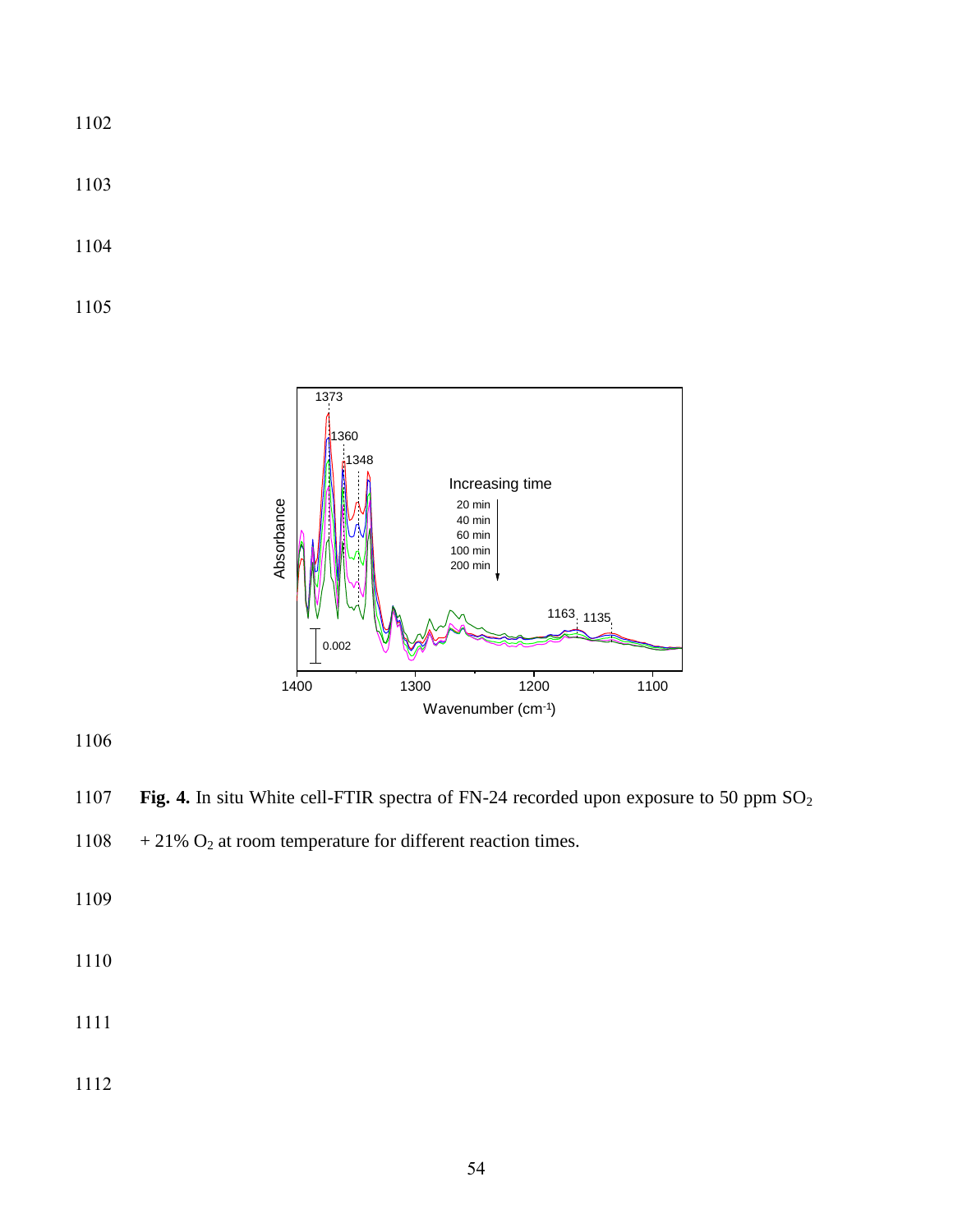



1114

1122 **Fig. 5.** In situ FTIR spectra of FN-90 recorded upon exposure to 12.5 ppm  $SO_2 + 21\% O_2$ 1123 at room temperature for different times. **(a)** 10 min. **(b)** 60 min. **(c)** 430 min. **(d)** 1170 1124 min. **(e)** difference spectrum: (d) minus (c). **(f)** The concentration of the formed  $N_2O$  as a 1125 function of time during the reaction of FN-90 sample with  $SO_2$ .

1126

1127

1128

1129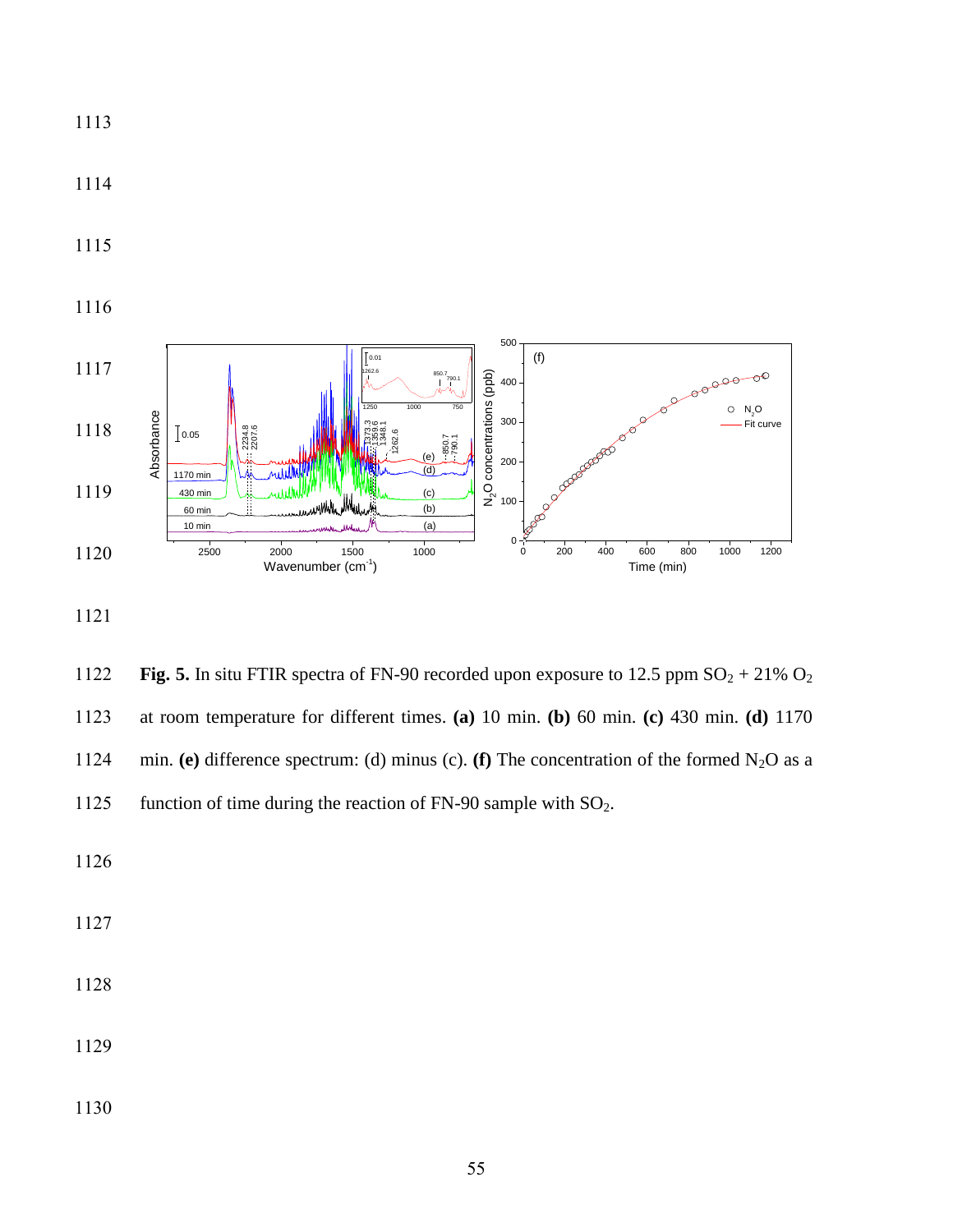- 
- 
- 



| 1137 | Fig. 6. Digital photos of different samples after reaction with 50 ppm $SO_2 + 21\% O_2$ in the |
|------|-------------------------------------------------------------------------------------------------|
| 1138 | dark at 298 K for about 7 days.                                                                 |
| 1139 |                                                                                                 |
| 1140 |                                                                                                 |
| 1141 |                                                                                                 |
| 1142 |                                                                                                 |
|      |                                                                                                 |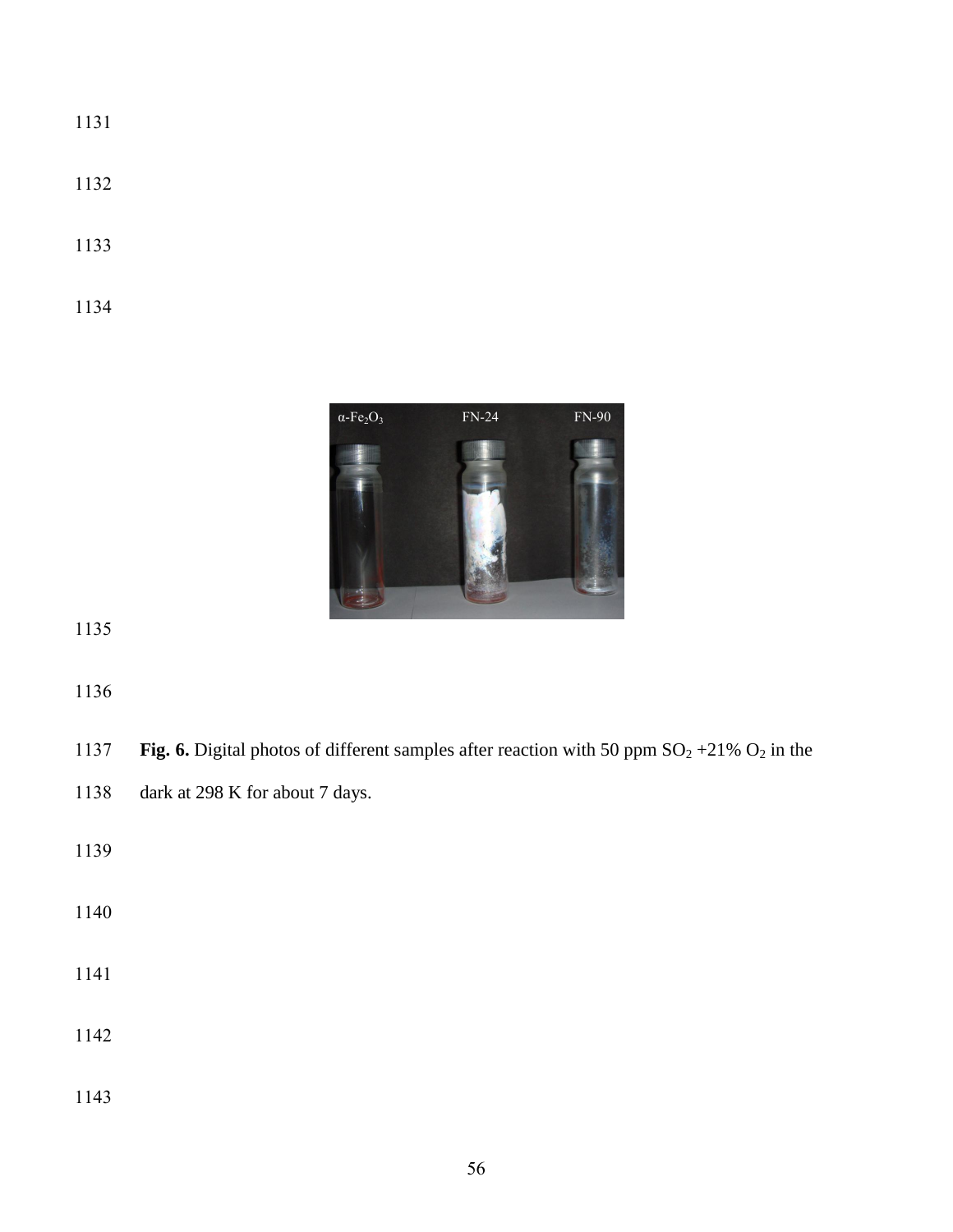

 **Fig. 7.** SEM images and EDX spectrum. Top panels: SEM images of FN-24 **(a, b)** and 1158 FN-90 (c, d) particles before (left) and after (right) exposure to 3 ppm SO<sub>2</sub> at 298 K for 240 min. Bottom panel: typical EDX spectrum of the flaky substance.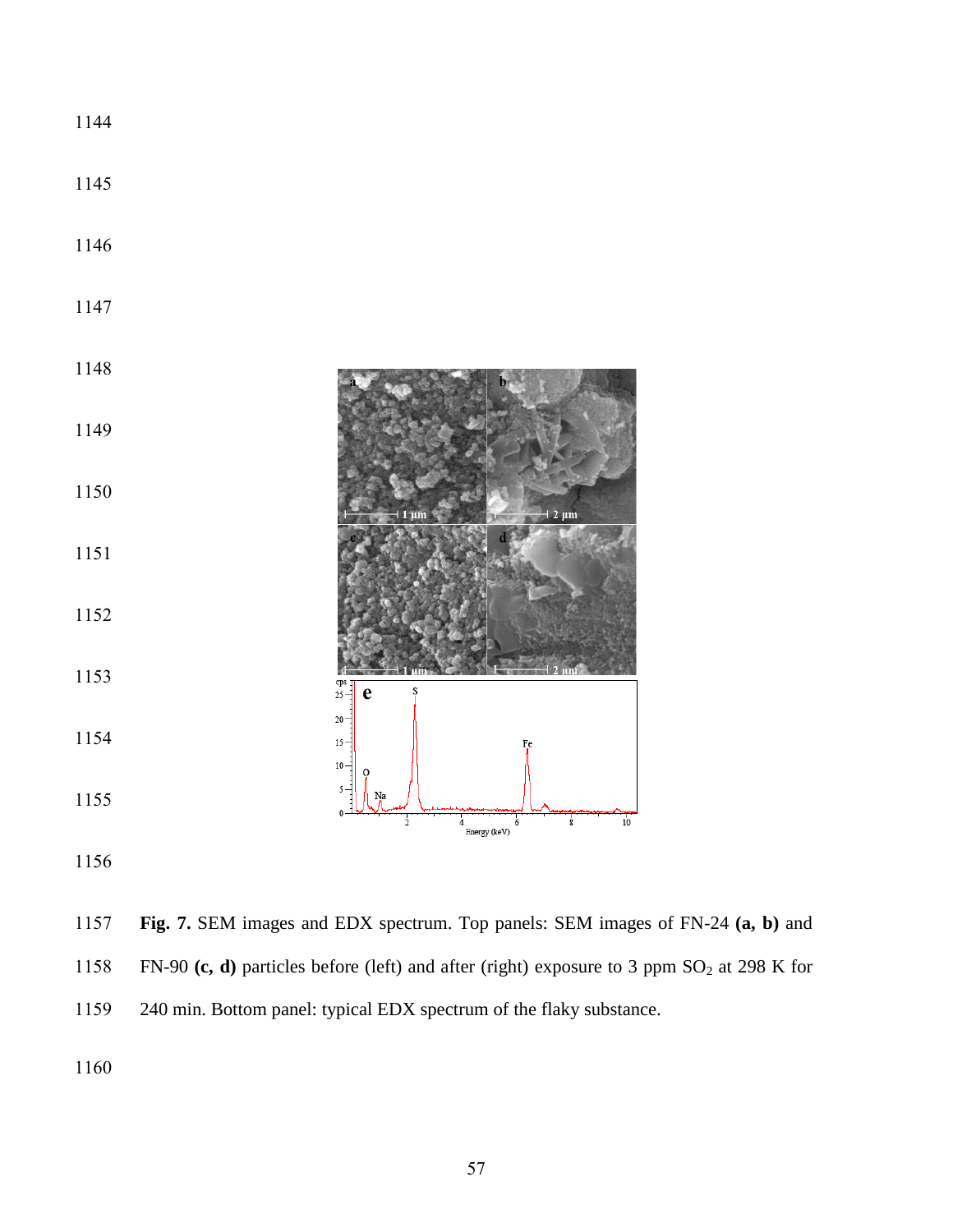1162

1163

1164



1165

1166 **Fig. 8.** Sulfate formation rates on 30 mg of FN-24 after exposure to 3 ppm SO<sub>2</sub> under 1167 different pre-treatment temperatures.

1168

1169

1170